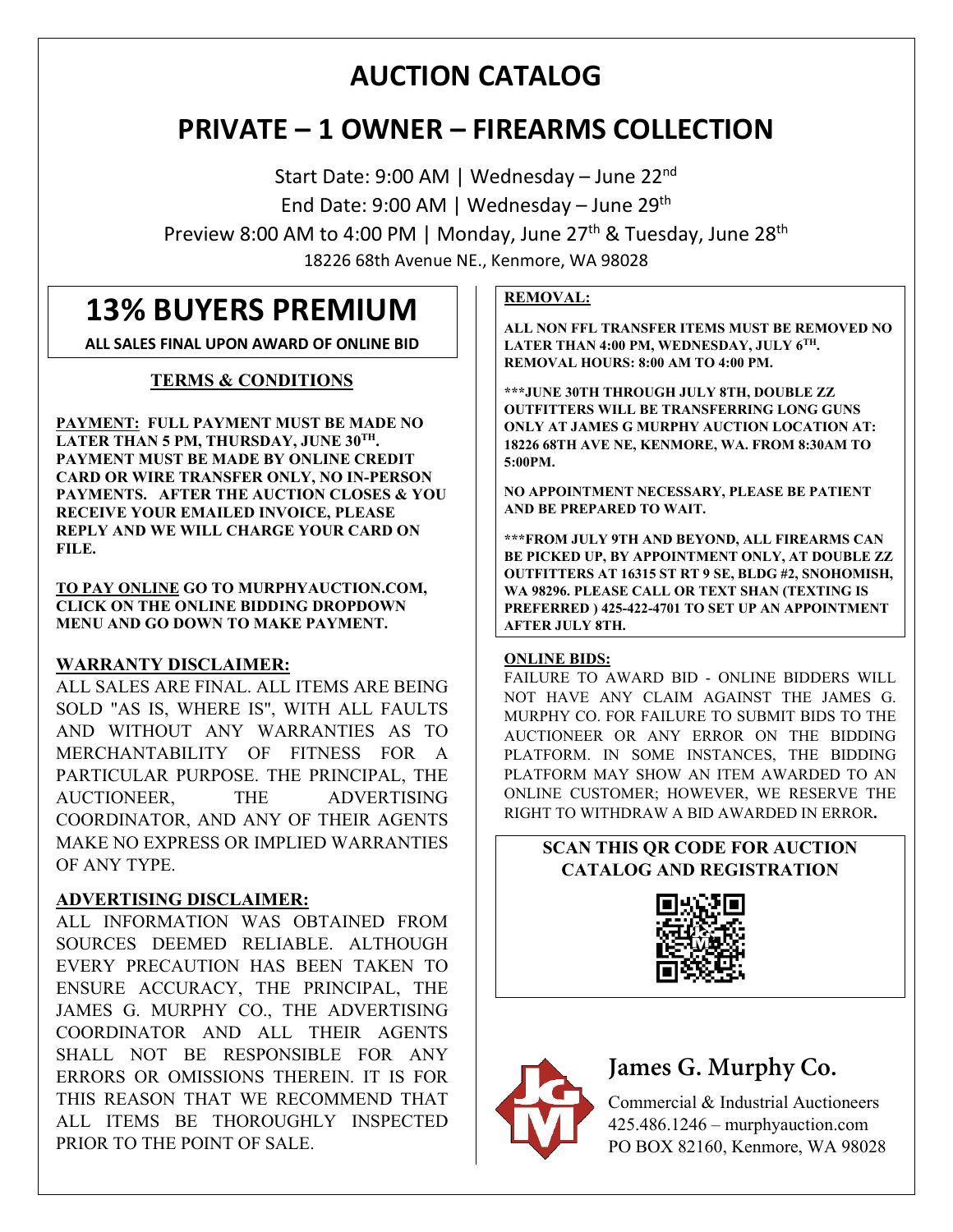# FIREARM TERMS & CONDITIONS

1. YOU MUST BE 21 OR OLDER TO PURCHASE ANY PISTOLS, REVOLVERS & SEMI-AUTOMATIC FIREARMS AND YOU MUST BE 18 OR OLDER TO PURCHASE LONG GUNS & SHOTGUNS.

2. ALL WINNING BIDDERS WILL BE REQUIRED TO PASS A NICS BACKGROUND CHECK IN ORDER FOR THEIR PURCHASED FIREARM(S) TO BE TRANSFERRED INTO THEIR POSSESSION.

3. THERE WILL BE A \$50 TRANSFER FEE FOR PISTOLS & MODERN SPORTING RIFLES. THERE WILL BE A \$40 TRANSFER FEE FOR LONG GUNS.

4. ANY SHIPPING OF FIREARMS WILL BE HANDLED BY DOUBLE ZZ OUTFITTERS. SHIPPING & HANDLING FEES APPLY. JAMES G MURPHY CO. WILL NOT BE SHIPPING ANY GUNS OR AMMO.

5. DUE TO WASHINGTON STATE LAW ALL INSTATE BIDDERS MUST PICK UP MAGAZINES GREATER THAN 10 ROUNDS BY 4PM, JUNE 30TH. NO EXCEPTIONS.

DOUBLE ZZ OUTFITTERS TERMS AND CONDITIONS FOR ALL FFL TRANSFERS

ALL AUCTION WINNERS MUST BE ABLE TO PASS A NICS BACKGROUND CHECK. YOU MUST BE 18 OR OLDER TO PURCHASE SHOTGUNS AND LONG GUNS. YOU MUST BE 21 OR OLDER TO PURCHASE HANDGUNS AND SEMI-AUTOMATIC ASSAULT RIFLES AS DEFINED BY WASHINGTON STATE.

PLEASE BE PATIENT, THIS IS AN EXTREMELY LARGE COLLECTION. WE WILL GET ALL TRANSFERS COMPLETED AS QUICKLY AS WE ARE ABLE.

\*\*\*JUNE 30TH THROUGH JULY 8TH, DOUBLE ZZ OUTFITTERS WILL BE TRANSFERRING LONG GUNS ONLY AT JAMES G MURPHY AUCTION LOCATION AT: 18226 68TH AVE NE, KENMORE, WA. FROM 8:30AM TO 5:00PM.

NO APPOINTMENT NECESSARY, PLEASE BE PATIENT AND BE PREPARED TO WAIT.

\*\*\*FROM JULY 9TH AND BEYOND, ALL FIREARMS CAN PICKED UP, BY APPOINTMENT ONLY, AT DOUBLE ZZ OUTFITTERS AT 16315 ST RT 9 SE, BLDG #2, SNOHOMISH, WA 98296. PLEASE CALL OR TEXT SHAN (TEXTING IS PREFERRED ) 425-422-4701 TO SET UP AN APPOINTMENT AFTER JULY 8TH.

THERE WILL BE A \$50 TRANSFER FEE FOR PISTOLS & SEMI-AUTOMATIC ASSAULT RIFLES AS DEFINED BY WASHINGTON STATE. (WA. STATE ALSO REQUIRES AN ADDITIONAL \$18 FEE FOR ALL SAR'S). THERE WILL BE A \$40 TRANSFER FEE FOR LONG GUNS. ANY FIREARM & AMMO SHIPPING WILL GO THROUGH DOUBLE ZZ OUTFITTERS. SHIPPING AND HANDLING FEES APPLY FOR ANY SHIPPED FIREARMS. JAMES G. MURPHY CO. WILL NOT BE SHIPPING ANY GUNS OR AMMO.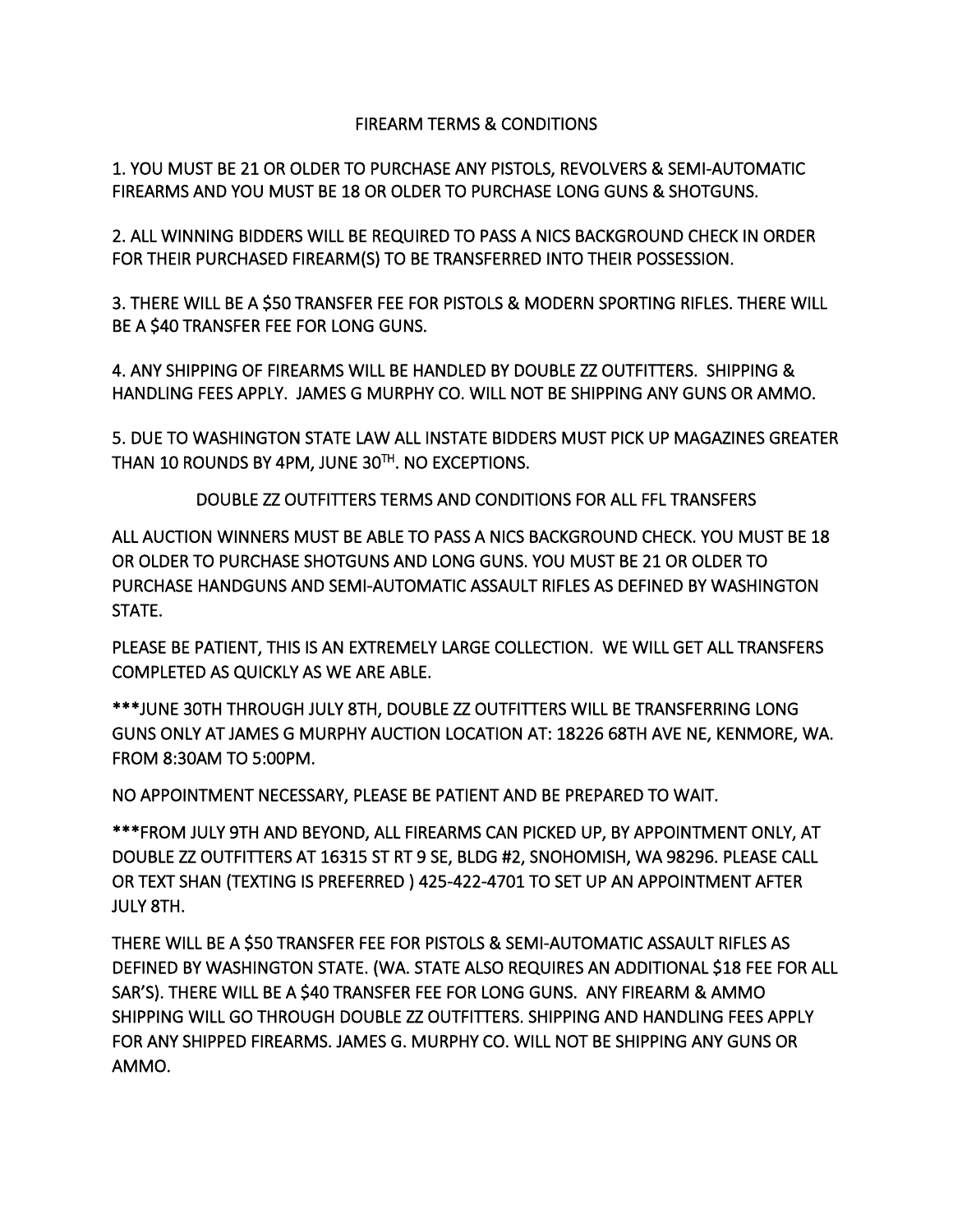

| LOT# |                                                                                               | LOT# |                                                                                                 |
|------|-----------------------------------------------------------------------------------------------|------|-------------------------------------------------------------------------------------------------|
| 1    | <b>COLT FRONTIER SCOUT</b>                                                                    | 9    | <b>TAURUS 313</b>                                                                               |
|      | .22 LR CAL, SIX SHOT REVOLVER<br>SERIAL NUMBER: 200693F                                       |      | .22 LR CAL, SIX SHOT REVOLVER<br>SERIAL NUMBER: 108083                                          |
|      | 2 COLT PEACEMAKER                                                                             |      | 10 TAURUS 992 TRACKER                                                                           |
|      | .22 MAG CAL, SIX SHOT REVOLVER<br>SERIAL NUMBER: L06675<br>________________________________   |      | .22 LR/.22 MAGNUM CAL, STAINLESS NINE SHOT<br><b>REVOLVER</b><br><b>SERIAL NUMBER: FS613979</b> |
| 3    | <b>H&amp;R MODEL 676</b>                                                                      |      | ----------------------------------                                                              |
|      | .22 WMRF CAL, SIX SHOT REVOLVER                                                               |      | <b>11 RUGER BLACKHAWK</b>                                                                       |
|      | <b>SERIAL NUMBER: AP38295</b>                                                                 |      | .30 CARBINE CAL, SIX SHOT REVOLVER<br><b>SERIAL NUMBER: 51-18236</b>                            |
|      | 4 H&R MODEL 676                                                                               |      |                                                                                                 |
|      | .22 LR CAL, SIX SHOT REVOLVER                                                                 |      | 12 H&R 733                                                                                      |
|      | SERIAL NUMBER: AT003131                                                                       |      | .32 CAL, SIX SHOT CHROME REVOLVER<br><b>SERIAL NUMBER: AA 612</b>                               |
|      | 5 HARRINGTON AND RICHARDSON                                                                   |      |                                                                                                 |
|      | .22 CAL, SEVEN SHOT REVOLVER                                                                  |      | 13 COLT DETECTIVE SPECIAL                                                                       |
|      | <b>SERIAL NUMBER: NA</b>                                                                      |      | .32 COLT CAL, SIX SHOT REVOLVER<br>SERIAL NUMBER: 939041                                        |
| 6    | <b>RUGER BEARCAT</b>                                                                          |      | ____________                                                                                    |
|      | .22 CAL, SIX SHOT ENGRAVED CYLINDER                                                           |      | 14 SMITH & WESSON 31-1                                                                          |
|      | <b>REVOLVER</b>                                                                               |      | .32 S&W LONG CAL, SIX SHOT REVOLVER                                                             |
|      | <b>SERIAL NUMBER: 21702</b>                                                                   |      | <b>SERIAL NUMBER: H95402</b>                                                                    |
|      | _____________________________<br><b>RUGER SINGLE- SIX</b>                                     |      | _________________________<br>15 SMITH & WESSON                                                  |
|      | .22 CAL, SIX SHOT REVOLVER<br><b>SERIAL NUMBER: 21-06195</b>                                  |      | .32 W.C.F. CAL, SIX SHOT REVOLVER<br><b>SERIAL NUMBER: 80480</b>                                |
|      |                                                                                               |      |                                                                                                 |
| 8    | ----------------<br><b>RUGER NEW MODEL SINGLE SIX</b>                                         |      | <b>16 COLT TROOPER</b>                                                                          |
|      | .22 CAL, STAINLESS SIX SHOT REVOLVER W/22 WIN<br>MAG CAL EXTRA CYL<br>SERIAL NUMBER: 68-11191 |      | .357 MAGNUM CAL, SIX SHOT REVOLVER<br><b>SERIAL NUMBER: 48162</b>                               |
|      |                                                                                               |      |                                                                                                 |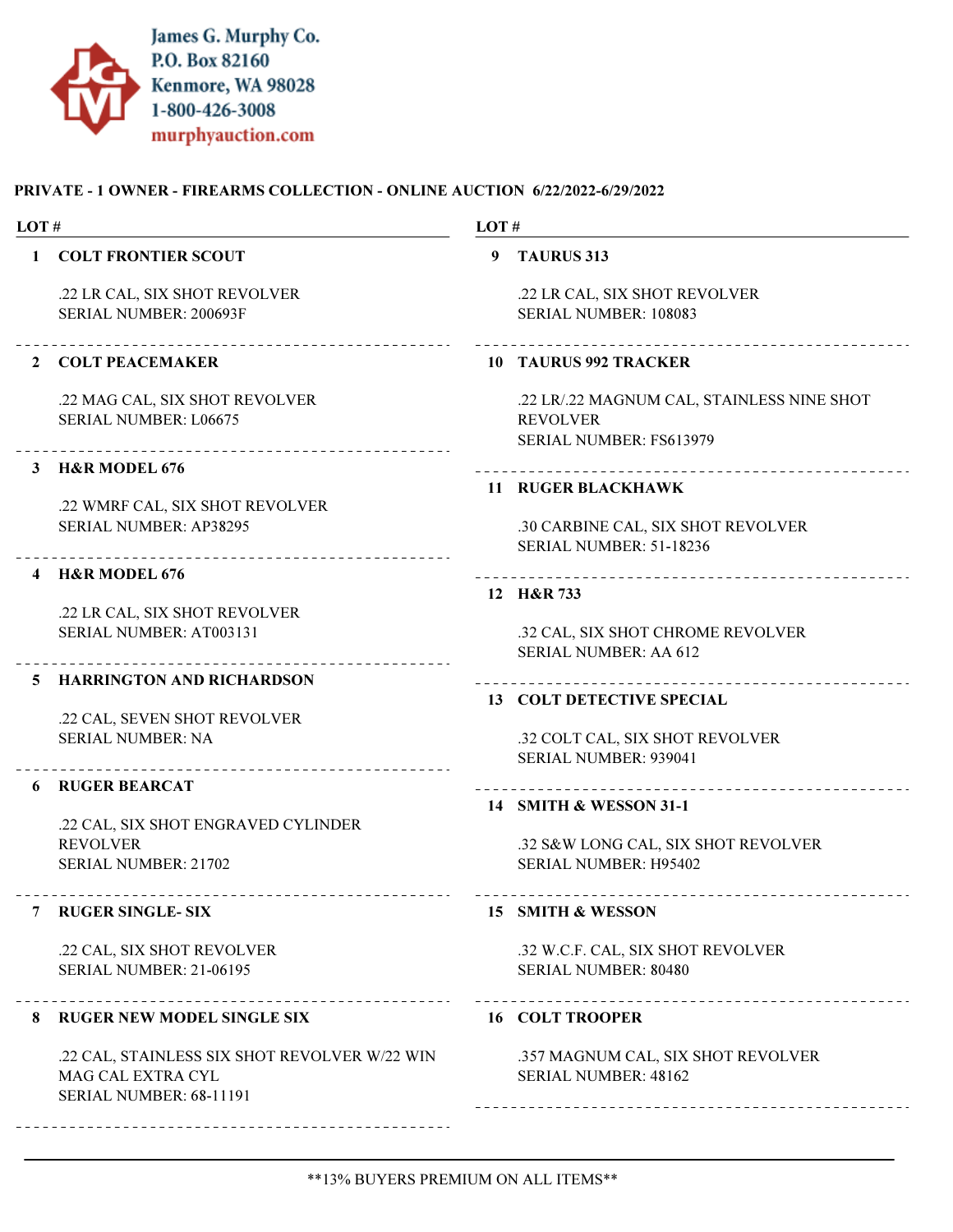| LOT# |                                                                                                        | LOT#                                                                                                    |  |  |
|------|--------------------------------------------------------------------------------------------------------|---------------------------------------------------------------------------------------------------------|--|--|
|      | 17 COLT                                                                                                | 26 SMITH & WESSON MODEL 686-3                                                                           |  |  |
|      | .357 MAGNUM CAL, SIX SHOT REVOLVER<br><b>SERIAL NUMBER: 9557</b>                                       | .357 S&W MAG CAL, STAINLESS SIX SHOT<br><b>REVOLVER</b><br><b>SERIAL NUMBER: BFK3608</b>                |  |  |
|      | <b>18 DAN WESSON ARMS SUPER MAG</b>                                                                    | 27 SMITH & WESSON MODEL 649-5                                                                           |  |  |
|      | .357 MAXIMUM CAL, SIX SHOT REVOLVER<br>SERIAL NUMBER: E004189<br>_______________________________       | .357 S&W MAG CAL, FIVE SHOT REVOLVER<br><b>SERIAL NUMBER: CHJ7140</b>                                   |  |  |
|      | 19 RUGER SP101                                                                                         |                                                                                                         |  |  |
|      | .357 MAGNUM CAL, FIVE SHOT REVOLVER<br><b>SERIAL NUMBER: 572-31713</b>                                 | 28 SMITH & WESSON MODEL 66-2<br>.357 S&W MAGNUM CAL, SIX SHOT REVOLVER<br><b>SERIAL NUMBER: ALD2534</b> |  |  |
|      | 20 RUGER NEW MODEL BLACKHAWK                                                                           | 29 SMITH & WESSON 19-4                                                                                  |  |  |
|      | .357 MAXIMUM CAL, SIX SHOT REVOLVER<br><b>SERIAL NUMBER: 600-05596</b>                                 | .357 S&W MAGNUM CAL, SIX SHOT REVOLVER<br>SERIAL NUMBER: 26K8860                                        |  |  |
|      | <b>21 RUGER SP101</b>                                                                                  | 30 SMITH & WESSON MODEL 60-14                                                                           |  |  |
|      | .357 MAGNUM CAL, STAINLESS FIVE SHOT<br><b>REVOLVER</b><br><b>SERIAL NUMBER: 575-34109</b>             | .357 S&W MAGNUM CAL, FIVE SHOT REVOLVER<br>SERIAL NUMBER: LDV0378                                       |  |  |
|      | 22 SMITH & WESSON MODEL 66                                                                             | 31 TAURUS                                                                                               |  |  |
|      | .357 S&W MAGNUM CAL, SIX SHOT REVOLVER<br>SERIAL NUMBER: 6K79519                                       | .357 MAGNUM CAL, REVOLVER<br>SERIAL NUMBER: EZ67409                                                     |  |  |
|      | <b>SMITH &amp; WESSON MODEL 586</b>                                                                    | 32 COLT DA38                                                                                            |  |  |
|      | .357 MAGNUM CAL, SIX SHOT REVOLVER<br><b>SERIAL NUMBER: AJN7474</b>                                    | .38 CAL, NICKEL PLATED WITH PEARL HANDLE, SIX<br><b>SHOT REVOLVER</b><br>SERIAL NUMBER: 106979          |  |  |
|      | 24 SMITH & WESSON MODEL 19-3                                                                           | 33 COLT DA38                                                                                            |  |  |
|      | .357 MAGNUM CAL, SIX SHOT REVOLVER<br>SERIAL NUMBER: K896258                                           | .38 CAL, SIX SHOT REVOLVER<br><b>SERIAL NUMBER: 25437</b>                                               |  |  |
|      | ____________________________<br>25 SMITH & WESSON                                                      | 34 COLT OFFICIAL POLICE                                                                                 |  |  |
|      | .357 MAGNUM CAL, SIX SHOT REVOLVER<br><b>SERIAL NUMBER: S 84029</b><br>------------------------------- | .38 CAL, SIX SHOT HEAVY BARREL REVOLVER<br>SERIAL NUMBER: 700536                                        |  |  |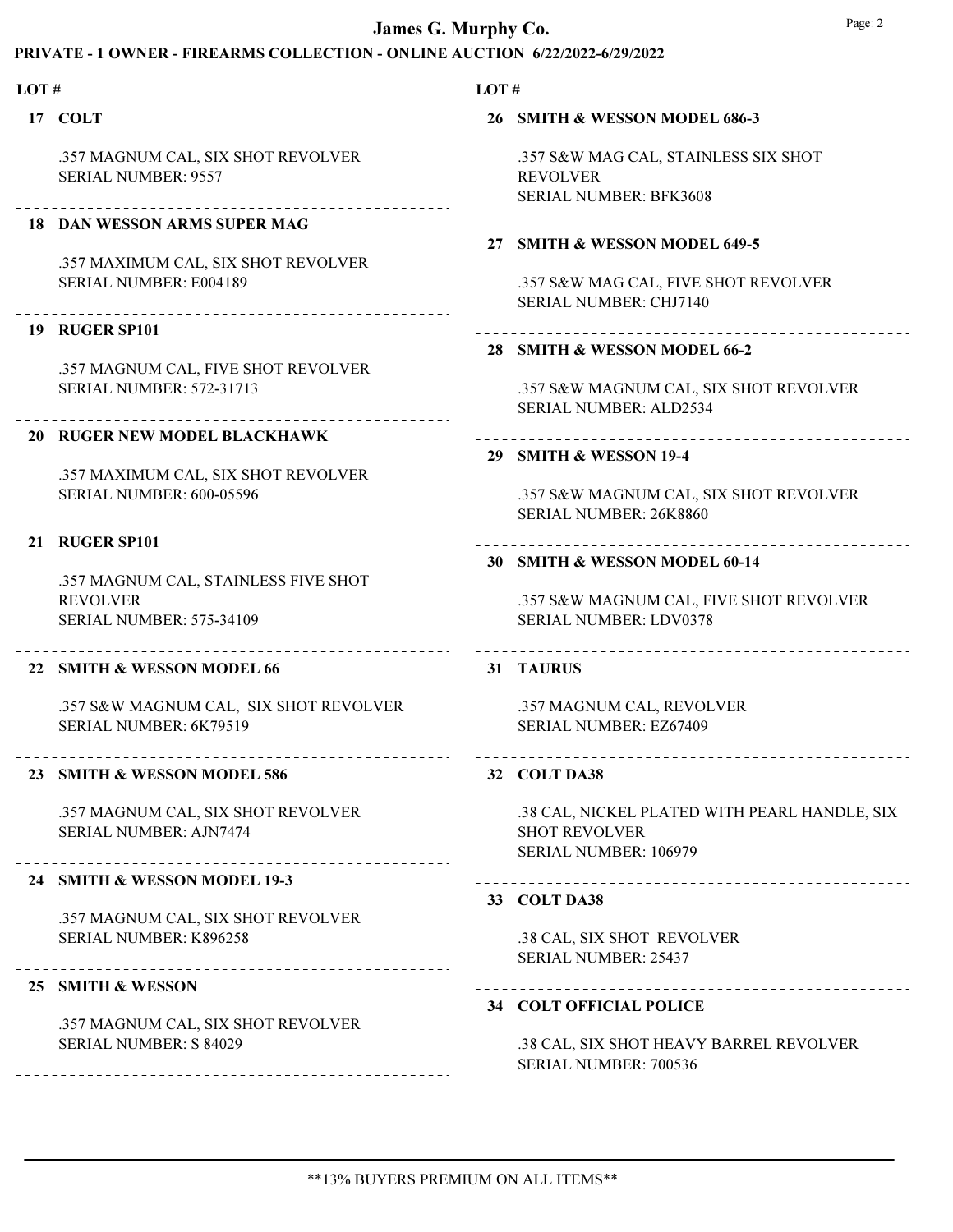# PRIVATE - 1 OWNER - FIREARMS COLLECTION - ONLINE AUCTION 6/22/2022-6/29/2022

| LOT# |                                                                           | LOT#                                                                                           |
|------|---------------------------------------------------------------------------|------------------------------------------------------------------------------------------------|
|      | <b>35 COLT POLICE POSITIVE</b>                                            |                                                                                                |
|      | .38 COLT CAL, SIX SHOT REVOLVER<br>SERIAL NUMBER: 338531                  | 45 SMITH & WESSON 10-5 BILL DAVIS<br>.38 S&W CAL, SIX SHOT REVOLVER WITH BULL<br><b>BARREL</b> |
|      | <b>36 COLT OFFICERS MODEL MATCH</b>                                       | SERIAL NUMBER: 2D06253                                                                         |
|      | .38 SPECIAL CAL, SIX SHOT REVOLVER<br>SERIAL NUMBER: 937175               | 46 SMITH & WESSON MODEL 49                                                                     |
|      | 37 COLT OFFICERS MODEL MATCH                                              | .38 S&W SPECIAL CAL, FIVE SHOT REVOLVER<br>SERIAL NUMBER: 280J13                               |
|      | .38 SPECIAL CAL, SIX SHOT REVOLVER<br>SERIAL NUMBER: 913751               | 47 SMITH & WESSON 49                                                                           |
|      | ______________________________________<br>38 COLT COBRA                   | .38 S&W SPECIAL CAL, FIVE SHOT REVOLVER<br>SERIAL NUMBER: J504395                              |
|      | .38 SPECIAL CAL, SIX SHOT REVOLVER<br><b>SERIAL NUMBER: B92808</b>        | 48 SMITH & WESSON 36                                                                           |
|      | <b>39 COLT OFFICERS MODEL</b>                                             | .38 S&W SPECIAL CAL, FIVE SHOT REVOLVER<br>SERIAL NUMBER: J345964                              |
|      | .38 CAL, SIX SHOT REVOLVER<br>SERIAL NUMBER: 499510                       | 49 SMITH & WESSON 64-5                                                                         |
|      | <b>40 MIROKU</b>                                                          | .38 S&W SPECIAL CAL, SIX SHOT REVOLVER<br><b>SERIAL NUMBER: BHT1908</b>                        |
|      | .38 SPECIAL CAL, SIX SHOT REVOLVER<br><b>SERIAL NUMBER: 18744</b>         | 50 SMITH & WESSON 64-4                                                                         |
|      | _____________________________<br>41 SMITH & WESSON SECRET SERVICE SPECIAL | .38 S&W SPECIAL CAL, SIX SHOT STAINLESS<br><b>REVOLVER</b><br>SERIAL NUMBER: BEK8205           |
|      | .38 CAL, FIVE SHOT REVOLVER<br>SERIAL NUMBER: 233365                      | 51 SMITH & WESSON 15-3                                                                         |
|      | 42 SMITH & WESSON MODEL 36                                                | .38 S&W SPECIAL CAL, SIX SHOT REVOLVER<br>SERIAL NUMBER: 8K33010                               |
|      | .38 S&W SPL CAL, FIVE SHOT REVOLVER<br><b>SERIAL NUMBER: AAP9770</b>      | 52 SMITH & WESSON MODEL 640                                                                    |
|      | 43 SMITH & WESSON                                                         | .38 S&W SPECIAL CAL, FIVE SHOT REVOLVER                                                        |
|      | .38 S&W CAL, FIVE SHOT REVOLVER<br><b>SERIAL NUMBER: 5991</b>             | SERIAL NUMBER: BKP3310                                                                         |
|      | <b>44 SMITH &amp; WESSON AIRWEIGHT</b>                                    | 53 SMITH & WESSON 638-3 AIRWEIGHT<br>.38 S&W SPECIAL, +P CAL, STAINLESS FIVE SHOT              |

.38 S&W SPECIAL CAL, FIVE SHOT REVOLVER SERIAL NUMBER: CCJ6050

### \*\*13% BUYERS PREMIUM ON ALL ITEMS\*\*

SERIAL NUMBER: CJW7887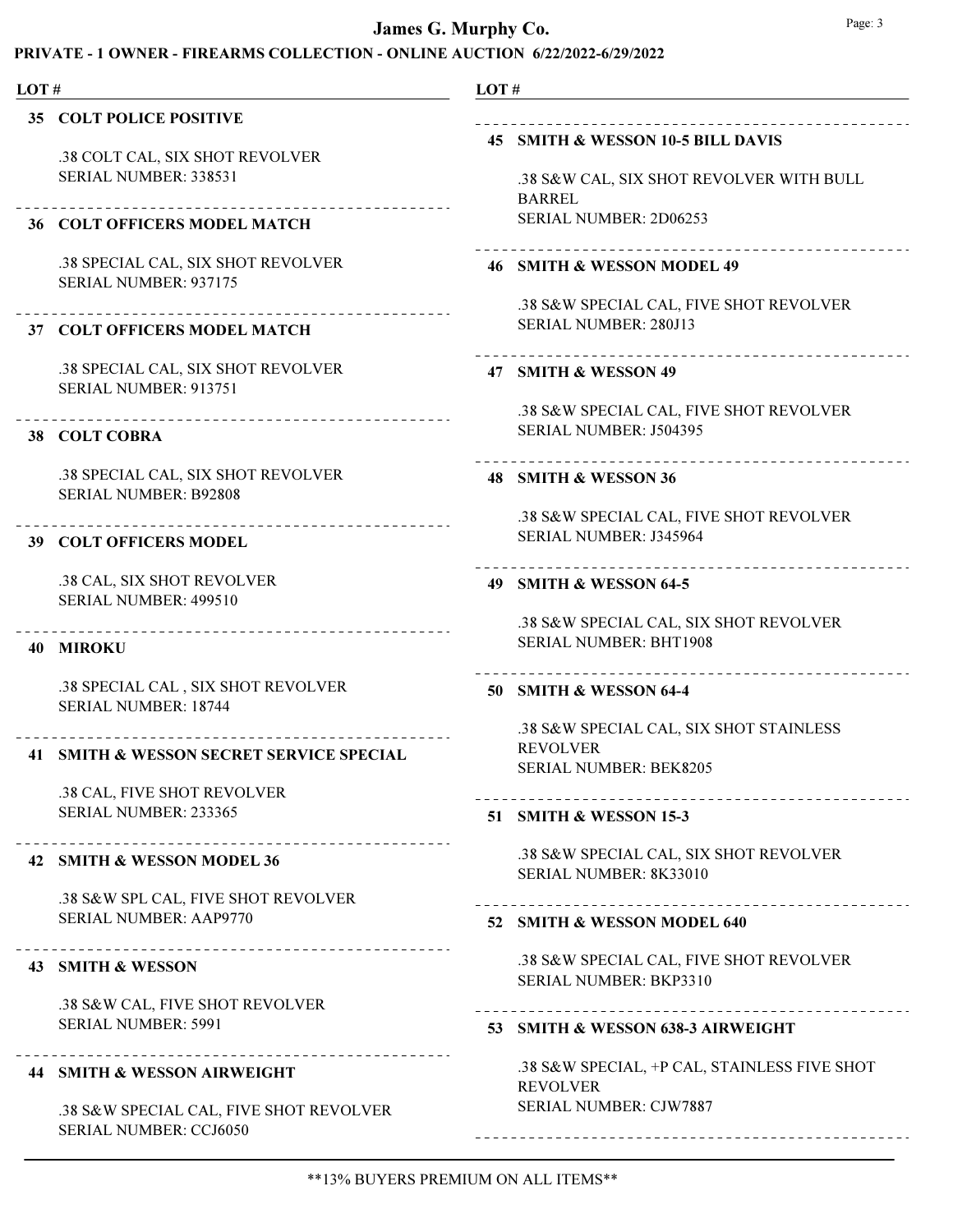# PRIVATE - 1 OWNER - FIREARMS COLLECTION - ONLINE AUCTION 6/22/2022-6/29/2022

| LOT# |                                                                                     | LOT# |                                                                                           |
|------|-------------------------------------------------------------------------------------|------|-------------------------------------------------------------------------------------------|
|      | 54 SMITH & WESSON 15-3                                                              |      | 63 SMITH & WESSON MODEL 57                                                                |
|      | .38 S&W SPECIAL, SIX SHOT REVOLVER<br>SERIAL NUMBER: 8K12406                        |      | .41 MAGNUM CAL, SIX SHOT REVOLVER<br>SERIAL NUMBER: N805911                               |
|      | 55 SMITH & WESSON 638-2 AIRWEIGHT                                                   |      | <b>64 RUGER BLACKHAWK</b>                                                                 |
|      | .38 S&W SPL +P STAINLESS FIVE SHOT REVOLVER<br><b>SERIAL NUMBER: CEB0421</b>        |      | .41 MAGNUM CAL, SIX SHOT REVOLVER<br><b>SERIAL NUMBER: 2172</b>                           |
|      | ----------------------<br>56 SMITH & WESSON 68-2                                    |      | <b>65 RUGER NEW MODEL BLACKHAWK</b>                                                       |
|      | .38 SPECIAL, LAPD ENGRAVING, SIX SHOT<br><b>REVOLVER</b><br>SERIAL NUMBER: AET 6047 |      | .41 MAGNUM CAL, SIX SHOT REVOLVER<br>SERIAL NUMBER: 47-98306<br>------------------------- |
|      |                                                                                     |      | <b>66 COLT NEW SERVICE</b>                                                                |
|      | 57 SMITH & WESSON .38 SPECIAL CTG<br>.38 SPECIAL, SIX SHOT REVOLVER                 |      | .44-40 CAL, SIX SHOT REVOLVER<br>SERIAL NUMBER: 326611                                    |
|      | <b>SERIAL NUMBER: 954</b><br>_______________________________                        |      | <b>67 RUGER BLACKHAWK</b>                                                                 |
|      | 58 SMITH & WESSON                                                                   |      |                                                                                           |
|      | .38 S&W CAL, FIVE SHOT REVOLVER<br><b>SERIAL NUMBER: 52459</b>                      |      | .44 MAG CAL, SIX SHOT REVOLVER<br><b>SERIAL NUMBER: 1982</b>                              |
|      | _ _ _ _ _ _ _ _ _ _ _ _ _                                                           |      | 68 RUGER 536 VAQUERO                                                                      |
|      | 59 TAURUS MODEL 80                                                                  |      | .44 MAGNUM CAL, SIX SHOT REVOLVER                                                         |
|      | .38 SPECIAL CAL, SIX SHOT REVOLVER<br>SERIAL NUMBER: LF629059                       |      | <b>SERIAL NUMBER: 58-36965</b>                                                            |
| 60   | <b>TAURUS MODEL 85</b>                                                              |      | 69 SMITH & WESSON 329PD ALASKA<br><b>BACKPACKER I</b>                                     |
|      |                                                                                     |      | .44 MAG CAL, SIX SHOT REVOLVER                                                            |
|      | .38 SPECIAL CAL, FIVE SHOT REVOLVER<br>SERIAL NUMBER: NA43997                       |      | <b>SERIAL NUMBER: CNW5646</b><br>__________________________                               |
|      |                                                                                     |      | 70 SMITH & WESSON 29                                                                      |
|      | <b>61 TAURUS MODEL 85</b>                                                           |      | .44 MAGNUM CAL, SIX SHOT REVOLVER                                                         |
|      | .38 SPECIAL CAL, FIVE SHOT REVOLVER<br>SERIAL NUMBER: NE14585                       |      | SERIAL NUMBER: S196555                                                                    |
|      | 62 TAURUS                                                                           |      | 71 SMITH & WESSON 629-4 MOUNTAIN GUN                                                      |
|      | .38 SPECIAL CAL, FIVE SHOT REVOLVER<br>SERIAL NUMBER: MD10943                       |      | .44 MAGNUM CAL, STAINLESS SIX SHOT REVOLVER<br><b>SERIAL NUMBER: CCD8934</b>              |
|      |                                                                                     |      | 72 SMITH & WESSON AIR LITE TI,                                                            |

.44 S&W SPECIAL CAL, FIVE SHOT REVOLVER W/LASER GRIP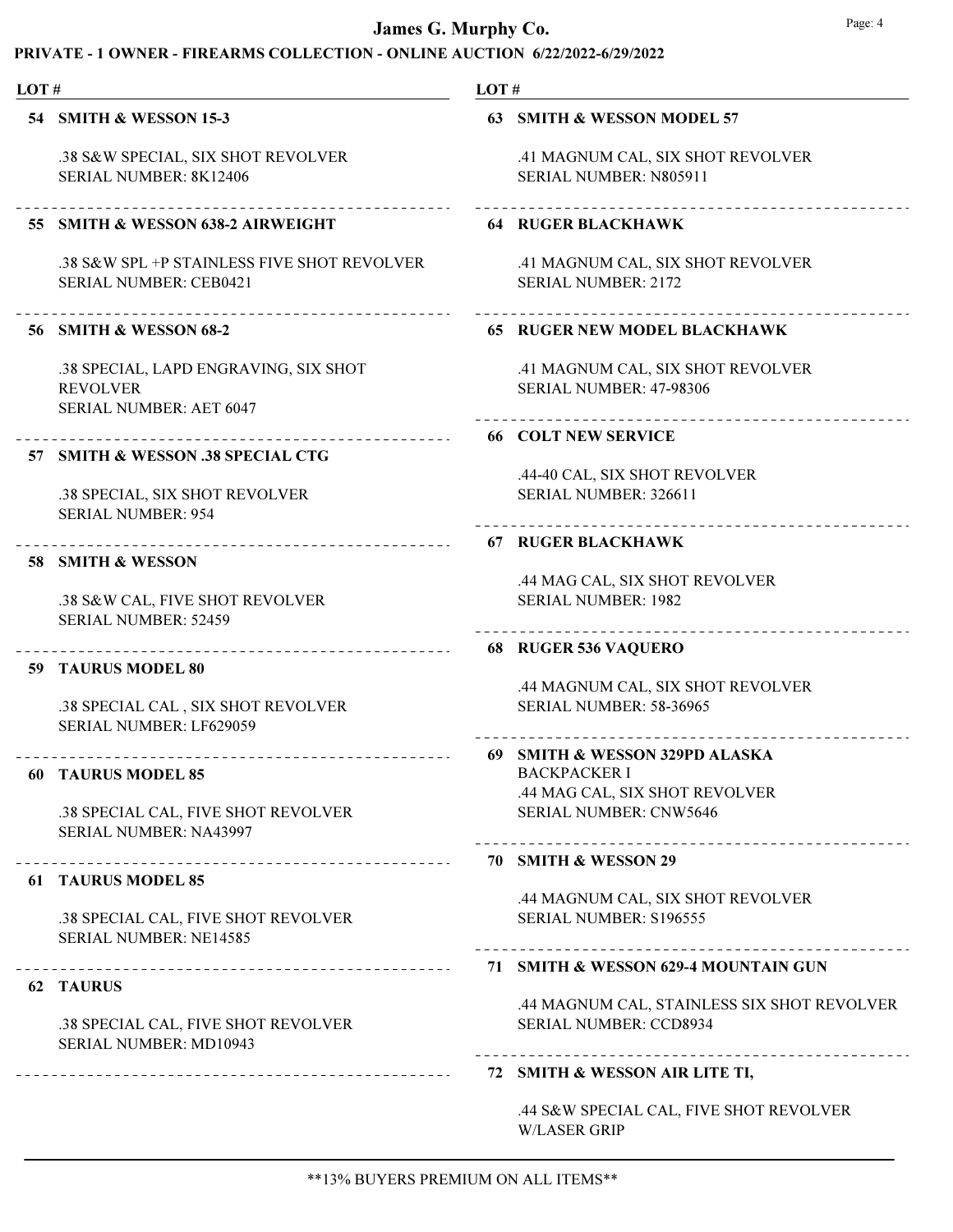| LOT# |                                                                                | LOT# |                                                                          |
|------|--------------------------------------------------------------------------------|------|--------------------------------------------------------------------------|
|      | <b>SERIAL NUMBER: CDJ7559</b>                                                  |      | 82 1916 DATED WW1 IMPERIAL NAGANT                                        |
|      | 73 SMITH & WESSON MODEL 624<br>.44 S&W SPECIAL CAL, STAINLESS SIX SHOT         |      | CAL UNKNOWN, SEVEN SHOT REVOLVER<br><b>SERIAL NUMBER: 85695</b>          |
|      | <b>REVOLVER</b><br>SERIAL NUMBER: AHB8563                                      |      | 83 TAURUS THE JUDGE PUBLIC DEFENDER                                      |
|      | <b>74 COLT NEW SERVICE</b>                                                     |      | 410/.45 CAL, FIVE SHOT REVOLVER<br>SERIAL NUMBER: EZ547502               |
|      | .45 COLT CAL, SIX SHOT REVOLVER<br>SERIAL NUMBER: 208825                       |      | <b>84 LEPAGE A LIEGE</b>                                                 |
|      | ____________________________<br><b>75 COLT NEW SERVICE</b>                     |      | 8MM LEB CAL, 9 SHOT REVOLVER<br><b>SERIAL NUMBER: NA</b>                 |
|      | .45 COLT CAL, SIX SHOT REVOLVER                                                |      | -------------------------<br>85 SMITH & WESSON                           |
|      | SERIAL NUMBER: 330660<br><b>76 COLT NEW SERVICE</b>                            |      | CAL UNKNOWN, PEARL GRIP, SIX SHOT REVOLVER<br><b>SERIAL NUMBER: 6430</b> |
|      | .45 COLT CAL. SIX SHOT REVOLVER<br><b>SERIAL NUMBER: 5633</b>                  |      | 86 SMITH & WESSON                                                        |
| 77   | <b>FREEDOM ARMS FIELD GRADE</b>                                                |      | CAL UNKNOWN, SIX SHOT REVOLVER<br>SERIAL NUMBER: 42114                   |
|      | .454 CASULL CAL, FIVE SHOT REVOLVER<br><b>SERIAL NUMBER: DF 270</b>            |      | _______________________________<br>87 BERETTA 950B                       |
|      | <b>78 FREEDOM ARMS PREMIER GRADE</b>                                           |      | .22 CAL, SEMI-AUTO PISTOL<br>SERIAL NUMBER: C25074                       |
|      | .454 CASULL CAL, STAINLESS FIVE SHOT REVOLVER<br><b>SERIAL NUMBER: D 14458</b> | 88   | . 2 2 2 2 2 2 2 2 2 2 2 2 2 2 2 2 2<br><b>BERETTA U22 NEOS</b>           |
|      | 79 RUGER NEW MODEL BLACKHAWK                                                   |      | .22 LR CAL, SEMI-AUTO PISTOL<br>SERIAL NUMBER: T65606                    |
|      | .45 CAL, STAINLESS SIX SHOT REVOLVER<br><b>SERIAL NUMBER: 47-46331</b>         |      | 89 BERETTA 21A                                                           |
|      | -------------------------<br>80 SMITH & WESSON 625-3                           |      | .22 LR CAL, SEMI-AUTO PISTOL<br>SERIAL NUMBER: DAA286802                 |
|      | .45 CAL, MODEL OF 1989 STAINLESS, SIX SHOT<br><b>REVOLVER</b>                  |      | 90 BERETTA MODEL 948                                                     |
|      | <b>SERIAL NUMBER: BEN8456</b>                                                  |      | .22 LR CAL, SEMI-AUTO PISTOL<br>SERIAL NUMBER: 059854N                   |
|      | 81 SMITH & WESSON 25-5                                                         |      | 91 BERETTA 950 BS                                                        |
|      | .45 COLT CAL, SIX SHOT REVOLVER<br>SERIAL NUMBER: N661188                      |      | .22 SHORT CAL, SEMI-AUTO PISTOL<br>SERIAL NUMBER: BER 47928 T            |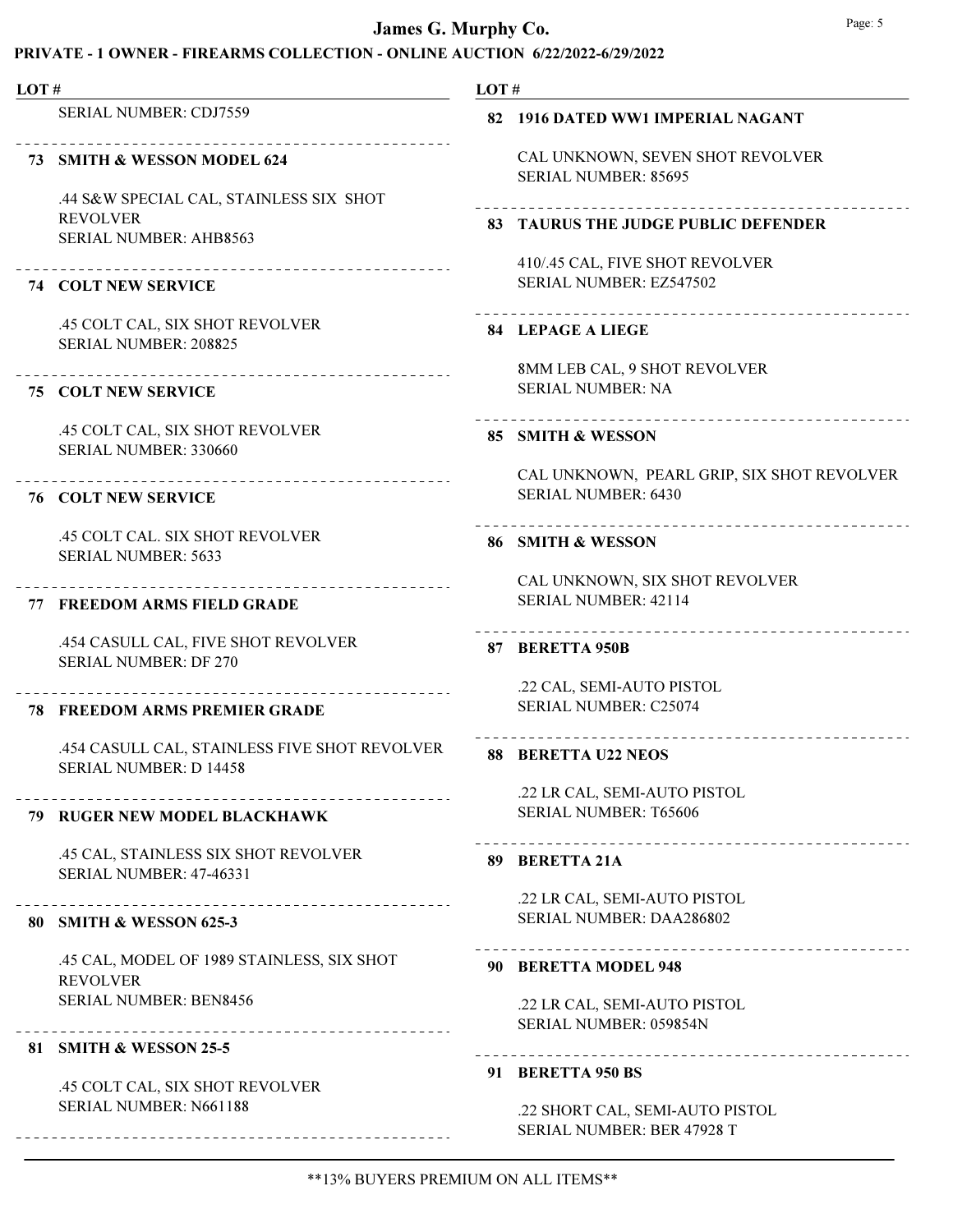# PRIVATE - 1 OWNER - FIREARMS COLLECTION - ONLINE AUCTION 6/22/2022-6/29/2022

LOT # LOT # 101 HIGH STANDARD H-D MILITARY 92 BERETTA 950 BS .22 LR CAL, SEMI-AUTO PISTOL SERIAL NUMBER: 305798 .22 SHORT CAL, SEMI-AUTO PISTOL SERIAL NUMBER: BER 58383 T 102 HIGH STANDARD SK-100 SPORT-KING 93 BERETTA 950 BS .22 LR CAL, SEMI-AUTO PISTOL .22 SHORT CAL, SEMI-AUTO PISTOL SERIAL NUMBER: 506492 SERIAL NUMBER: C95127 103 HIGH STANDARD SK 100 SPORT-KING 94 COLT WOODSMAN .22 LR CAL, SEMI-AUTO PISTOL SERIAL NUMBER: 500635 .22 LR CAL, SEMI-AUTO PISTOL SERIAL NUMBER: 120151-S 104 HIGH STANDARD H-D MILITARY 95 COLT WOODSMAN .22 LR CAL, SEMI-AUTO PISTOL SERIAL NUMBER: 304995 .22 LR CAL, SEMI-AUTO PISTOL SERIAL NUMBER: 029557-S 105 HIGH STANDARD MODEL B 96 COLT WOODSMAN .22 LR CAL, SEMI-AUTO PISTOL SERIAL NUMBER: 30241 .22 LR CAL, SEMI-AUTO PISTOL SERIAL NUMBER: 44426-S 106 HIGH STANDARD SPORT KING 97 COLT .22 LR CAL, SEMI-AUTO PISTOL SERIAL NUMBER: 2463295 .22 LR CAL, SEMI-AUTO PISTOL SERIAL NUMBER: 42519 107 HIGH STANDARD MODEL B 98 COLT WOODSMAN .22 LR CAL, SEMI-AUTO PISTOL SERIAL NUMBER: 46081 .22 LR CAL, SEMI-AUTO PISTOL SERIAL NUMBER: 180707-S 108 HIGH STANDARD D-100 DERRINGER 99 COLT .22 CAL,TWO SHOT PISTOL SERIAL NUMBER: 1269500 .22 LR CAL, SEMI-AUTO PISTOL SERIAL NUMBER: 16711 109 IVER JOHNSON ARMS TP22 100 GERMAN SPORT GUNS GSG-1911 .22 CAL, SEMI-AUTO PISTOL SERIAL NUMBER: AE75005 .22 LR HV CAL, STAINLESS SEMI-AUTO PISTOL

SERIAL NUMBER: A823267

#### 110 RIGARMI BRESCIA

.22 SHORT CAL, SEMI-AUTO PISTOL SERIAL NUMBER: 57499

\*\*13% BUYERS PREMIUM ON ALL ITEMS\*\*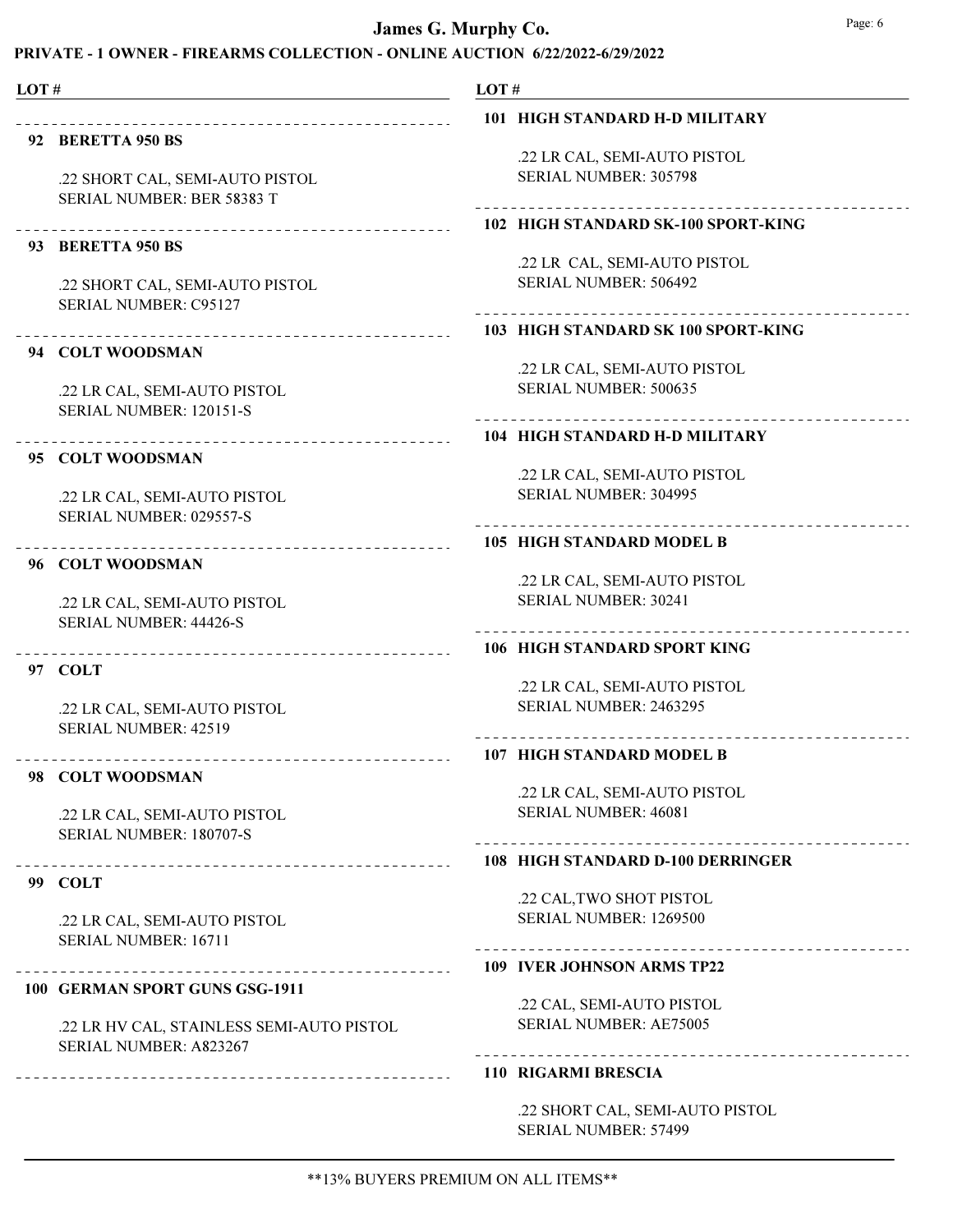# PRIVATE - 1 OWNER - FIREARMS COLLECTION - ONLINE AUCTION 6/22/2022-6/29/2022

| LOT# |                                                               | LOT# |                                                         |
|------|---------------------------------------------------------------|------|---------------------------------------------------------|
|      |                                                               |      | 120 COLT                                                |
|      | 111 RUGER                                                     |      |                                                         |
|      | .22 LR CAL, SEMI-AUTO PISTOL                                  |      | .25 AUTO CAL, SEMI-AUTO PISTOL<br>SERIAL NUMBER: 105945 |
|      | SERIAL NUMBER: 17-35678                                       |      | _________________________                               |
|      |                                                               |      | <b>121 COLT</b>                                         |
|      | 112 RUGER                                                     |      | .25 COLT CAL, SEMI-AUTO PISTOL                          |
|      | .22 LR CAL, SEMI-AUTO PISTOL                                  |      | SERIAL NUMBER: OD44400                                  |
|      | SERIAL NUMBER: 36440                                          |      |                                                         |
|      |                                                               |      | <b>122 COLT</b>                                         |
|      | 113 RUGER                                                     |      | .25 CAL, SEMI-AUTO PISTOL                               |
|      | .22 LR CAL, SEMI-AUTO PISTOL                                  |      | SERIAL NUMBER: 346154                                   |
|      | <b>SERIAL NUMBER: 11-62366</b>                                |      |                                                         |
|      | _________________________________                             |      | 123 COLT JUNIOR COLT                                    |
|      | <b>114 RUGER MARK II TARGET</b>                               |      | .25 CAL, SEMI-AUTO PISTOL                               |
|      | .22 LR CAL, SEMI-AUTO PISTOL                                  |      | SERIAL NUMBER: 44434CC                                  |
|      | <b>SERIAL NUMBER: 215-72317</b>                               |      |                                                         |
|      | <b>115 UNIQUE 52</b>                                          |      | <b>124 COLT</b>                                         |
|      |                                                               |      | .25 CAL, SEMI-AUTO PISTOL                               |
|      | .22 LR CAL, SEMI-AUTO PISTOL                                  |      | SERIAL NUMBER: OD51315                                  |
|      | <b>SERIAL NUMBER: 473567</b>                                  |      | <b>125 PHOENIX ARMS RAVEN</b>                           |
|      | _______________________________<br>116 WALTHER PP             |      |                                                         |
|      |                                                               |      | .25 AUTO CAL, CHROME SEMI-AUTO PISTOL,                  |
|      | .22 LR CAL, SEMI-AUTO PISTOL<br><b>SERIAL NUMBER: 46091LR</b> |      | <b>W/EXTRA MAGAZINE</b><br>SERIAL NUMBER: 3086904       |
|      |                                                               |      |                                                         |
|      | 117 WALTHER PPK/S                                             |      | <b>126 PHOENIX ARMS RAVEN</b>                           |
|      | .22 LR CAL, SEMI-AUTO PISTOL                                  |      | .25 CAL, SEMI-AUTO PISTOL                               |
|      | SERIAL NUMBER: WF013277                                       |      | SERIAL NUMBER: 3121182                                  |
|      | 118 BAUER                                                     |      | 127 WALTHER                                             |
|      | .25 CAL, STAINLESS SEMI-AUTO PISTOL                           |      | .25 CAL, SEMI-AUTO PISTOL                               |
|      | SERIAL NUMBER: 017629                                         |      | SERIAL NUMBER: 396534                                   |
|      | ----------------------------------<br>119 BROWNING            |      | 128 AUTAUGA MK II                                       |
|      | .25 CAL, SEMI-AUTO PISTOL                                     |      | .32 ACP CAL, SEMI-AUTO PISTOL, W/2 EXTRA                |
|      | SERIAL NUMBER: 384008                                         |      | <b>MAGAZINES</b><br><b>SERIAL NUMBER: A0994</b>         |
|      |                                                               |      |                                                         |

-------------------------------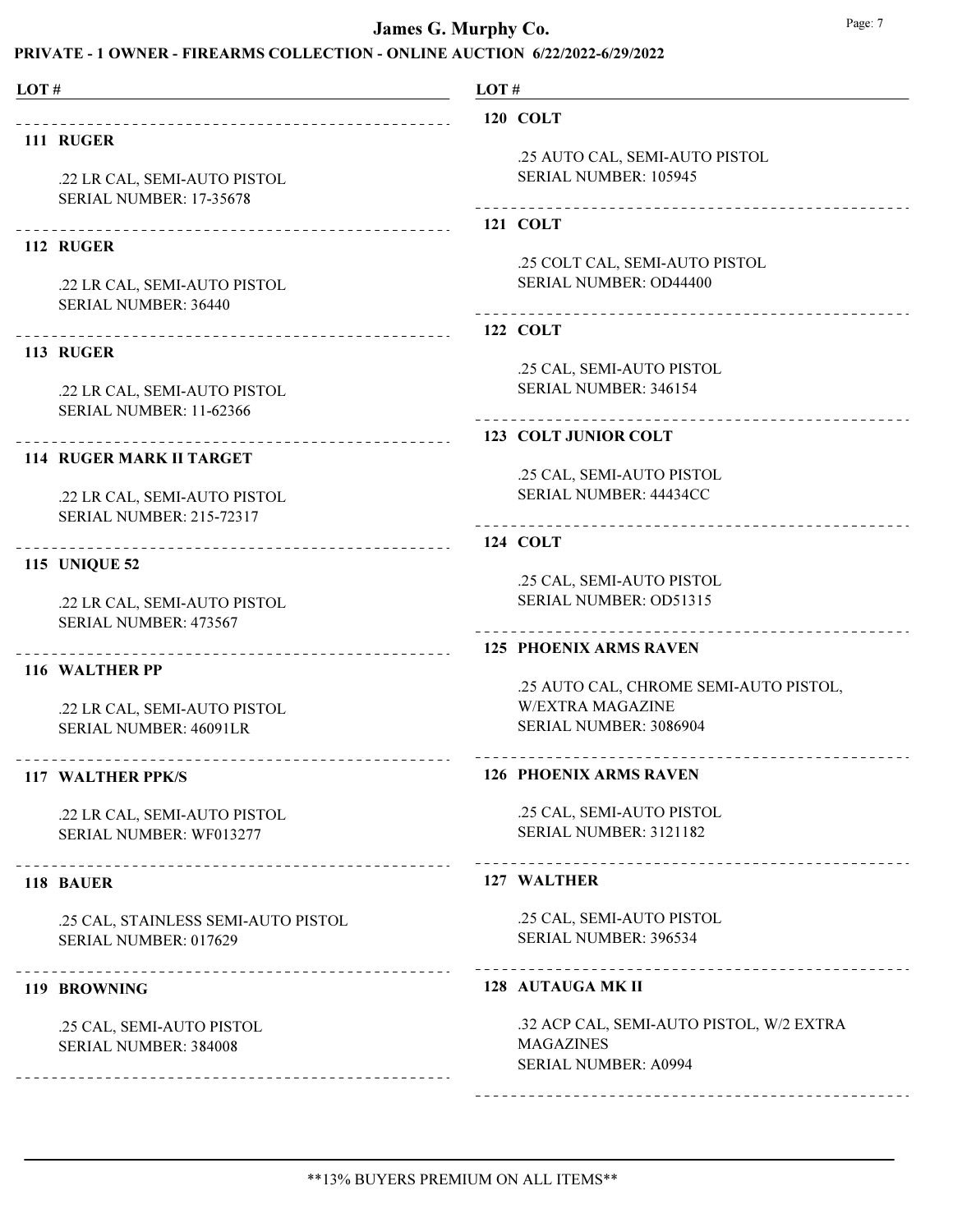# PRIVATE - 1 OWNER - FIREARMS COLLECTION - ONLINE AUCTION 6/22/2022-6/29/2022

| LOT# |                                                                                            | LOT#                                                                                                                                                                                                                                      |  |  |
|------|--------------------------------------------------------------------------------------------|-------------------------------------------------------------------------------------------------------------------------------------------------------------------------------------------------------------------------------------------|--|--|
|      | 129 AUTAUGA MK II                                                                          | <b>138 NORTH AMERICAN ARMS GUARDIAN</b>                                                                                                                                                                                                   |  |  |
|      | .32 ACP CAL, STAINLESS SEMI-AUTO PISTOL<br><b>SERIAL NUMBER: A2653</b>                     | .32ACP CAL, STAINLESS SEMI-AUTO PISTOL<br><b>SERIAL NUMBER: AA13417</b>                                                                                                                                                                   |  |  |
|      | 130 BERETTA 3032 TOMCAT                                                                    | <b>139 NORTH AMERICAN ARMS GUARDIAN</b>                                                                                                                                                                                                   |  |  |
|      | .32 CAL, SEMI-AUTO PISTOL<br>SERIAL NUMBER: DAA097880                                      | .32ACP CAL, STAINLESS SEMI-AUTO PISTOL<br>SERIAL NUMBER: AF00763                                                                                                                                                                          |  |  |
|      | 131 BERETTA 3032 TOMCAT                                                                    | 140 SAVAGE                                                                                                                                                                                                                                |  |  |
|      | .32 CAL, SEMI-AUTO PISTOL<br>SERIAL NUMBER: DAA297428                                      | .32 CAL, SEMI-AUTO PISTOL W/EXTRA MAGAZINE<br><b>SERIAL NUMBER: 63331</b>                                                                                                                                                                 |  |  |
|      | 132 BERETTA 3032 TOMCAT                                                                    | <b>141 WALTHER PP</b>                                                                                                                                                                                                                     |  |  |
|      | .32 CAL, STAINLESS SEMI-AUTO PISTOL<br>SERIAL NUMBER: DAA330078                            | .32 CAL, SEMI-AUTO PISTOL<br>SERIAL NUMBER: 394497                                                                                                                                                                                        |  |  |
|      | ------------------------------<br>133 COLT                                                 | 142 SIG SAUER P229S                                                                                                                                                                                                                       |  |  |
|      | .32 CAL, SEMI-AUTO PISTOL<br>SERIAL NUMBER: 218986                                         | .357 SIG CAL, STAINLESS SEMI-AUTO PISTOL W/1<br>EXTA MAGAZINE (DUE TO WASHINGTON STATE<br>LAW ALL IN STATE BIDDERS MUST PICK UP THE                                                                                                       |  |  |
|      | 134 COLT                                                                                   | MAGAZINE(S) FOR THIS GUN BY 4 PM, JUNE 30TH<br>-NO EXCEPTIONS)                                                                                                                                                                            |  |  |
|      | .32 CAL, SEMI-AUTO PISTOL W/EXTRA MAGAZINE<br>SERIAL NUMBER: 148725                        | <b>SERIAL NUMBER: AG21726</b>                                                                                                                                                                                                             |  |  |
|      | <b>135 KELTEC P-32</b>                                                                     | <b>143 SIG SAUER P229</b>                                                                                                                                                                                                                 |  |  |
|      | .32 AUTO CAL, SEMI-AUTO PISTOL W/1 EXTRA<br><b>MAGAZINE</b><br><b>SERIAL NUMBER: CTK53</b> | .357 SIG CAL, SPRINGFIELD POLICE SEMI-AUTO<br>PISTOL W/1 EXTRA MAGAZINE (DUE TO<br>WASHINGTON STATE LAW ALL IN STATE BIDDERS<br>MUST PICK UP THE MAGAZINE(S) FOR THIS GUN BY<br>4 PM, JUNE 30TH -NO EXCEPTIONS)<br>SERIAL NUMBER: AM98615 |  |  |
|      | 136 LW SEECAMP 32ACP-LWS                                                                   | <b>144 TAURUS PT 1911 AR</b>                                                                                                                                                                                                              |  |  |
|      | .32 CAL, STAINLESS SEMI-AUTO PISTOL<br>SERIAL NUMBER: 042247                               | .38 SUPER CAL, SEMI-AUTO PISTOL                                                                                                                                                                                                           |  |  |
|      | 137 LW SEECAMP 32ACP-LWS                                                                   | SERIAL NUMBER: LCM78872                                                                                                                                                                                                                   |  |  |
|      | .32 CAL, STAINLESS SEMI-AUTO PISTOL<br>SERIAL NUMBER: 038586                               | <b>145 PARA- ORDNANCE CLARK 38 SUPER</b>                                                                                                                                                                                                  |  |  |
|      |                                                                                            | .38 CAL, SEMI-AUTO PISTOL W/TASCO PRO POINT<br>SCOPE (DUE TO WASHINGTON STATE LAW ALL IN<br>STATE BIDDERS MUST PICK UP THE MAGAZINE(S)<br>FOR THIS GUN BY 4 PM, JUNE 30TH -NO                                                             |  |  |

EXCEPTIONS)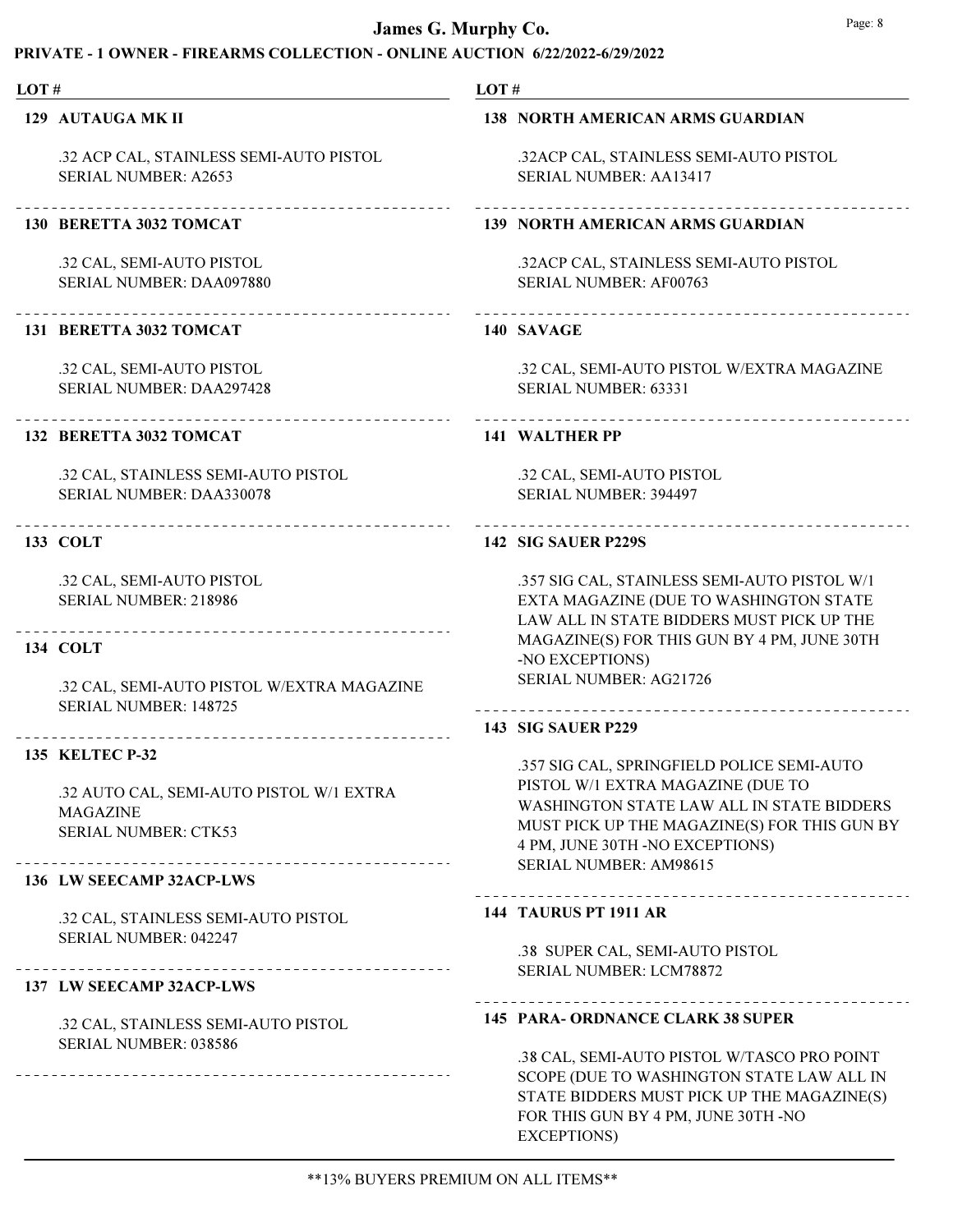### PRIVATE - 1 OWNER - FIREARMS COLLECTION - ONLINE AUCTION 6/22/2022-6/29/2022

#### LOT #

SERIAL NUMBER: WF1087

#### 146 LLAMA MINIMA X 38 SUPER

.38 CAL, SEMI-AUTO PISTOL SERIAL NUMBER: 07-04-14913-98

#### 147 AMT BACK UP

.380 ACP CAL, STAINLESS SEMI-AUTO PISTOL SERIAL NUMBER: D05351

#### 148 BERETTA 70S

.380 CAL, SEMI-AUTO PISTOL SERIAL NUMBER: A30561Y

### 149 BERETTA 84

.380 CAL, SEMI-AUTO PISTOL (DUE TO WASHINGTON STATE LAW ALL IN STATE BIDDERS MUST PICK UP THE MAGAZINE(S) FOR THIS GUN BY 4 PM, JUNE 30TH -NO EXCEPTIONS) SERIAL NUMBER: B16659Y

#### 150 COLT

.380 CAL, HAMMERLESS CHROME SEMI-AUTO PISTOL SERIAL NUMBER: 80418

#### 151 COLT MUSANG POCKETLITE

.380 CAL, STAINLESS SEMI-AUTO PISTOL SERIAL NUMBER: PL101796

#### 152 FI INDUSTRIES MODEL D

.380 CAL, SEMI-AUTO PISTOL SERIAL NUMBER: CPA036998

#### 153 FI INDUSTRIES MODEL D

.380 CAL, SEMI-AUTO PISTOL SERIAL NUMBER: CPA033030

LOT #

### 154 RUGER LCP

.380 AUTO CAL, SEMI-AUTO PISTOL SERIAL NUMBER: 378-71350

### 155 SIG SAUER P238

.380 AUTO CAL, SEMI-AUTO PISTOL W/2 EXTRA MAGAZINES SERIAL NUMBER: 27A192124

# 

### 156 SIG SAUER P238

.380 AUTO CAL, STAINLESS SEMI-AUTO PISTOL SERIAL NUMBER: 27A079369

#### 157 SMITH & WESSON BODYGARD 380

.380 CAL, SEMI-AUTO PISTOL SERIAL NUMBER: KBM4703

### 158 SPHINX AT .380-M

.380 CAL, SEMI-AUTO PISTOL W/1 EXTRA MAGAZINE SERIAL NUMBER: M02735

### 159 SPHINX AT .380-M

.380 CAL, STAINLESS SEMI-AUTO PISTOL SERIAL NUMBER: M01406

#### 160 KAHR ARMS CW 380

.380 CAL, STAINLESS SEMI-AUTO PISTOL

# SERIAL NUMBER: RH4948

#### 161 BERETTA 96

.40 CAL, SEMI-AUTO PISTOL W/1 EXTRA MAGAZINE SERIAL NUMBER: A22607M

#### 162 BERETTA PX4 STORM

.40 S&W CAL SEMI-AUTO PISTOL W/1 EXTRA MAGAZINE AND GRIPS (DUE TO WASHINGTON STATE LAW ALL IN STATE BIDDERS MUST PICK UP THE MAGAZINE(S) FOR THIS GUN BY 4 PM, JUNE 30TH -NO EXCEPTIONS) SERIAL NUMBER: PY84643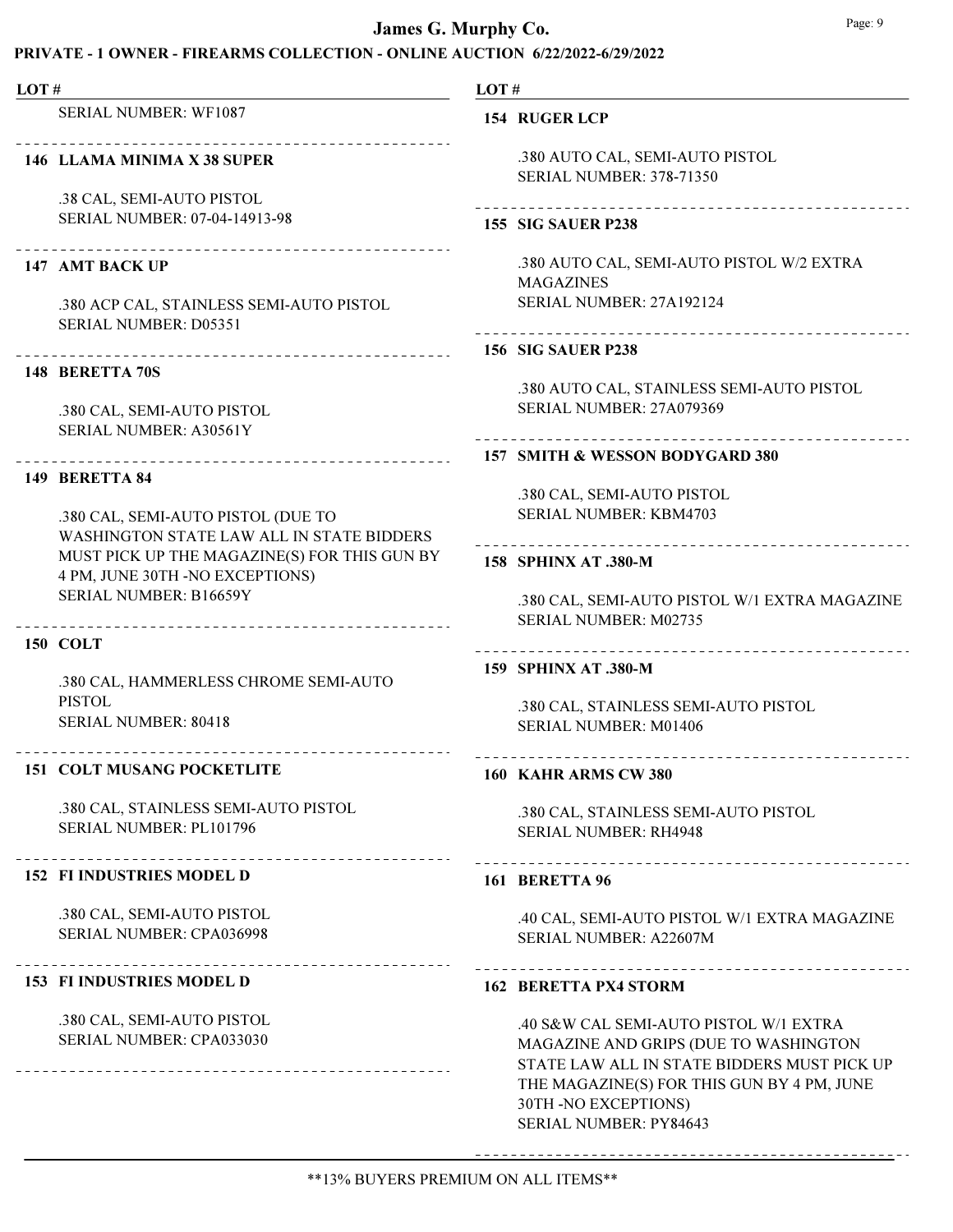### PRIVATE - 1 OWNER - FIREARMS COLLECTION - ONLINE AUCTION 6/22/2022-6/29/2022

#### LOT #

163 BERETTA 9000S

.40 S&W CAL, SEMI-AUTO PISTOL SERIAL NUMBER: SN017082

# 164 BERETTA 90 TWO

.40 S&W CAL, SEMI-AUTO PISTOL W/1 EXTRA MAGAZINE (DUE TO WASHINGTON STATE LAW ALL IN STATE BIDDERS MUST PICK UP THE MAGAZINE(S) FOR THIS GUN BY 4 PM, JUNE 30TH -NO EXCEPTIONS) SERIAL NUMBER: TY08896

#### 165 BERETTA 96-A1

.40 S&W CAL, SEMI-AUTO PISTOL (DUE TO WASHINGTON STATE LAW ALL IN STATE BIDDERS MUST PICK UP THE MAGAZINE(S) FOR THIS GUN BY 4 PM, JUNE 30TH -NO EXCEPTIONS) SERIAL NUMBER: A45029M

# 166 BERETTA 8040 COUGAR F

.40 S&W CAL, SEMI-AUTO PISTOL SERIAL NUMBER: 005516MC

#### 167 BERETTA 90 TWO

.40 S&W CAL, SEMI-AUTO PISTOL W/2 EXTRA MAGAZINES (DUE TO WASHINGTON STATE LAW ALL IN STATE BIDDERS MUST PICK UP THE MAGAZINE(S) FOR THIS GUN BY 4 PM, JUNE 30TH -NO EXCEPTIONS) SERIAL NUMBER: TY10223

### 168 BERRETA 8040 COUGER F

.40 S&W CAL, SEMI-AUTO PISTOL W/1 EXTRA MAGAZINE SERIAL NUMBER: 005500MC

#### 169 BERETTA PX 4 STORM

.40 S&W CAL, SEMI-AUTO PISTOL (DUE TO WASHINGTON STATE LAW ALL IN STATE BIDDERS MUST PICK UP THE MAGAZINE(S) FOR THIS GUN BY 4 PM, JUNE 30TH -NO EXCEPTIONS) SERIAL NUMBER: PY31137

### LOT #

#### 170 BERETTA 90 TWO

.40 S&W CAL, SEMI-AUTO PISTOL W/2 EXTRA MAGAZINES (DUE TO WASHINGTON STATE LAW ALL IN STATE BIDDERS MUST PICK UP THE MAGAZINE(S) FOR THIS GUN BY 4 PM, JUNE 30TH -NO EXCEPTIONS) SERIAL NUMBER: TY10225

### 171 GLOCK 23

.40 S&W CAL, SEMI-AUTO PISTOL (DUE TO WASHINGTON STATE LAW ALL IN STATE BIDDERS MUST PICK UP THE MAGAZINE(S) FOR THIS GUN BY 4 PM, JUNE 30TH -NO EXCEPTIONS) SERIAL NUMBER: AUS831

#### 172 GLOCK 22

.40 CAL, SEMI-AUTO PISTOL (DUE TO WASHINGTON STATE LAW ALL IN STATE BIDDERS MUST PICK UP THE MAGAZINE(S) FOR THIS GUN BY 4 PM, JUNE 30TH -NO EXCEPTIONS) SERIAL NUMBER: CAL869US

### 173 HECKLER & KOCH GMBH HK P7 M10

.40 S&W CAL, SEMI-AUTO PISTOL SERIAL NUMBER: 021-187

#### 174 KAHR ARMS K40 ELITE 98

.40 S&W CAL, STAINLESS SEMI-AUTO W/1 EXTRA MAGAZINE SERIAL NUMBER: DJ0403

# 175 KAHR ARMS K40 ELITE 98

.40 S&W CAL, STAINLESS SEMI-AUTO PISTOL W/1 EXTRA MAGAZINE SERIAL NUMBER: DJ0380

### 176 KAHR ARMS K40

.40 S&W CAL, STAINLESS SEMI-AUTO PISTOL SERIAL NUMBER: DF5694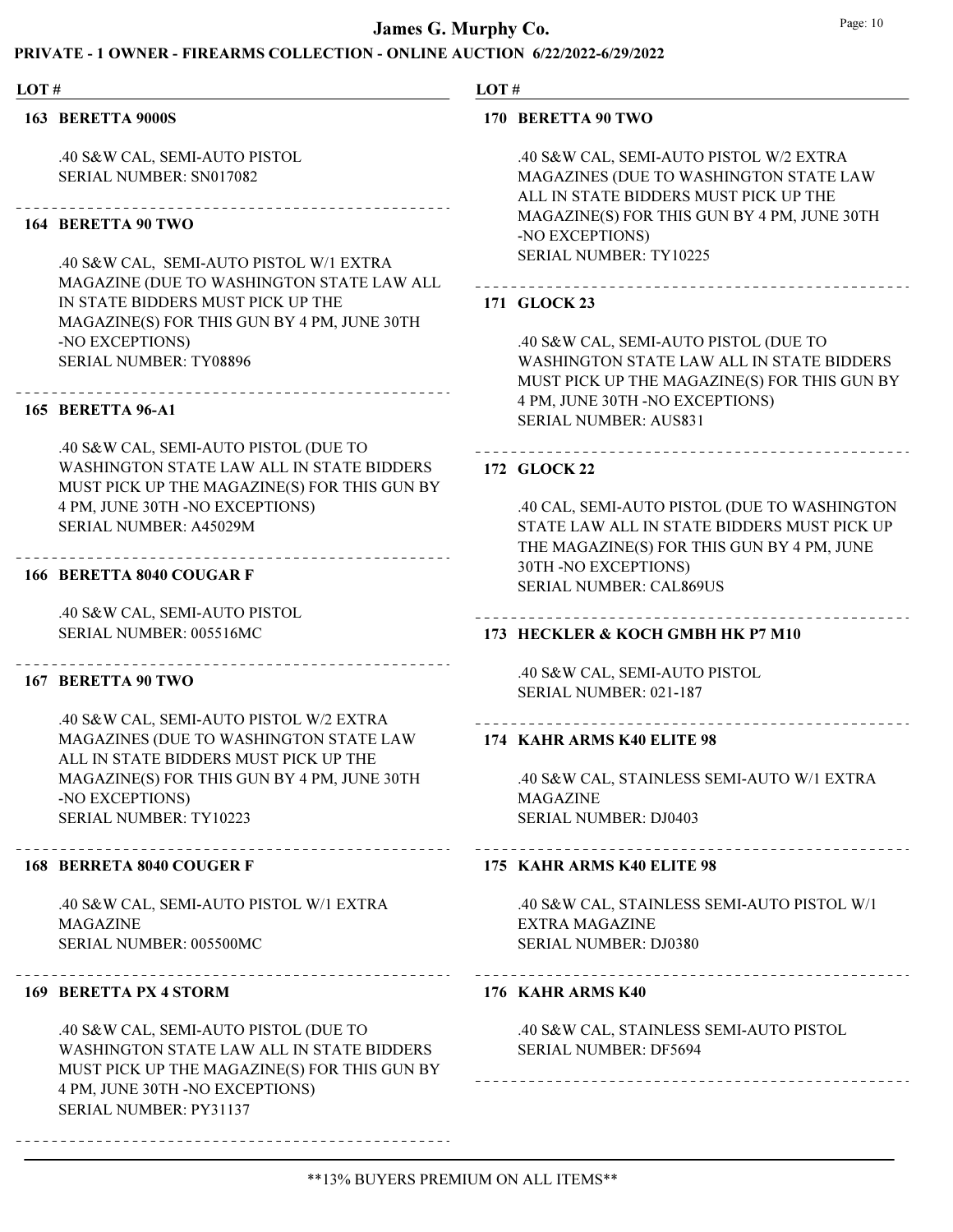# PRIVATE - 1 OWNER - FIREARMS COLLECTION - ONLINE AUCTION 6/22/2022-6/29/2022

### LOT #

# 177 PARA-ORDNANCE 16.40 LDA

.40 S&W CAL, SEMI-AUTO PISTOL W/2 EXTRA MAGAZINES (DUE TO WASHINGTON STATE LAW ALL IN STATE BIDDERS MUST PICK UP THE MAGAZINE(S) FOR THIS GUN BY 4 PM, JUNE 30TH -NO EXCEPTIONS) SERIAL NUMBER: DB1691

# 178 PARA-ORDNANCE P16-40 SIGNATURE

.40 S&W CAL, SEMI-AUTO PISTOL W/1 EXTRA MAGAZINE SERIAL NUMBER: SJ2096

# 179 REPUBLIC ARMS R.A.P. 440

.40 S&W CAL, SEMI-AUTO PISTOL W/1 EXTRA MAGAZINE SERIAL NUMBER: US00339

### 180 S&W MP40C

.40 S&W CAL, STAINLESS SEMI-AUTO PISTOL SERIAL NUMBER: MPN0034

# 181 SIG SAUER P229

.40 S&W CAL, STAINLESS SEMI-AUTO PISTOL W/.357 CAL BARREL & 1 EXTRA MAGAZINE (DUE TO WASHINGTON STATE LAW ALL IN STATE BIDDERS MUST PICK UP THE MAGAZINE(S) FOR THIS GUN BY 4 PM, JUNE 30TH -NO EXCEPTIONS) SERIAL NUMBER: AG23611

### 181B SIG SAUER P226

.40 S&W CAL, SEMI-AUTO PISTOL (DUE TO WASHINGTON STATE LAW ALL IN STATE BIDDERS MUST PICK UP THE MAGAZINE(S) FOR THIS GUN BY 4 PM, JUNE 30TH -NO EXCEPTIONS) SERIAL NUMBER: U 703 214

# 182 SPRINGFIELD ARMORY XD-40

.40 S&W CAL, SEMI-AUTO PISTOL SERIAL NUMBER: XD465697

# LOT #

# 183 STI/WILSONS BLS 40

.40 S&W CAL, SEMI-AUTO PISTOL SERIAL NUMBER: BLS2000

#### 184 THOMPSON CENTER ARMS CONTENDER

.41 MAG CAL, SINGLE SHOT PISTOL W/MOUNTAIN LION ENGRAVING SERIAL NUMBER: 158355

### 185 MAGNUM RESEARCH LONE EAGLE

.44 REM MAG CAL, SINGLE SHOT PISTOL SERIAL NUMBER: MR6014

# 

# 186 ASAI ONE PRO .45

.45ACP CAL, SEMI-AUTO PISTOL W/1EXTRA MAGAZINE SERIAL NUMBER: 02124

### 187 BERETTA 8045F COUGAR

.45 AUTO CAL, SEMI-AUTO PISTOL W/1 EXTRA MAGAZINE SERIAL NUMBER: 058490MC

# 188 BROWNING SIG SAUER

.45 AUTO CAL, SEMI-AUTO PISTOL SERIAL NUMBER: 395RR3428

# 189 COLT SERIES 80 MI991A1

.45 AUTO CAL, SEMI-AUTO PISTOL SERIAL NUMBER: 2699275

# 190 COLT DOUBLE EAGLE SERIES 90

.45 CAL, STAINLESS SEMI-AUTO PISTOL SERIAL NUMBER: DA15786

# 191 COLT MK IV SERIES 80

.45 AUTO CAL, SEMI-AUTO PISTOL SERIAL NUMBER: FA28843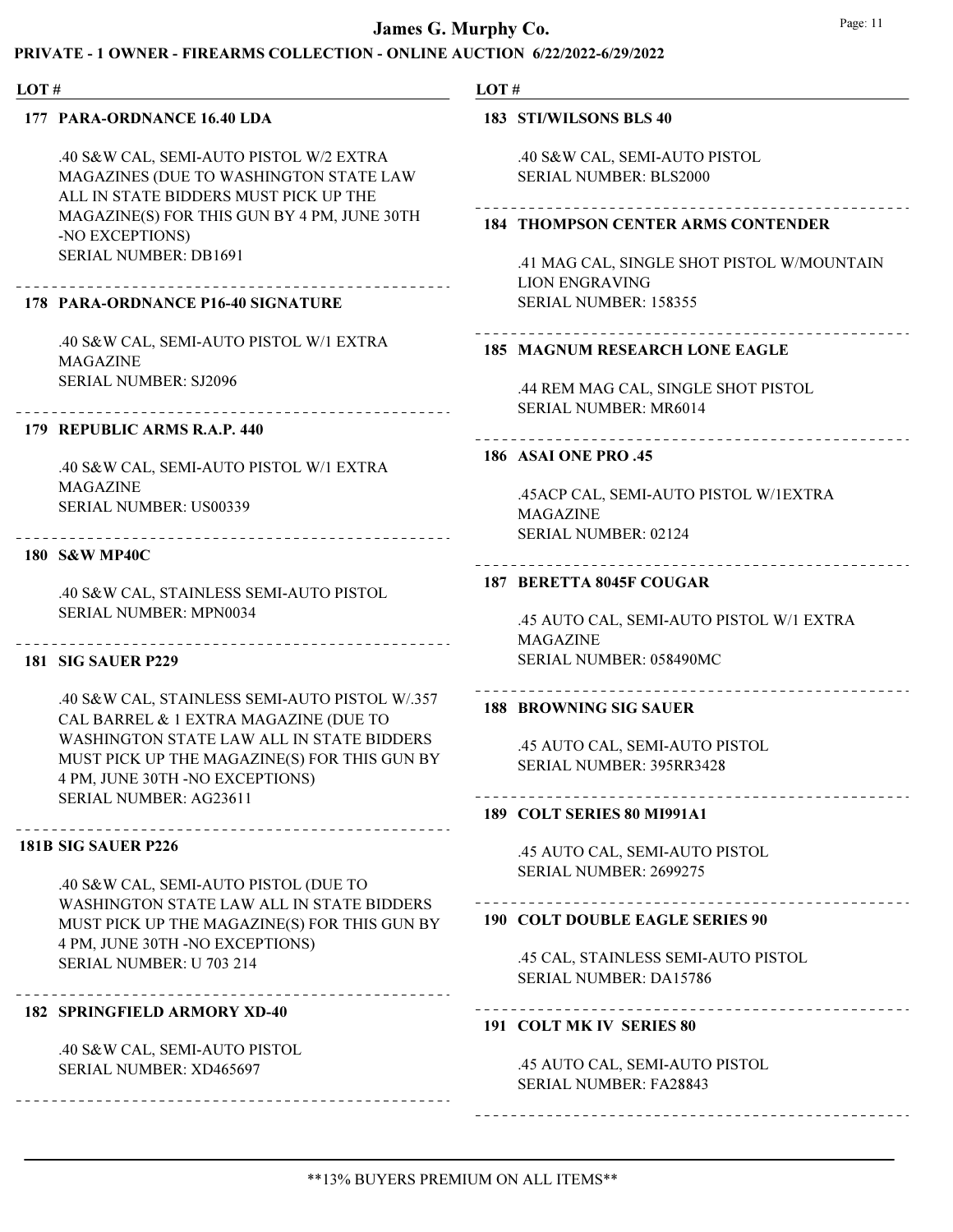### PRIVATE - 1 OWNER - FIREARMS COLLECTION - ONLINE AUCTION 6/22/2022-6/29/2022

# 192 COLT MK IV SERIES 80

LOT #

.45 AUTO CAL, STAINLESS SEMI-AUTO PISTOL SERIAL NUMBER: SF11270E

#### 193 DETONICS COMBAT MASTER

.45 CAL, STAINLESS SEMI-AUTO PISTOL SERIAL NUMBER: CR12987

#### 194 GLOCK 30 GEN 4

.45 AUTO CAL, SEMI-AUTO PISTOL W/4 EXTRA MAGAZINES (DUE TO WASHINGTON STATE LAW ALL IN STATE BIDDERS MUST PICK UP THE MAGAZINE(S) FOR THIS GUN BY 4 PM, JUNE 30TH -NO EXCEPTIONS) SERIAL NUMBER: BBAU251

### 195 GRIZZLY WINMAG MARK 1

.45 ACP CAL, SEMI-AUTO PISTOL SERIAL NUMBER: A007703

#### 196 KAHR ARMS P45

.45 ACP CAL, STAINLESS SEMI-AUTO PISTOL SERIAL NUMBER: SA4975

#### 197 MITCHELL ARMS GOLD SERIES '95

.45 ACP CAL, STAINLESS SEMI-AUTO PISTOL SERIAL NUMBER: M951855

#### 198 REGENT R350CR

.45 ACP CAL, SEMI-AUTO PISTOL SERIAL NUMBER: 13BE00809

#### 199 REMINGTON 1911R1 ENHANCED

.45 AUTO CAL, SEMI-AUTO PISTOL W/1 EXTRA MAGAZINE SERIAL NUMBER: RHN66492A

#### 200 REMINGTON 1911R1

.45 AUTO CAL, SEMI-AUTO PISTOL W/1 EXTRA MAGAZINE SERIAL NUMBER: RHN56970A

# LOT #

### 201 RUGER SR1911

.45 AUTO CAL, STAINLESS SEMI-AUTO PISTOL SERIAL NUMBER: 671-16636

#### 202 RUGER SR1911

.45 AUTO CAL, STAINLESS SEMI-AUTO PISTOL W/1 EXTRA MAGAZINE SERIAL NUMBER: 671-10729

### 

#### 203 SIG SAUER P220

.45 AUTO CAL, SEMI-AUTO PISTOL W/1 EXTRA MAGAZINE SERIAL NUMBER: G175095

# 

# 204 SMITH & WESSON 4516-1

.45 CAL, STAINLESS SEMI-AUTO PISTOL SERIAL NUMBER: TEJ0751

#### 205 TAURUS PT 1911

.45 ACP CAL, SEMI-AUTO PISTOL SERIAL NUMBER: NGM95126

# 206 TAURUS PT 1911

.45 ACP CAL, SEMI-AUTO PISTOL W/1 EXTRA MAGAZINE SERIAL NUMBER: NAY08422

#### 207 TAURUS PT 1911

.45 ACP CAL, STAINLESS SEMI-AUTO PISTOL W/2 EXTRA MAGAZINES SERIAL NUMBER: NES48738

#### 208 FN HERSTAL

5.7x28MM CAL, SEMI-AUTO PISTOL W/2 EXTRA MAGAZINES (DUE TO WASHINGTON STATE LAW ALL IN STATE BIDDERS MUST PICK UP THE MAGAZINE(S) FOR THIS GUN BY 4 PM, JUNE 30TH -NO EXCEPTIONS) SERIAL NUMBER: 386175003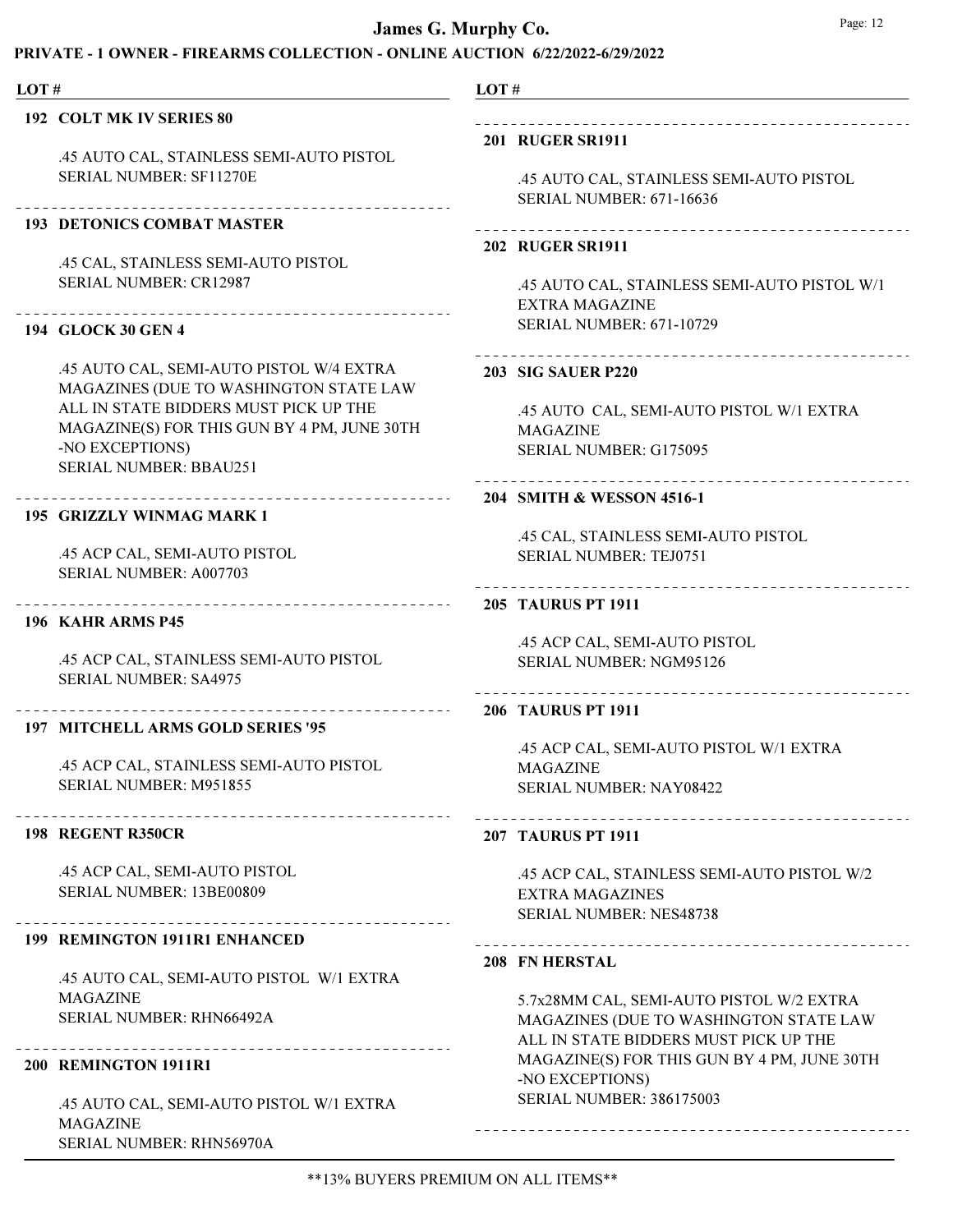# PRIVATE - 1 OWNER - FIREARMS COLLECTION - ONLINE AUCTION 6/22/2022-6/29/2022

| LOT# |                                                     | LOT# |                                                                |
|------|-----------------------------------------------------|------|----------------------------------------------------------------|
|      | <b>209 BERETTA GARDONE V1</b>                       |      |                                                                |
|      |                                                     |      | <b>219 INTRAC CZ-52</b>                                        |
|      | 6.35MM CAL, SEMI-AUTO PISTOL                        |      |                                                                |
|      | SERIAL NUMBER: 12828C                               |      | 7.62MM CAL, SEMI-AUTO PISTOL W/1 EXTRA                         |
|      |                                                     |      | <b>MAGAZINE</b><br>SERIAL NUMBER: Z11050                       |
|      | <b>210 BERETTA 950</b>                              |      |                                                                |
|      | 6.35MM CAL, SEMI-AUTO PISTOL                        |      | 220 WALTHER PP                                                 |
|      | <b>SERIAL NUMBER: B53476</b>                        |      |                                                                |
|      |                                                     |      | 7.65MM CAL, SEMI-AUTO PISTOL W/1 EXTRA                         |
|      | <b>211 RECK P8</b>                                  |      | <b>MAGAZINE</b>                                                |
|      |                                                     |      | SERIAL NUMBER: 383421                                          |
|      | 6.35MM CAL, SEMI-AUTO PISTOL                        |      |                                                                |
|      | SERIAL NUMBER: 113514                               |      | 221 BAUSKA CZ 75                                               |
|      |                                                     |      | 9MM PARA CAL, SEMI-AUTO PISTOL                                 |
|      | 212 MAB MODEL A                                     |      | SERIAL NUMBER: 109971                                          |
|      | 6.35MM CAL, SEMI-AUTO PISTOL                        |      | ------------------                                             |
|      | <b>SERIAL NUMBER: 89040</b>                         |      | <b>222 BERETTA 9000S</b>                                       |
|      | _____________________________________               |      |                                                                |
|      | <b>213 CZECH X53</b>                                |      | 9MM PARA CAL, SEMI-AUTO PISTOL W/1 EXTRA                       |
|      |                                                     |      | <b>MAGAZINE</b><br>SERIAL NUMBER: SZ011947                     |
|      | 7.62 CAL, SEMI-AUTO PISTOL<br>SERIAL NUMBER: T10874 |      |                                                                |
|      |                                                     |      | 223 BERETTA 8000 COUGAR F                                      |
|      | 214 CZECH X53                                       |      |                                                                |
|      |                                                     |      | 9MM PARA CAL, SEMI- AUTO PISTOL W/1 EXTRA                      |
|      | 7.62 CAL, SEMI-AUTO PISTOL                          |      | <b>MAGAZINE</b>                                                |
|      | <b>SERIAL NUMBER: M12402</b>                        |      | SERIAL NUMBER: 031136MC                                        |
|      | _______________________<br>215 TT RUSSIA 1952 TSR   |      | 224 BERETTA 84F                                                |
|      | 7.62x2.5 CAL, SEMI-AUTO PISTOL                      |      | 9MM SHORT CAL, STAINLESS SEMI-AUTO PISTOL                      |
|      | <b>SERIAL NUMBER: UP3482</b>                        |      | (DUE TO WASHINGTON STATE LAW ALL IN STATE                      |
|      |                                                     |      | BIDDERS MUST PICK UP THE MAGAZINE(S) FOR                       |
|      | 216 JP SAUER & SOHN. SUHL                           |      | THIS GUN BY 4 PM, JUNE 30TH -NO EXCEPTIONS)                    |
|      |                                                     |      | SERIAL NUMBER: E52050Y                                         |
|      | 7.65 CAL, SEMI-AUTO PISTOL                          |      |                                                                |
|      | SERIAL NUMBER: 147202                               |      | 225 BERRETA 92 FS COMPACT                                      |
|      | ------------------------------                      |      | 9MM PARA CAL, SEMI-AUTO PISTOL W/1 EXTRA                       |
|      | 217 CZ VZOR70 765                                   |      | MAGAZINE (DUE TO WASHINGTON STATE LAW ALL                      |
|      | 7.65 CAL, SEMI-AUTO PISTOL                          |      | IN STATE BIDDERS MUST PICK UP THE                              |
|      | SERIAL NUMBER: 714283                               |      | MAGAZINE(S) FOR THIS GUN BY 4 PM, JUNE 30TH<br>-NO EXCEPTIONS) |
|      | ------------------------------------                |      | SERIAL NUMBER: E55946Z                                         |
|      | <b>218 INTRAC CZ-52</b>                             |      |                                                                |
|      |                                                     |      |                                                                |

7.62x25 CAL, SEMI-AUTO PISTOL SERIAL NUMBER: Y2505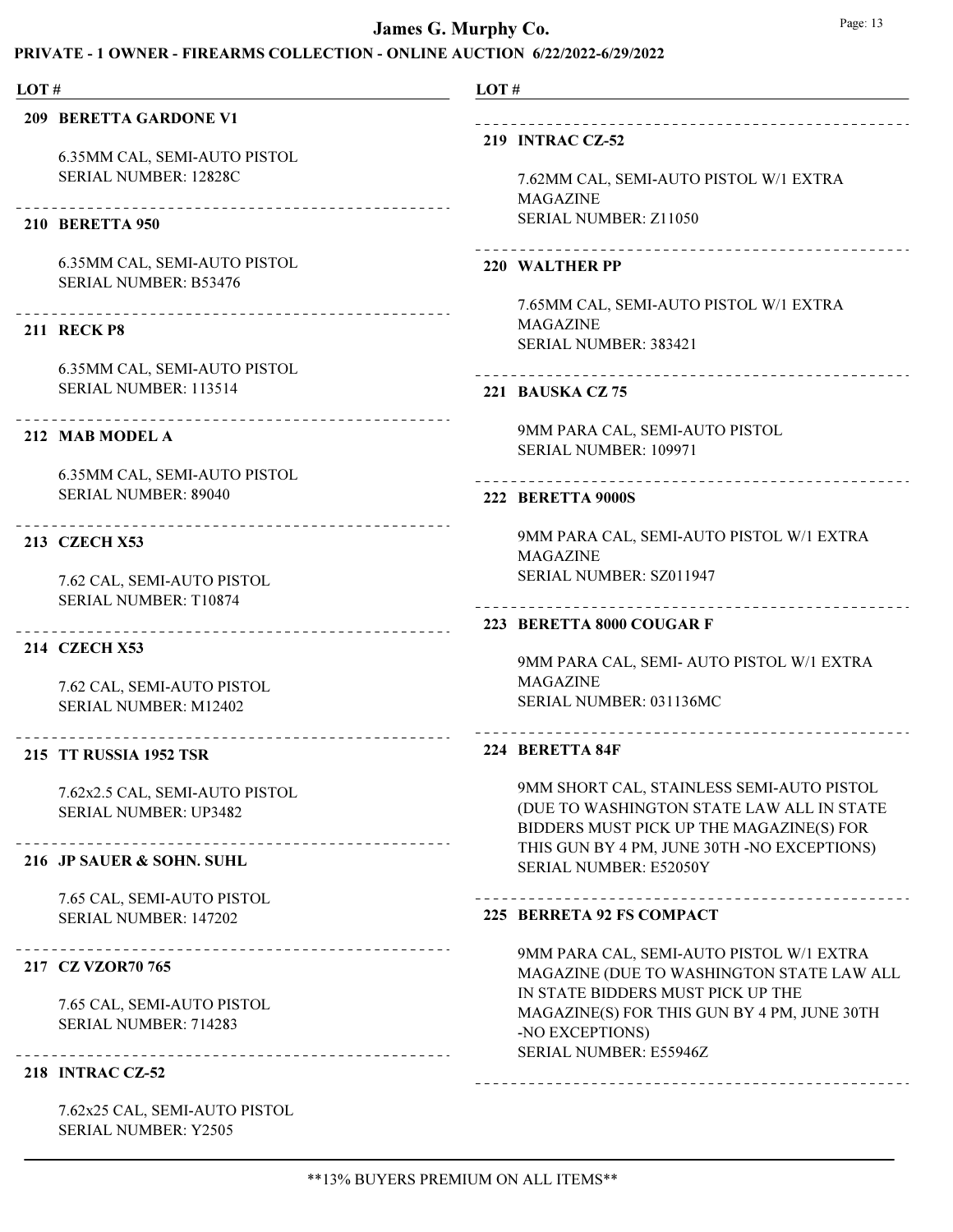### PRIVATE - 1 OWNER - FIREARMS COLLECTION - ONLINE AUCTION 6/22/2022-6/29/2022

| LOT# |                                                                                         | LOT# |                                                                                            |
|------|-----------------------------------------------------------------------------------------|------|--------------------------------------------------------------------------------------------|
|      | 226 BERRETA 92FS                                                                        |      | <b>SERIAL NUMBER: 01-33345</b>                                                             |
|      | 9MM PARA CAL, STAINLESS SEMI-AUTO PISTOL W/1<br>EXTRA MAGAZINE (DUE TO WASHINGTON STATE |      | <b>235 SIG SAUER P239</b>                                                                  |
|      | LAW ALL IN STATE BIDDERS MUST PICK UP THE                                               |      | 9MM PARA CAL, STAINLESS SEMI- AUTO PISTOL                                                  |
|      | MAGAZINE(S) FOR THIS GUN BY 4 PM, JUNE 30TH                                             |      | W/1 EXTRA MAGAZINE                                                                         |
|      | -NO EXCEPTIONS)<br>SERIAL NUMBER: L40024Z                                               |      | <b>SERIAL NUMBER: SA97109</b>                                                              |
|      |                                                                                         |      | <b>236 SIG SAUER P226</b>                                                                  |
|      | 227 BERRETA 1934 BREVETE                                                                |      |                                                                                            |
|      | 9MM CAL, SEMI-AUTO PISTOL                                                               |      | 9MM PARA CAL, SEMI-AUTO PISTOL (DUE TO<br><b>WASHINGTON STATE LAW ALL IN STATE BIDDERS</b> |
|      | <b>SERIAL NUMBER: F15844</b>                                                            |      | MUST PICK UP THE MAGAZINE(S) FOR THIS GUN BY                                               |
|      |                                                                                         |      | 4 PM, JUNE 30TH -NO EXCEPTIONS)                                                            |
|      | 228 BERRETA 92 BRIGADIER - FS                                                           |      | SERIAL NUMBER: U605794                                                                     |
|      | 9MM PARA CAL, SEMI-AUTO PISTOL                                                          |      | 237 SMITH & WESSON 3913                                                                    |
|      | SERIAL NUMBER: BER424075Z                                                               |      |                                                                                            |
|      | ________________________________                                                        |      | 9MM PARA CAL, STAINLESS SEMI-AUTO PISTOL                                                   |
|      | 229 BROWNING BDM                                                                        |      | <b>SERIAL NUMBER: VDL8976</b>                                                              |
|      | 9MM LUGER CAL, SEMI-AUTO PISTOL W/1 EXTRA<br><b>MAGAZINE</b>                            |      | 238 SMITH & WESSON MODEL 5906                                                              |
|      | SERIAL NUMBER: 945NT02790                                                               |      | 9MM PARA CAL, STAINLESS SEMI-AUTO PISTOL                                                   |
|      |                                                                                         |      | (DUE TO WASHINGTON STATE LAW ALL IN STATE                                                  |
|      | 230 BROWNING                                                                            |      | BIDDERS MUST PICK UP THE MAGAZINE(S) FOR                                                   |
|      |                                                                                         |      | THIS GUN BY 4 PM, JUNE 30TH -NO EXCEPTIONS)                                                |
|      | 9MM PARA CAL, SEMI-AUTO PISTOL                                                          |      | <b>SERIAL NUMBER: TCZ4022</b>                                                              |
|      | SERIAL NUMBER: 245PR06989<br>--------------------------------------                     |      | 239 TAURUS PT1911                                                                          |
|      | 231 F.B. RADOM VIS MODEL 35                                                             |      |                                                                                            |
|      |                                                                                         |      | 9MM CAL, SEMI-AUTO PISTOL W/1 EXTRA                                                        |
|      | 9MM CAL, SEMI-AUTO PISTOL W/1 EXTRA                                                     |      | <b>MAGAZINE</b>                                                                            |
|      | <b>MAGAZINE</b>                                                                         |      | SERIAL NUMBER: TGM15143                                                                    |
|      | <b>SERIAL NUMBER: J7073</b>                                                             |      | --------------------------------------                                                     |
|      |                                                                                         |      | 240 TGI CZ-82                                                                              |
|      | 232 FEG HUNGARY FP9                                                                     |      | 9MM CAL, SEMI-AUTO PISTOL                                                                  |
|      | 9MM PARA CAL, SEMI-AUTO PISTOL                                                          |      | SERIAL NUMBER: 008253                                                                      |
|      | <b>SERIAL NUMBER: F41252</b>                                                            |      |                                                                                            |
|      |                                                                                         |      | 241 WALTHER PP                                                                             |
|      | 233 INTER ARMS/MAUSER HSC                                                               |      |                                                                                            |
|      |                                                                                         |      | 9MM CAL, SEMI-AUTO PISTOL W/1 EXTRA                                                        |
|      | 9MM KURZ/380 CAL, SEMI-AUTO PISTOL                                                      |      | <b>MAGAZINE</b>                                                                            |
|      | SERIAL NUMBER: 01 14399                                                                 |      | SERIAL NUMBER: 69181A                                                                      |

### 234 INTERARMS/MAUSER HSC

9MM KURZ/.380 APC CAL, SEMI-AUTO PISTOL W/1 EXTRA MAGAZINE

### 242 WALTHER PPK/S

9MM CAL, SEMI-AUTO PISTOL SERIAL NUMBER: 171982S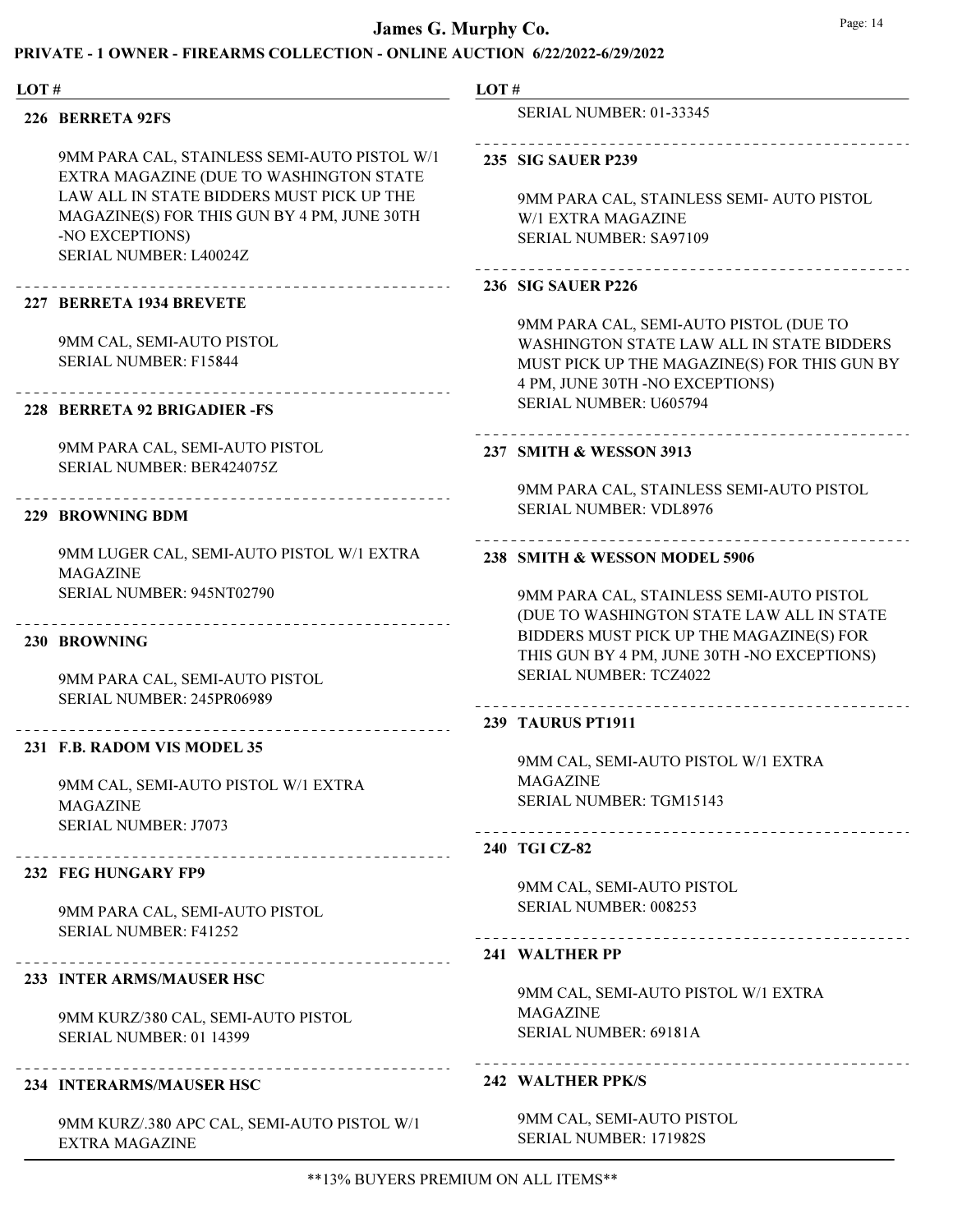# PRIVATE - 1 OWNER - FIREARMS COLLECTION - ONLINE AUCTION 6/22/2022-6/29/2022

| LOT# |                                                                                                                                                                                                                          | LOT#              |                                                                                                                                                                                                 |
|------|--------------------------------------------------------------------------------------------------------------------------------------------------------------------------------------------------------------------------|-------------------|-------------------------------------------------------------------------------------------------------------------------------------------------------------------------------------------------|
|      | 243 WALTHER P38                                                                                                                                                                                                          |                   | -NO EXCEPTIONS)<br><b>SERIAL NUMBER: 76416</b>                                                                                                                                                  |
|      | 9MM CAL, SEMI-AUTO PISTOL<br><b>SERIAL NUMBER: 480B</b>                                                                                                                                                                  | <b>251 KAHRK9</b> |                                                                                                                                                                                                 |
|      | --------------------------------<br>244 WALTHER P38                                                                                                                                                                      |                   | 9X19MM CAL, SEMI-AUTO PISTOL<br><b>SERIAL NUMBER: AE0839</b>                                                                                                                                    |
|      | 9MM CAL, SEMI-AUTO PISTOL W/HOLSTER & 1<br><b>EXTRA MAGAZINE</b>                                                                                                                                                         | 252 KAHR MK9      |                                                                                                                                                                                                 |
|      | SERIAL NUMBER: 208832<br>----------------------------------                                                                                                                                                              |                   | 9X19MM CAL, STAINLESS SEMI-AUTO PISTOL<br><b>SERIAL NUMBER: GA1546</b>                                                                                                                          |
|      | <b>245 WALTHER PPK</b>                                                                                                                                                                                                   |                   | 253 KAHR ARMS K9 ELITE 98                                                                                                                                                                       |
|      | 9MM/.380ACP CAL, STAINLESS SEMI-AUTO PISTOL<br>SERIAL NUMBER: 1557BAMPPK                                                                                                                                                 |                   | 9X19MM CAL, STAINLESS SEMI-AUTO PISTOL W/1<br><b>EXTRA MAGAZINE</b>                                                                                                                             |
|      | <b>246 DETONICS POCKET 9</b>                                                                                                                                                                                             |                   | <b>SERIAL NUMBER: AX0469</b>                                                                                                                                                                    |
|      | 9X19MM CAL, STAINLESS SEMI-AUTO PISTOL<br><b>SERIAL NUMBER: P2587</b>                                                                                                                                                    |                   | --------------------------<br>254 KAHR ARMS MK9                                                                                                                                                 |
|      | 247 DETONICS 949 POCKET 9                                                                                                                                                                                                |                   | 9X19MM CAL, STAINLESS SEMI-AUTO PISTOL W/1<br><b>EXTRA MAGAZINE</b><br><b>SERIAL NUMBER: GA1859</b>                                                                                             |
|      | 9X19MM CAL, STAINLESS SEMI-AUTO PISTOL<br><b>SERIAL NUMBER: P5145</b>                                                                                                                                                    | 255 R.A.P. 401    |                                                                                                                                                                                                 |
|      | 248 EAA TANFOGLIO WITNESS-P-S                                                                                                                                                                                            |                   | 9X19MM CAL, SEMI-AUTO PISTOL<br><b>SERIAL NUMBER: R10808</b>                                                                                                                                    |
|      | 9X19MM CAL, SEMI-AUTO PISTOL (DUE TO<br><b>WASHINGTON STATE LAW ALL IN STATE BIDDERS</b><br>MUST PICK UP THE MAGAZINE(S) FOR THIS GUN BY                                                                                 | 256 SIG SAUER P6  | _ _ _ _ _ _ _ _ _ _ _ _ _ _ _ _ _                                                                                                                                                               |
|      | 4 PM, JUNE 30TH -NO EXCEPTIONS)<br>SERIAL NUMBER: MT17109                                                                                                                                                                |                   | 9X19MM CAL, SEMI-AUTO PISTOL<br>SERIAL NUMBER: M512830                                                                                                                                          |
|      | 249 GLOCK 19                                                                                                                                                                                                             |                   | 257 SPRINGFIELD XP9                                                                                                                                                                             |
|      | 9X19 CAL, SEMI-AUTO PISTOL W/1 EXTRA<br>MAGAZINE (DUE TO WASHINGTON STATE LAW ALL<br>IN STATE BIDDERS MUST PICK UP THE<br>MAGAZINE(S) FOR THIS GUN BY 4 PM, JUNE 30TH<br>-NO EXCEPTIONS)<br><b>SERIAL NUMBER: AWD139</b> |                   | 9X19MM CAL, SEMI-AUTO PISTOL (DUE TO<br>WASHINGTON STATE LAW ALL IN STATE BIDDERS<br>MUST PICK UP THE MAGAZINE(S) FOR THIS GUN BY<br>4 PM, JUNE 30TH -NO EXCEPTIONS)<br>SERIAL NUMBER: MG758523 |
|      | 250 HECKLER & KOCH GMBH HK VP 70 Z                                                                                                                                                                                       |                   | 258 SPRINGFIELD ARMORY XDM-9 MATCH                                                                                                                                                              |
|      | 9X19MM CAL, SEMI-AUTO PISTOL W/2 EXTRA<br>MAGAZINES (DUE TO WASHINGTON STATE LAW<br>ALL IN STATE BIDDERS MUST PICK UP THE                                                                                                |                   | 9X19MM CAL, SEMI-AUTO PISTOL W/1 EXTRA<br><b>MAGAZINE</b><br>SERIAL NUMBER: MG975723                                                                                                            |

MAGAZINE(S) FOR THIS GUN BY 4 PM, JUNE 30TH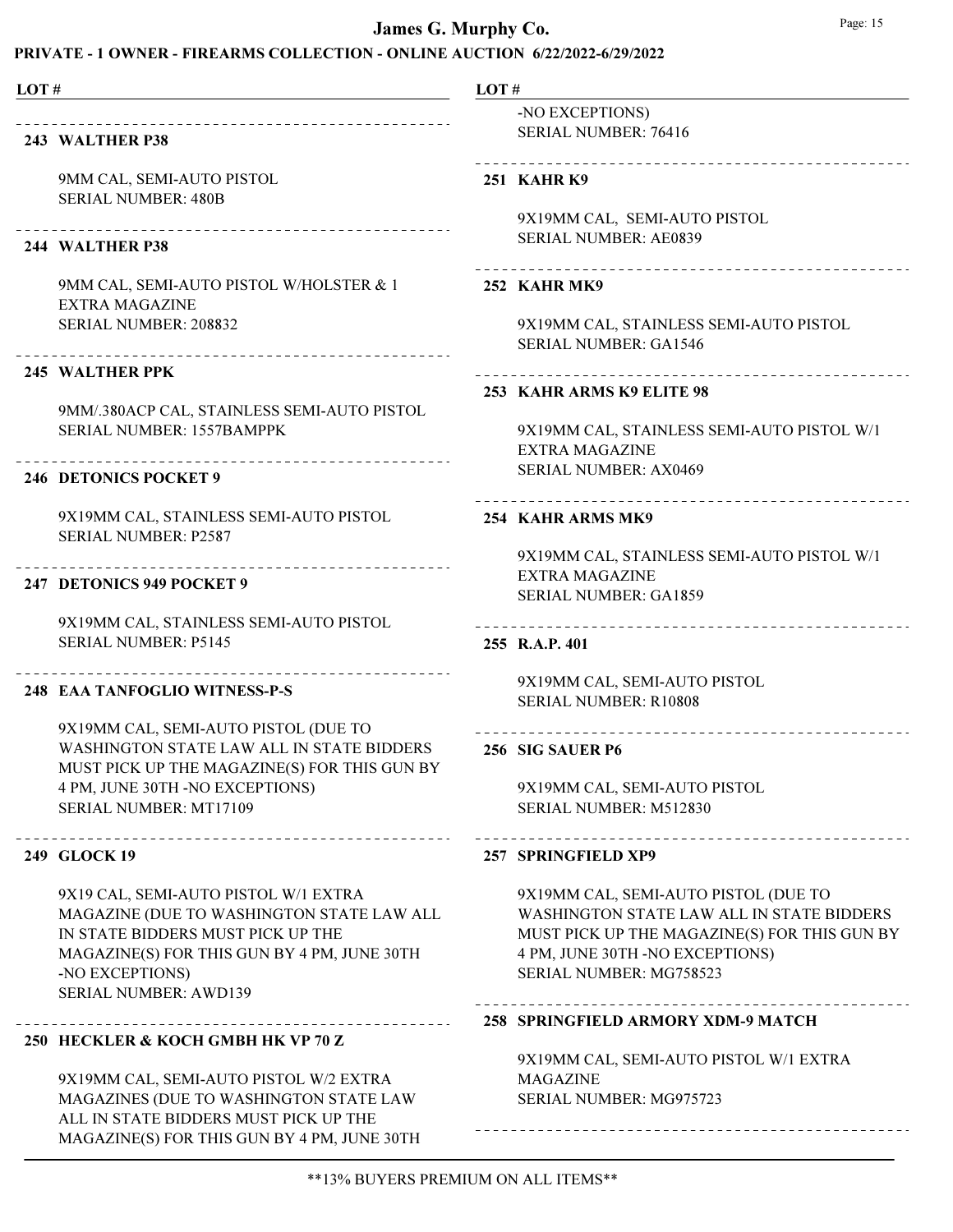| LOT# |                                                                                      | LOT#                                                            |
|------|--------------------------------------------------------------------------------------|-----------------------------------------------------------------|
|      | 259 SPRINGFIELD ARMORY XDM-9 MATCH                                                   | 267 COLT DELTA ELITE GOVERNMENT MODEL                           |
|      | 9X19MM CAL, SEMI-AUTO PISTOL W/1 EXTRA<br><b>MAGAZINE</b><br>SERIAL NUMBER: MG944252 | 10 MM CAL, STAINLESS SEMI-AUTO PISTOL<br>SERIAL NUMBER: DS06620 |
|      |                                                                                      | 268 SEARS MODEL 5                                               |
|      | 260 SPRINGFIELD ARMORY XDM-9 MATCH                                                   |                                                                 |
|      | 9X19MM CAL, SEMI-AUTO PISTOL W/1 EXTRA                                               | .22 S,L,LR CAL, LEVER ACTION RIFLE W/TASCO<br>RF3-7X20 SCOPE    |
|      | <b>MAGAZINE</b><br>SERIAL NUMBER: MG957256                                           | <b>SERIAL NUMBER: 73886</b>                                     |
|      |                                                                                      | 269 BROWNING BL-22                                              |
|      | 261 SMITH & WESSON 1006                                                              | .22 S, L, LR CAL, LEVER ACTION RIFLE W/BUSHNELL                 |
|      | 10 MM CAL, STAINLESS SEMI-AUTO PISTOL                                                | 3-9X32 SCOPE                                                    |
|      | <b>SERIAL NUMBER: TFB3004</b>                                                        | SERIAL NUMBER: 71B39684                                         |
|      | 262 GLOCK 20                                                                         | ---------------------------<br>270 BROWNING MODEL BLR           |
|      | 10 MM CAL, SEMI- AUTO PISTOL                                                         | .308 CAL, LEVER ACTION RIFLE W/LEUPOLD VARI-III                 |
|      | SERIAL NUMBER: WAX624                                                                | 1.5X5 SCOPE<br>SERIAL NUMBER: 11808RT127                        |
|      | 263 GLOCK 20                                                                         |                                                                 |
|      |                                                                                      | 271 MARLIN MODEL 336-RC                                         |
|      | 10 MM CAL, SEMI-AUTO PISTOL W/1 EXTRA                                                |                                                                 |
|      | <b>MAGAZINE</b><br><b>SERIAL NUMBER: WK412US</b>                                     | .30-30 CAL, LEVER ACTION RIFLE W/LEUPOLD<br>M8-4X SCOPE         |
|      |                                                                                      | SERIAL NUMBER: AD34972                                          |
|      | 264 GLOCK 20                                                                         | _______________________                                         |
|      | 10 MM CAL, SEMI-AUTO PISTOL W/1 EXTRA                                                | 272 MARLIN MODEL 336                                            |
|      | <b>MAGAZINE</b>                                                                      | .35 REM CAL, LEVER ACTION RIFLE W/ALL-PRO                       |
|      | <b>SERIAL NUMBER: AHT325US</b>                                                       | 4X32 SCOPE                                                      |
|      |                                                                                      | <b>SERIAL NUMBER: 25090590</b>                                  |
|      | 265 COLT DELTA ELITE GOVT. MODEL                                                     | 273 SAVAGE MODEL 99C SERIES A                                   |
|      | 10 MM CAL, SEMI-AUTO PISTOL W/2 EXTRA                                                |                                                                 |
|      | <b>MAGAZINES</b>                                                                     | .243 WIN CAL, LEVER ACTION RIFLE W/SIMMONS                      |
|      | SERIAL NUMBER: DS03307                                                               | 3-9X32 SCOPE<br>SERIAL NUMBER: D239945                          |
|      | 266 ROCK ISLAND ARMORY M1911 A1 FS-TACT                                              | -----------------------------                                   |
|      | 2011                                                                                 | 274 SAVAGE MODEL 99                                             |
|      | 10 MM CAL, SEMI-AUTO PISTOL W/3 EXTRA                                                | .300 SAVAGE CAL, LEVER ACTION RIFLE W/                          |
|      | <b>MAGAZINES</b>                                                                     | <b>WEAVER K4-60-B SCOPE</b>                                     |
|      | SERIAL NUMBER: RIA1689159                                                            | SERIAL NUMBER: 411241                                           |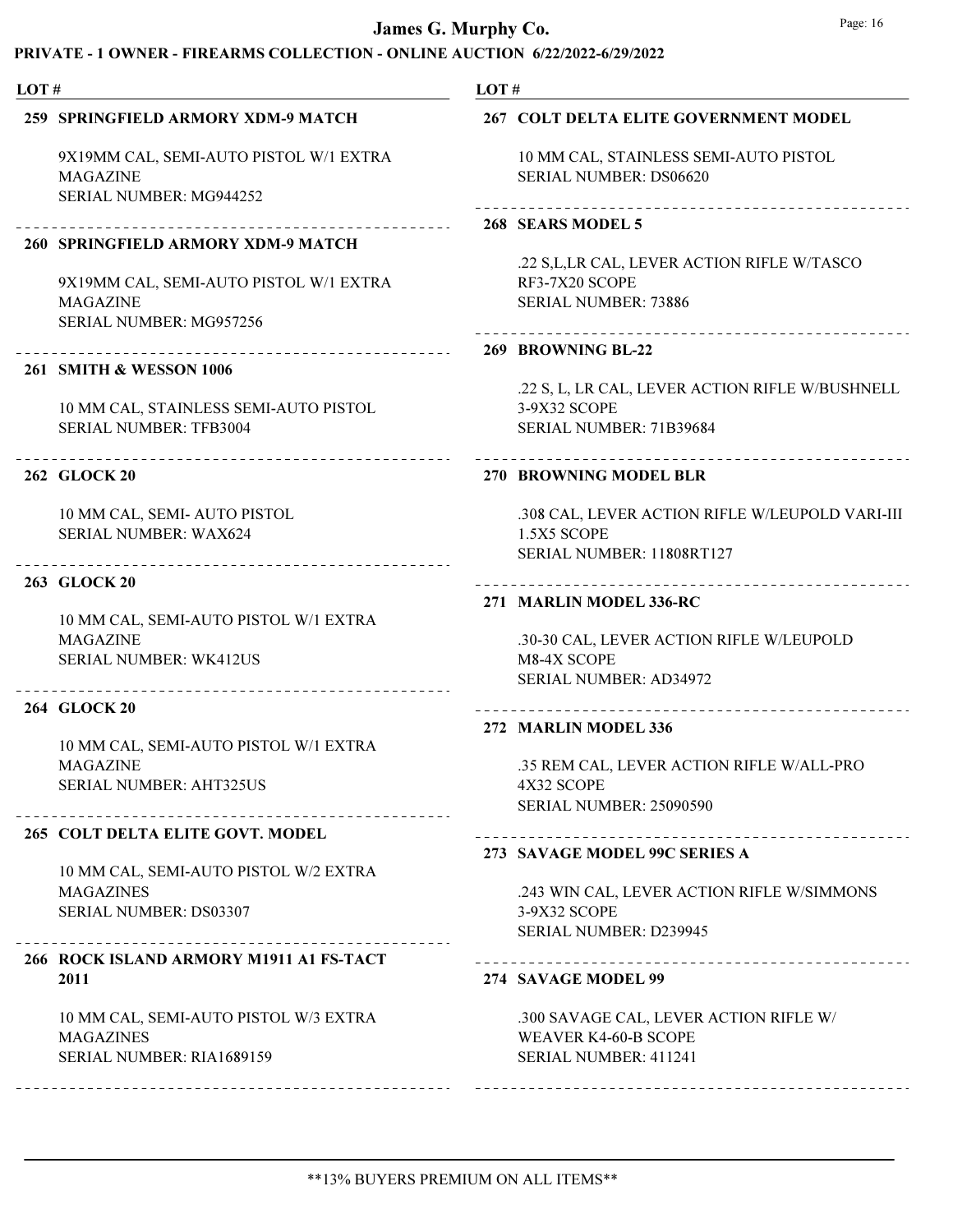# COLLECTION - ONLINE AUCTION 6/22/2022-6/29/2022

| LOT# |                                                                                       | LOT# |                                                                    |
|------|---------------------------------------------------------------------------------------|------|--------------------------------------------------------------------|
|      | 275 SAVAGE MODEL 99                                                                   |      | <b>284 WINCHESTER MODEL 1895</b>                                   |
|      | .300 SAVAGE CAL, LEVER ACTION RIFLE W/BAUSCH<br>& LOMB SCOPE<br>SERIAL NUMBER: 503974 |      | .30 U S MOD. 1903, LEVER ACTION RIFLE<br>SERIAL NUMBER: 84751      |
|      |                                                                                       |      | 285 WINCHESTER MODEL 1894                                          |
|      | 276 SAVAGE                                                                            |      |                                                                    |
|      | .300 SAVAGE CAL, LEVER ACTION RIFLE W/WEAVER<br>K 2.5 SCOPE                           |      | .30 WCF CAL, LEVER ACTION RIFLE<br>SERIAL NUMBER: 343129           |
|      | SERIAL NUMBER: 356579                                                                 |      | 286 WINCHESTER MODEL 1894                                          |
|      | 277 SAVAGE                                                                            |      | .30 WCF CAL, LEVER ACTION RIFLE<br>SERIAL NUMBER: 30280            |
|      | .250-3000 SAVAGE CAL, LEVER ACTION RIFLE                                              |      | --------------------                                               |
|      | <b>W/WEAVER K4 SCOPE</b><br>SERIAL NUMBER: 413681                                     |      | 287 MARLIN MODEL 336                                               |
|      |                                                                                       |      | .30-30 CAL, LEVER ACTION RIFLE                                     |
|      | 278 WINCHESTER MODEL 88                                                               |      | <b>SERIAL NUMBER: 69 38557</b>                                     |
|      | .308 WIN CAL, LEVER ACTION RIFLE W/BSA BIG CAT<br>3.5-10X42 SCOPE                     |      | 288 WINCHESTER CANADIAN CENTENNIAL 1867-1                          |
|      | SERIAL NUMBER: 96581                                                                  |      | .30-30 CAL, LEVER ACTION RIFLE W/OCTOGON<br><b>BARREL</b>          |
|      | 279 ITHACA MODEL 72 SADDLE GUN                                                        |      | <b>SERIAL NUMBER: 70512</b>                                        |
|      | .22 LR CAL, LEVER ACTION RIFLE<br>SERIAL NUMBER: 72008086                             |      | <u>Listo Listo Lis</u><br>289 WINCHESTER MODEL 94                  |
|      | 280 BROWNING MODEL BL-22                                                              |      | .30-30 WIN CAL, LEVER ACTION RIFLE<br>SERIAL NUMBER: 2545178       |
|      | .22 S,L,LR CAL, LEVER ACTION RIFLE<br>SERIAL NUMBER: 02747PX126                       |      | 290 WINCHESTER MODEL 94                                            |
|      |                                                                                       |      | .30-30 WIN CAL, LEVER ACTION RIFLE                                 |
|      | 281 MARLIN MODEL 56                                                                   |      | SERIAL NUMBER: 2510328                                             |
|      | .22 L, LR CAL, LEVER ACTION RIFLE<br>SERIAL NUMBER: UNKNOWN                           |      | 291 WINCHESTER MODEL 94                                            |
|      | ----------------------                                                                |      | .30-30 WIN CAL, LEVER ACTION RIFLE                                 |
|      | 282 BROWNING MODEL BL-22                                                              |      | SERIAL NUMBER: 1804408                                             |
|      | .22 S,L,LR CAL LEVER ACTION RIFLE<br>SERIAL NUMBER: 01844ZW242                        |      | _____________________________________<br>292 BROWNING MODEL 81 BLR |
|      | 283 WINCHESTER MODEL 1894                                                             |      | .308 CAL, LEVER ACTION RIFLE<br>SERIAL NUMBER: 04027PN227          |
|      | .25-35 WCF CAL, LEVER ACTION RIFLE W/OCTOGON<br><b>BARREL</b><br>SERIAL NUMBER: 73445 |      |                                                                    |

-------

 $\cdot$   $-$ 

 $- - - - -$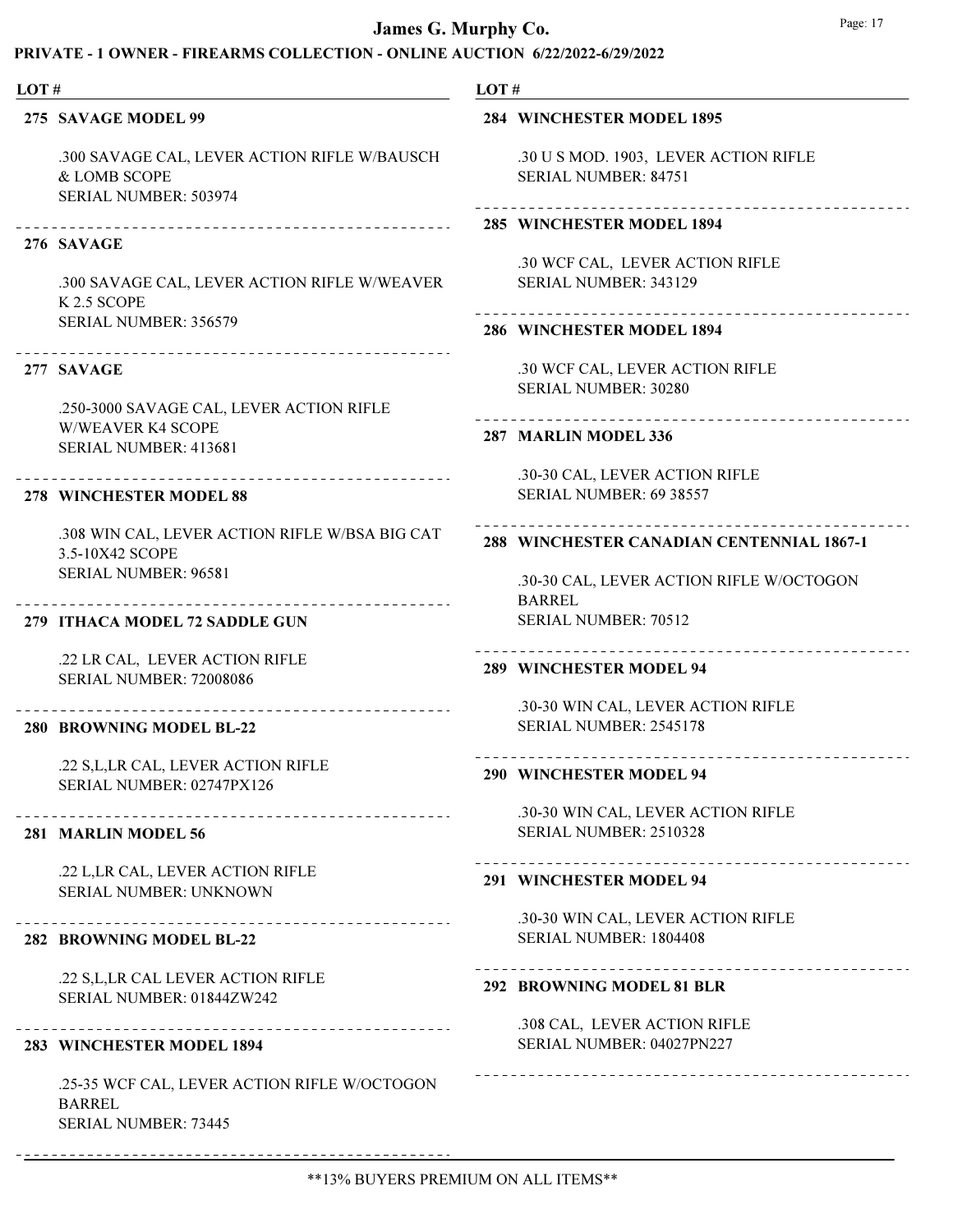### PRIVATE - 1 OWNER - FIREARMS COLLECTION - ONLINE AUCTION 6/22/2022-6/29/2022

#### LOT #

### 293 BROWNING MODEL 81 BLR

.308 WIN CAL, LEVER ACTION RIFLE SERIAL NUMBER: 15393PY227

#### 294 SAVAGE MODEL 99K

.308 WIN CAL, LEVER ACTION RIFLE SERIAL NUMBER: 1023697

### 295 SAVAGE MODEL 99

.308 WIN CAL, LEVER ACTION RIFLE SERIAL NUMBER: 1020149

----------------------------

# 296 WINCHESTER MODEL 94

.32 WIN SPECIAL CAL, LEVER ACTION RIFLE SERIAL NUMBER: 1597502

# 297 WINCHESTER MODEL 94

.32 WIN SPECIAL CAL, LEVER ACTION RIFLE SERIAL NUMBER: 294166

### 298 WINCHESTER MODEL 94

.32 WIN SPECIAL CAL, LEVER ACTION RIFLE SERIAL NUMBER: 1357167

### 299 WINCHESTER MODEL 88

.308 WIN CAL, LEVER ACTION RIFLE SERIAL NUMBER: 206642A

### 300 MARLIN MODEL 3365C

.35 REM CAL, LEVER ACTION RIFLE SERIAL NUMBER: H41663

# 301 WINCHESTER BIG BORE MODEL 94 XTR

.375 WIN CAL, LEVER ACTION RIFLE SERIAL NUMBER: BB016348

### 302 WINCHESTER MODEL 1892

.38 WCF CAL, LEVER ACTION RIFLE W/OCTOGON BARREL

# LOT #

SERIAL NUMBER: 73114

### 303 MARLIN MODEL 1894

.44 REM MAG CAL, LEVER ACTION RIFLE SERIAL NUMBER: 26009536

# 304 WINCHESTER MODEL 1886

.45-70 CAL, LEVER ACTION RIFLE SERIAL NUMBER: 5705

# 305 MARLIN MODEL 1895

.45-70 GOVT CAL, LEVER ACTION RIFLE SERIAL NUMBER: B002997

### 306 WINCHESTER 9422M & MODEL 94

CASED MATCHED SET ONE OF ONE THOUSAND LEVER ACTION RIFLES: THIS SET CONSISTS OF (1) MODEL 9422M .22 WIN MAGNUM CAL, S/N: MR87 & (1) MODEL 94 30-30 CAL, S/N: MC87

SERIAL NUMBER: MR87

#### 307 SAVAGE MODEL 1899

.303 SAVAGE CAL, LEVER ACTION RIFLE SERIAL NUMBER: 162734

### 308 SAVAGE MODEL 93R17

.17 HMR CAL, BOLT ACTION RIFLE W/LEUPOLD VARI-X II 2X7 SCOPE & CUSTOM STOCK SERIAL NUMBER: 0905740

#### 309 SAVAGE MODEL 110

.22-250 REM CAL, BOLT ACTION RIFLE W/TASCO 2.5-10 SCOPE SERIAL NUMBER: F270404

# 

310 REMINGTON MODEL 700

.22- 250 REM CAL, BOLT ACTION RIFLE W/BUSHNELL 10X40 SCOPE & SYNTHETIC STOCK SERIAL NUMBER: G6940725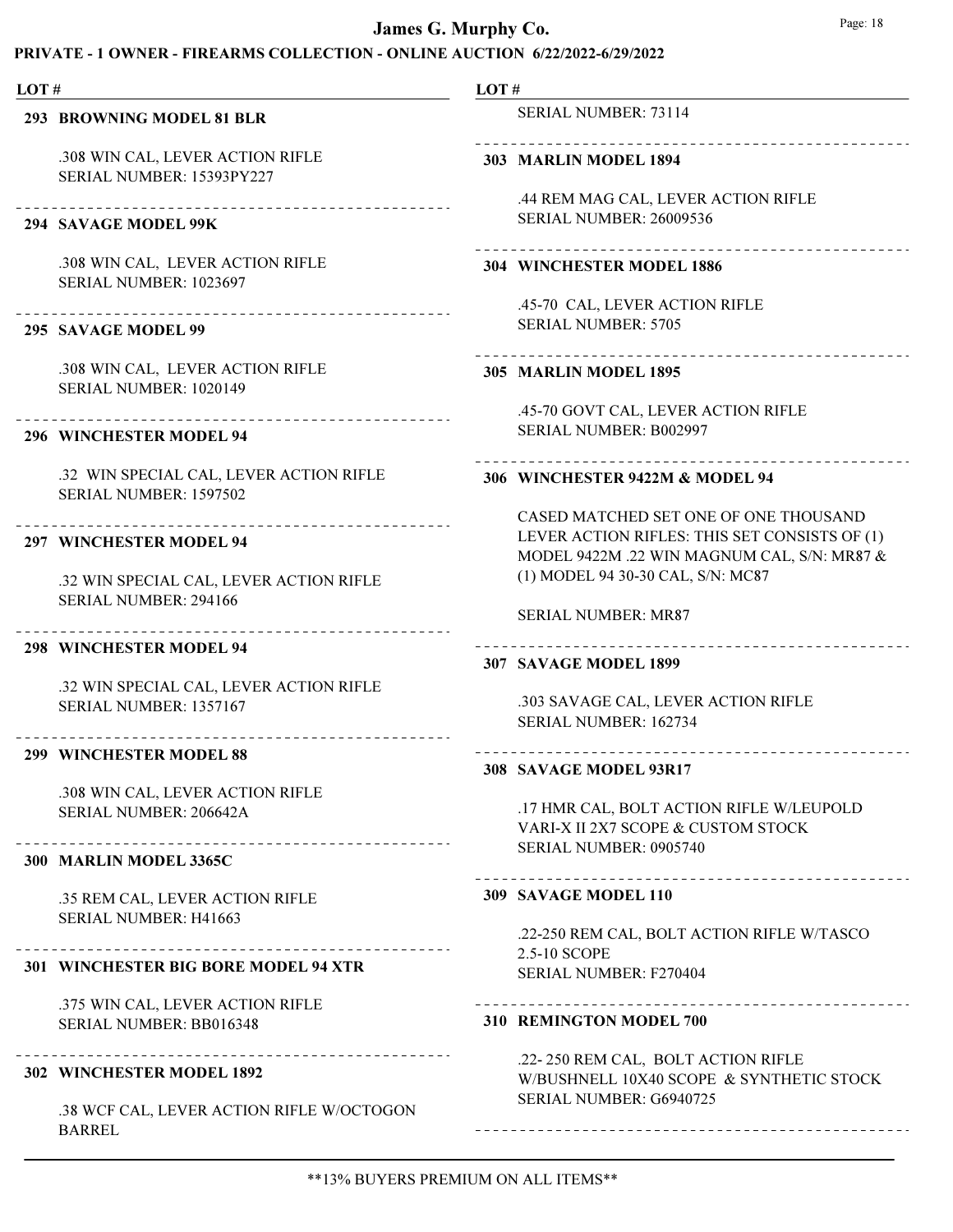# PRIVATE - 1 OWNER - FIREARMS COLLECTION - ONLINE AUCTION 6/22/2022-6/29/2022

#### LOT #

311 BROWNING

.22- 250 CAL, BOLT ACTION RIFLE W/ SCOPE SERIAL NUMBER: 16856Z74

# 312 KIMBER MODEL 82

.22 LR CAL, BOLT ACTION RIFLE W/BURRIS 4X SCOPE SERIAL NUMBER: 8211

### 313 CZ 452-2 E ZKM

.22 LR CAL, BOLT ACTION RIFLE W/BUSHNELL 3-9 **SCOPE** SERIAL NUMBER: 871097

# 314 HARRINGTON & RICHARDSON 165 LEATHERNECK

.22 LR CAL, SEMI-AUTO RIFLE W/WEAVER K2.5 **SCOPE** SERIAL NUMBER: 11439

### 315 J.G.ANSCHUTZ GMBH LIGHTWEIGHT

.22 LR CAL, BOLT ACTION RIFLE W/TASCO 3X-9X32 **SCOPE** SERIAL NUMBER: 305111

#### 316 MARLIN MODEL 925

.22 LR CAL, BOLT ACTION RIFLE W/BSA AIR RIFLE 3-12X44 SCOPE SERIAL NUMBER: 94616725

#### 317 MARLIN MODEL 781

.22 S,L,LR CAL, BOLT ACTION RIFLE W/ALL-PRO 4X32 SCOPE SERIAL NUMBER: 71367569

### 318 MARLIN MODEL 25MN

.22 WMR CAL, BOLT ACTION RIFLE W/BUSHNELL BUCKHORN 3-9X.40 SCOPE SERIAL NUMBER: 07592350

#### LOT #

### 319 MARLIN MODEL 782

.22 WMR CAL, BOLT ACTION RIFLE W/1 EXTRA MAGAZINE & BUSHNELL SHARPSHOOTER 4X.32 SCOPE SERIAL NUMBER: 18669446

#### 320 MOSSBERG SONS 46M

.22 S,L,LR CAL, BOLT ACTION RIFLE W/TASCO WA4X40 SCOPE SERIAL NUMBER: UNKNOWN

#### 321 REMINGTON SPORTSMASTER 511

.22 S,L,LR CAL, BOLT ACTION RIFLE W/SIMMONS 1027 4X32 SCOPE SERIAL NUMBER: UNKNOWN

# 322 REMINGTON 582

.22 S,L,LR CAL, BOLT ACTION RIFLE W/WEAVER K4 60-B SCOPE SERIAL NUMBER: 24485

#### 323 RUGER 77/22

.22 LR CAL, BOLT ACTION RIFLE W/TASCO 3-9X32 **SCOPE** SERIAL NUMBER: 700-35752

# 324 SAVAGE ANSCHUTZ

.22 LR CAL, BOLT ACTION RIFLE W/TASCO 24X44 **SCOPE** SERIAL NUMBER: 837683A

### 325 RNC T03

.22 LR CAL, RUSSIAN BOLT ACTION RIFLE W/SIMMONS BP400M SCOPE SERIAL NUMBER: 0403785

### 326 REMINGTON MODEL 600

.222 REM CAL, BOLT ACTION RIFLE W/BUSHNELL SCOPE SERIAL NUMBER: 3524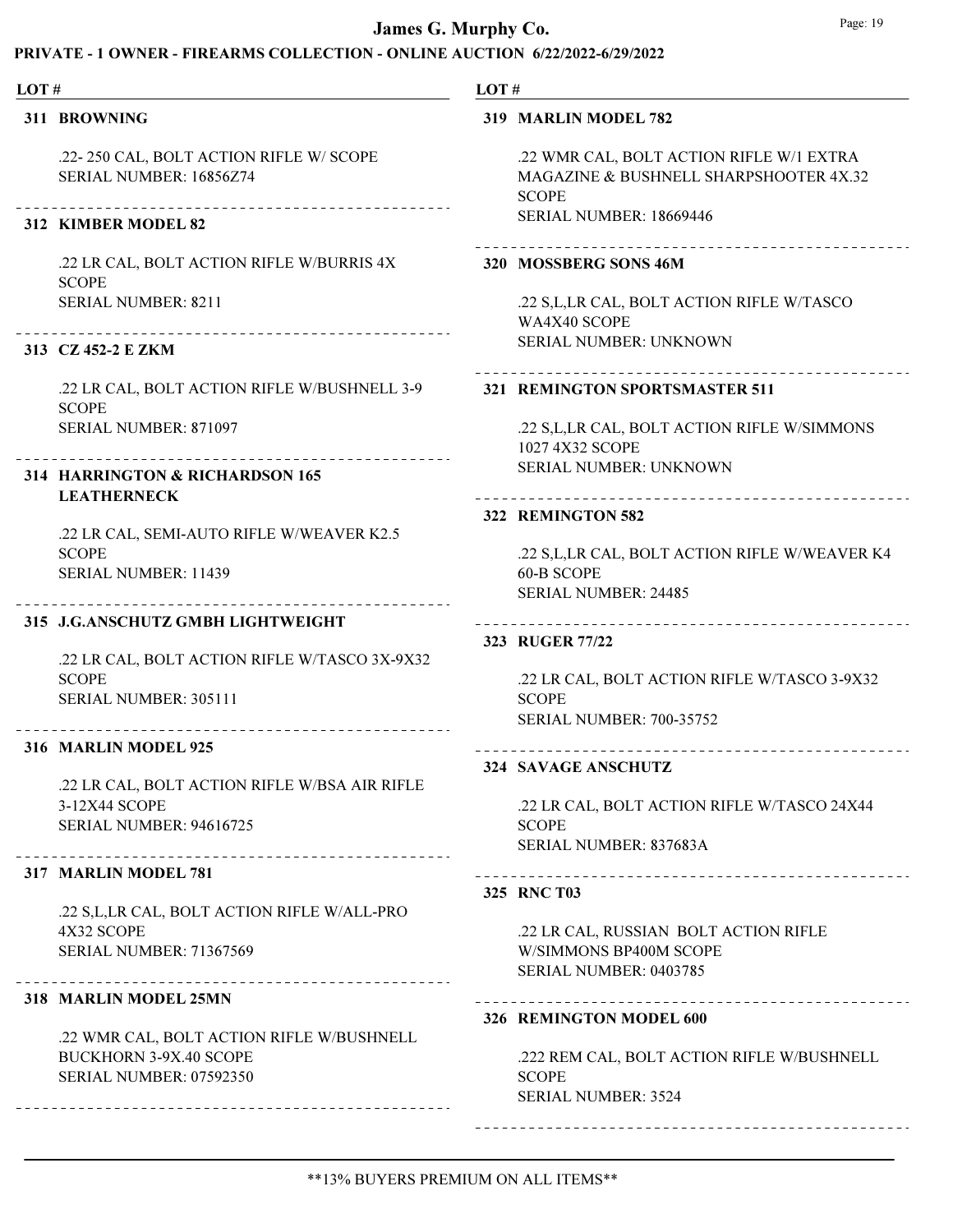# PRIVATE - 1 OWNER - FIREARMS COLLECTION - ONLINE AUCTION 6/22/2022-6/29/2022

#### LOT # LOT # 327 SAVAGE MODEL 112 SERIES J 337 REMINGTON MODEL 700 .223 REM CAL , BOLT ACTION RIFLE W/BUSHNELL .25- 06 REM CAL, BOLT ACTION RIFLE W/BUSHNEL SPORTVIEW 6X-18Xx40 SCOPE BANNER 3-9 SCOPE SERIAL NUMBER: C147595 SERIAL NUMBER: B6573401 328 WINCHESTER MODEL 69A 338 SAVAGE MODEL 110 .22 S,L,LR CAL, BOLT ACTION RIFLE W/GLENFIELD .25 06 REM CAL, BOLT ACTION RIFLE W/TASCO 4X15 SCOPE 3-9X32 SCOPE SERIAL NUMBER: UNKNOWN SERIAL NUMBER: G181626 329 AL BIESEN 339 COLT-SAUER SPORTING RIFLE .243 WIN CAL, CUSTOM BOLT ACTION RIFLE .270 WIN CAL, BOLT ACTION RIFLE W/LEUPOLD W/WEATHERBY VARIABLE 2 3/4X-10X SCOPE VARI-X III 2.5X8 SCOPE SERIAL NUMBER: 71557 SERIAL NUMBER: CR22436 330 REMINGTON MODEL 600 340 FAB. NAT. D'ARMES DE GUER 1951 .243 WIN CAL, BOLT ACTION RIFLE W/WEAVER V 4.5 .270 CAL, BOLT ACTION RIFLE W/BUSHNELL SCOPE 1.5X4.5 SCOPE CHIEF VI 3X9X40 SCOPE & CUSTOM STOCK SERIAL NUMBER: 13669 SERIAL NUMBER: 93516 331 REMINGTON MODEL 700 341 RUGER M77 MARK II .243 WIN CAL, BOLT ACTION RIFLE W/TASCO 3-9 .270 WIN CAL, BOLT ACTION RIFLE W/3-9X42 SCOPE SERIAL NUMBER: 784-81595 **SCOPE** SERIAL NUMBER: B6542831 342 SAVAGE EDGE 333 RUGER M77 .270 WIN CAL, BOLT ACTION RIFLE W/SYNTHETIC .243 WIN CAL, BOLT ACTION RIFLE W/LEUPOLD STOCK & BUSHNELL 3X-9XX40 SCOPE VARI-X II 3X9 SCOPE SERIAL NUMBER: H115619 SERIAL NUMBER: 298 343 WINCHESTER MODEL 70 334 RUGER M77 .270 WIN CAL, BOLT ACTION RIFLE W/REDFIELD .243 WIN CAL, BOLT ACTION RIFLE W/REDFIELD TRACKER 2X-7X SCOPE PARTNER 3X9 SCOPE & BI-POD SERIAL NUMBER: G1106562 SERIAL NUMBER: 73-47235 344 WINCHESTER MODEL 70 336 WINCHESTER MODEL 70

.270 WIN CAL, BOLT ACTION RIFLE W/WEAVER K4-60-B SCOPE SERIAL NUMBER: 264008

.243 WSSM CAL, BOLT ACTION RIFLE W/SYNTHETIC STOCK & BUSHNELL ELITE 3200 SCOPE SERIAL NUMBER: G2547845

### \*\*13% BUYERS PREMIUM ON ALL ITEMS\*\*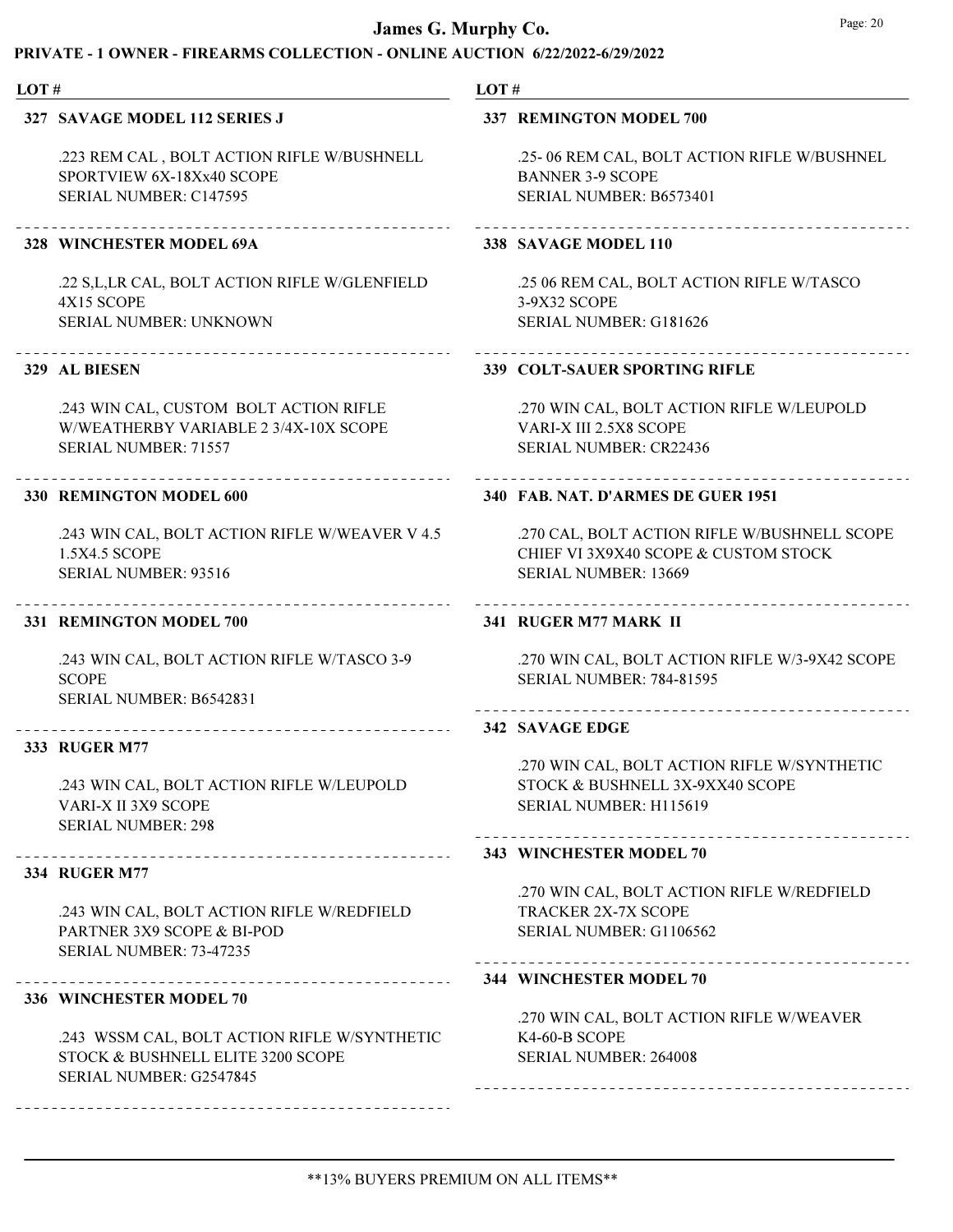### PRIVATE - 1 OWNER - FIREARMS COLLECTION - ONLINE AUCTION 6/22/2022-6/29/2022

## 345 WINCHESTER MODEL 70

.270 WIN CAL, BOLT ACTION RIFLE W/LEUPOLD M8-4X SCOPE SERIAL NUMBER: G1175796

# 346 TEXAS MAGNUM

.280 REM CAL, BOLT ACTION RIFLE W/REDFIELD 3X-9X SCOPE SERIAL NUMBER: 181

# 347 REMINGTON MODEL 700

.280 REM CAL, BOLT ACTION RIFLE W/NIKON BUCKMASTERS 4.5-14 SCOPE SERIAL NUMBER: C6387609

### 348 BROWNING A BOLT

.30-06 CAL, STAINLESS BOLT ACTION RIFLE W/LEUPOLD VARIX II 3X9 SCOPE & SYNTHETIC **STOCK** SERIAL NUMBER: 83061PR7S7

# BARREL STAMPED .30 06 CAL, TAG STATES 349 RECHAMBERED

.300 WIN MAG, BOLT ACTION RIFLE W/TASCO 4X40 **SCOPE** SERIAL NUMBER: 3073650

# 350 HUSQAVARNA VAPENFABRIKS

.30-06 CAL, BOLT ACTION RIFLE W/LEUPOLD M8-4X **SCOPE** SERIAL NUMBER: 265608

### 351 INTER ARMS MARK X

.30-06 CAL, BOLT ACTION RIFLE W/REDFIELD 2 3/4 X SCOPE SERIAL NUMBER: R253750

# 352 INTERARM MARK X

.30-06 CAL, BOLT ACTION RIFLE W/BUSHNELL SCOPE CHEIF IV 3X-9X SCOPE SERIAL NUMBER: B 86229

# LOT #

### 353 JC HIGGINS MODEL 50

.30-06 CAL, BOLT ACTION RIFLE W/RIFLEMAN SENIOR 4X SCOPE SERIAL NUMBER: 482

### 354 PARKER-BALLARD "VOERE KU MODEL-2165

.30-06 CAL, BOLT ACTION RIFLE, "RIGHT SIDE OF BARREL MARKED LAUFSTAHL 3" W/BUSHNELL BANNER 4X SCOPE SERIAL NUMBER: P-81432

### 355 REMINGTON MODEL 700

.30-06 CAL, BOLT ACTION RIFLE W/TASCO WORLD CLASS R-DWC3 3-9X40 SCOPE SERIAL NUMBER: B6776835

### 356 REMINGTON MODEL 700

.30-06 SPRG CAL, BOLT ACTION RIFLE W/REDFIELD TRACKER 2X7 SCOPE W/REDFIELD SCOPE SERIAL NUMBER: B6469959

### 357 REMINGTON MODEL 721

.30-06 SPRG CAL, BOLT ACTION RIFLE W/WEAVER **SCOPE** SERIAL NUMBER: 135661

#### 358 REMINGTON MODEL 721

.30-06 SPRG CAL, BOLT ACTION RIFLE W/WEAVER K4 60-B SCOPE SERIAL NUMBER: 80131

-------------------------------------

### 359 SAKO A III

.30-06 CAL, BOLT ACTION RIFLE W/BUSHNEL LBUCKHORN 3X-9X.32 SCOPE SERIAL NUMBER: 553575

# 360 SAVAGE MODEL 110C

.30-06 CAL, BOLT ACTION RIFLE W/WEAVER 3-9 SCOPE [MISSING MAGAZINE] SERIAL NUMBER: 115439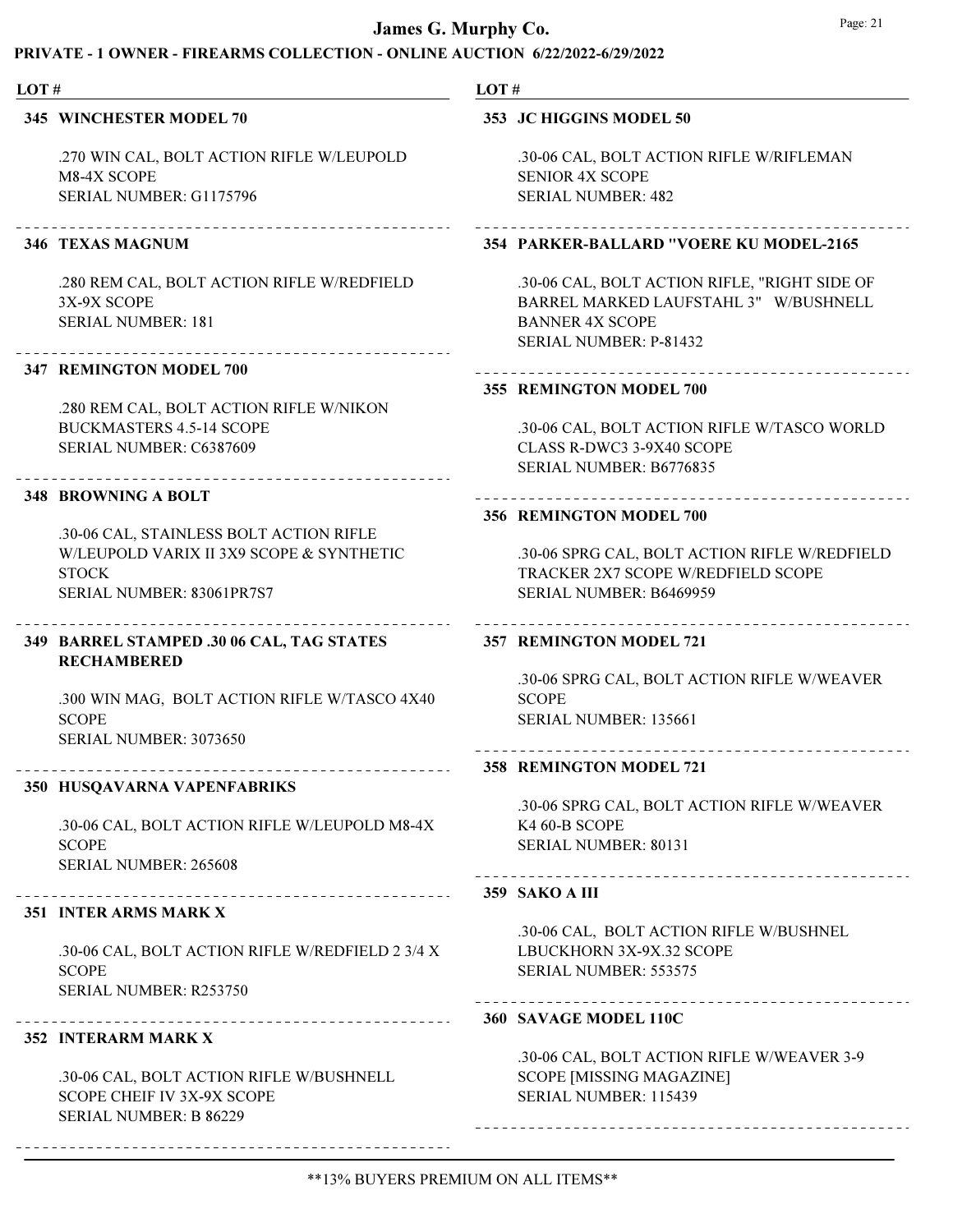# PRIVATE - 1 OWNER - FIREARMS COLLECTION - ONLINE AUCTION 6/22/2022-6/29/2022

#### LOT #

#### 361 STEYR MANNLICHER MODEL M

.30-06 SPRG CAL, BOLT ACTION RIFLE W/REDFIELD 3X-9X SCOPE & SYNTHETIC STOCK SERIAL NUMBER: 87616

# 362 STEYR-MANNLICHER M3170 STLF7

.30-06 SPRG CAL, BOLT ACTION RIFLE W/LEUPOLD VARI-X III 3.5X10 SCOPE & SYNTHETIC STOCK SERIAL NUMBER: 117201

### 363 VOEREKUFSTEIN MODEL STLF 3

.30-06 CAL, BOLT ACTION RIFLE W/TASCO 4X40 **SCOPE** SERIAL NUMBER: P86923

#### 364 WEATHERBY MARK V

.30-06 SPRG CAL, BOLT ACTION RIFLE W/WEATHERBY VARIABLE 2X-7X SCOPE SERIAL NUMBER: P23491

#### 365 WINCHESTER MODEL 70

.30-06 SPRG CAL , BOLT ACTION RIFLE W/ALL PRO 4X32 SCOPE SERIAL NUMBER: G1092614

### 366 WINCHESTER MODEL 70

.30-06 SPRG CAL, BOLT ACTION RIFLE W/WEAVER KV SCOPE SERIAL NUMBER: 231242

### 367 SPRINGFIELD ARMORY MODEL 30-S EXPRESS

.30 CAL, BOLT ACTION RIFLE W/WEAVER K6 60-B SCOPE SERIAL NUMBER: 28718

#### 368 AL BIESEN

.300 H&H IMP CAL, CUSTOM BOLT ACTION RIFLE W/TASCO 3X-9 X32 SCOPE SERIAL NUMBER: 3001

### LOT #

#### 369 BROWNING L69

.300 WIN MAG CAL, BOLT ACTION RIFLE W/LEUPOLD 2-7 SCOPE SERIAL NUMBER: 54943 L69

### 370 COLT-SAUER SPORTING RIFLE

.300 WIN MAG CAL, BOLT ACTION RIFLE W/LEUPOLD VARI-X III 2.5X8 SCOPE SERIAL NUMBER: CR2475

### 371 HUSQAVARNA VAPENFABRIKS MODEL 9000

.300 WIN MAG CAL, BOLT ACTION RIFLE W/LEUPOLD RIFLEMAN 3-9X40 SCOPE SERIAL NUMBER: 357040

### 372 REMINGTON MODEL 700

.300 WIN MAG CAL, BOLT ACTION RIFLE W/REDFIELD 3X-9X SCOPE SERIAL NUMBER: 355663

#### 373 RUGER M77

.300 WIN MAG CAL, BOLT ACTION RIFLE W/ARMSPORT 3X9X.40 SCOPE SERIAL NUMBER: 77-05844

### 374 ST. HUBERT CO.

.300 MAG CAL, BOLT ACTION RIFLE W/WEAVER K4 60-B SCOPE SERIAL NUMBER: 16420

#### 375 WEATHERBY VANGUARD

.300 WBY MAG CAL, BOLT ACTION RIFLE W/SYNTHETIC STOCK & BUSHNELL 4-10 SCOPE SERIAL NUMBER: VS41287

### 376 WINCHESTER MODEL 70

.300 MAG CAL, BOLT ACTION RIFLE W/WEAVER MARKSMAN 4X SCOPE SERIAL NUMBER: 141474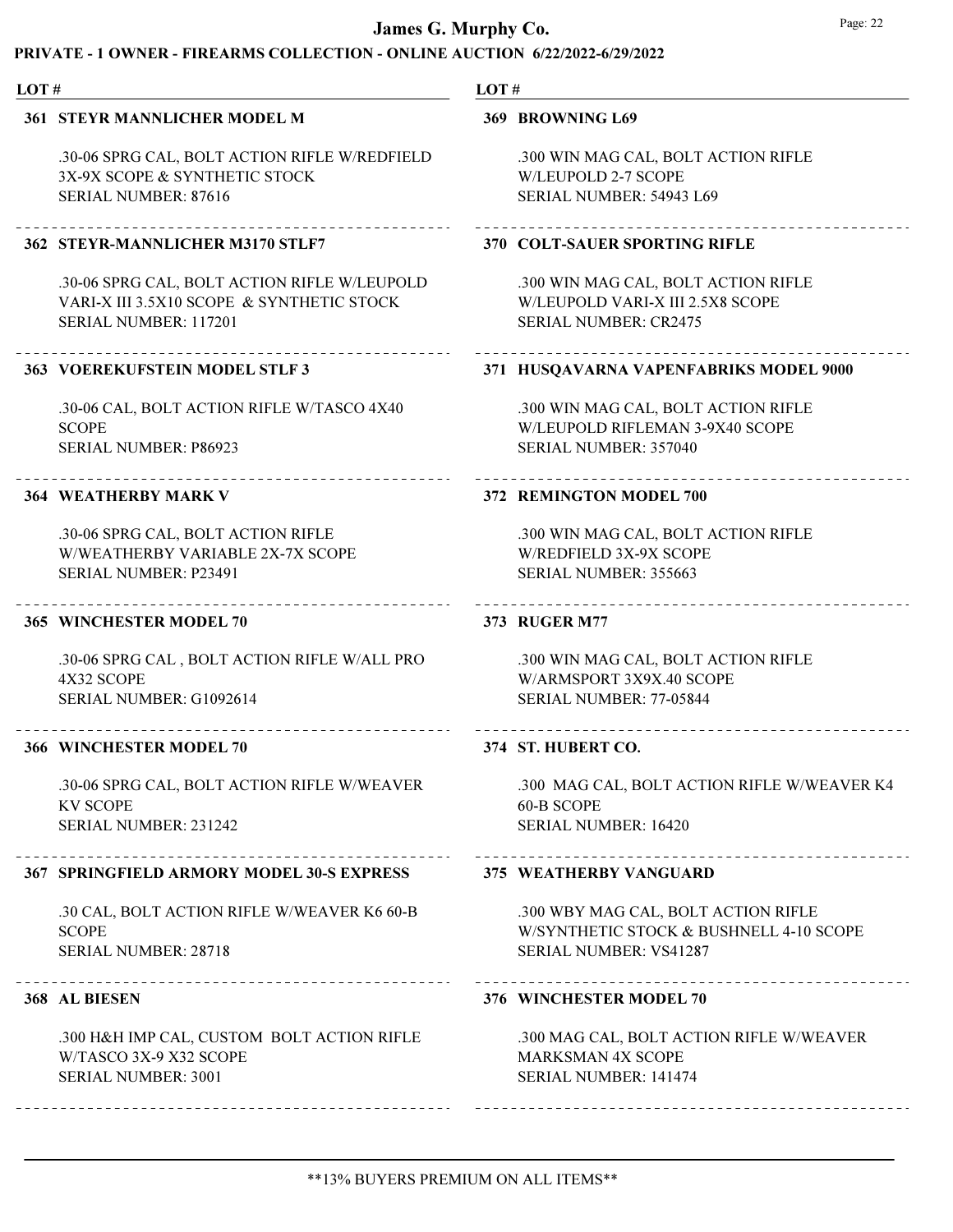### PRIVATE - 1 OWNER - FIREARMS COLLECTION - ONLINE AUCTION 6/22/2022-6/29/2022

#### LOT #

377 S NO.4 MK I

.303 BRITISH CAL, BOLT ACTION RIFLE W/TASCO 3-9X40 SCOPE SERIAL NUMBER: 55C5872B

### 378 ENFIELD NO. 4 MK 1 LONG BRANCH

.303 CAL, BOLT ACTION RIFLE W/TASCO 4X40 SCOPE SERIAL NUMBER: 45L4105

# 379 AL BIESEN L61R CUSTOM

.308 NORMA CAL, CUSTOM BOLT ACTION RIFLE W/LEUPOLD 3-9 SCOPE SERIAL NUMBER: 20188

#### 380 BROWNING A-BOLT

.308 WIN CAL, BOLT ACTION RIFLE W/SYNTHETIC STOCK & LEUPOLD M8-4X SCOPE SERIAL NUMBER: 23963MM351

### 381 JD KALINA JR

.308 NORMA MAG CAL, 1-12", BOLT ACTION RIFLE W/LEUPOLD 3X9 VARI-X II SCOPE SERIAL NUMBER: 3726848

### 382 KONGSBERG VAPENFABRIKK MODEL 82

.308 CAL, BOLT ACTION RIFLE W/KAHLES SCOPE SERIAL NUMBER: 1500

#### 383 REMINGTON MODEL 600

.308 WIN CAL, BOLT ACTION RIFLE W/LEUPOLD M8-4X SCOPE SERIAL NUMBER: 6401

#### 384 REMINGTON MODEL 700

.308 WIN CAL, BOLT ACTION RIFLE W/WEAVER V12-I SCOPE SERIAL NUMBER: B6324857

### 385 REMINGTON MODEL 600

.308 WIN CAL, BOLT ACTION RIFLE W/TASCO 3-9X32 SCOPE & SYNTHETIC STOCK

# LOT #

SERIAL NUMBER: 50102

# 

386 RUGER M77

.308 WIN CAL, BOLT ACTION RIFLE W/PRO HUNTER 3-9X40 SCOPE SERIAL NUMBER: 771-43845

# 387 WINCHESTER MODEL 70 FEATHERWEIGHT

.308 WIN CAL, BOLT ACTION RIFLE W/LEUPOLD PIONEER 4X SCOPE SERIAL NUMBER: 256635

#### 388 WINCHESTER MODEL 70

\_\_\_\_\_\_\_\_\_\_\_\_\_\_\_\_\_\_\_\_\_\_

.338 WIN MAG CAL, BOLT ACTION RIFLE W/NIKON BUCKMASTERS 6X18 SCOPE SERIAL NUMBER: G95223

#### 389 SPRINGFIELD ARMORY

.35 WHELEN CAL, BOLT ACTION RIFLE W/ WEAVER V9-1 3X9 SCOPE SERIAL NUMBER: 905899

#### 390 WINCHESTER MODEL 70

270 W. C. F. CAL, BOLT ACTION RIFLE W/BUSHNELL SPORTVIEW 3X9 SCOPE SERIAL NUMBER: 101637

# 391 REMINGTON MODEL 700

270 WIN CAL, BOLT ACTION RIFLE W/BURRIS 6X-18X **SCOPE** SERIAL NUMBER: B6710462

-------------------------------

# 392 SMITH &WESSON MODEL 1500

30-06 CAL, BOLT ACTION RIFLE W/WEAVER V9-II 3-9 **SCOPE** SERIAL NUMBER: PN55067

#### 393 WINCHESTER MODEL70

30-06 GOV'T CAL, BOLT ACTION RIFLE W/WEAVER K4 SCOPE SERIAL NUMBER: 80956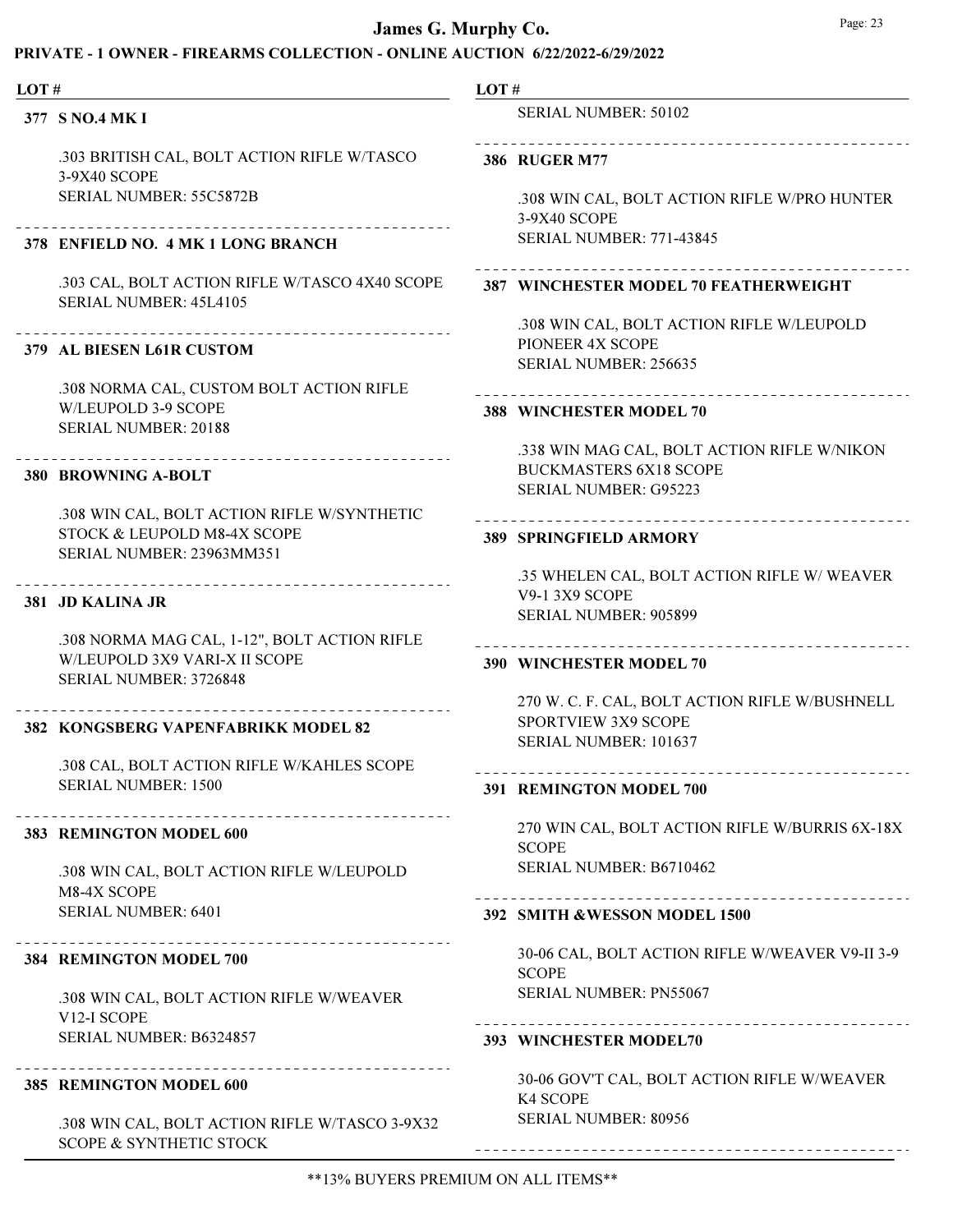| LOT# |                                                                                               | LOT# |                                                                           |  |
|------|-----------------------------------------------------------------------------------------------|------|---------------------------------------------------------------------------|--|
|      | 394 REMINGTON MODEL 788                                                                       |      | <b>402 BROWNING A-BOLT</b>                                                |  |
|      | 6MM REM CAL, BOLT ACTION RIFLE W/FIREFIELD<br><b>SCOPE</b>                                    |      | 7MM REM MAG CAL, BOLT ACTION RIFLE W/TASCO<br>WORLD CLASS PLUS 6X44 SCOPE |  |
|      | SERIAL NUMBER: 6070212                                                                        |      | SERIAL NUMBER: 55578NT817                                                 |  |
|      | <b>395 REMINGTON MODEL SEVEN</b>                                                              |      | <b>403 REMINGTON MODEL 700</b>                                            |  |
|      | 6MM REM CAL, BOLT ACTION RIFLE W/BUSHNELL<br><b>SCOPECHIEF VI 2.5-8 SCOPE</b>                 |      | 8MM REM MAG CAL, BOLT ACTION RIFLE W/BURRIS<br>3X-9X SCOPE                |  |
|      | SERIAL NUMBER: 7618873                                                                        |      | SERIAL NUMBER: A6670369                                                   |  |
|      | 396 REMINGTON MODEL 700                                                                       |      | 404 REMINGTON MOHAWK - 600                                                |  |
|      | 6MM REM CAL, BOLT ACTION RIFLE W/WEAVER<br><b>MARKSMAN 4X SCOPE</b>                           |      | .243 WIN CAL, BOLT ACTION RIFLE W/DAYLITE 4X32<br><b>SCOPE</b>            |  |
|      | SERIAL NUMBER: 6460821                                                                        |      | SERIAL NUMBER: 6651796                                                    |  |
|      | 397 REMINGTON MODEL 700                                                                       |      | 405 COLT "THE COLTEER 1-22"                                               |  |
|      | 7 MM REM MAG CAL, BOLT ACTION W/SIMMONS<br>PROHUNTER 3-9X40 SCOPE                             |      | .22 LR CAL, SINGLE SHOT BOLT ACTION RIFLE<br>SERIAL NUMBER: UNKNOWN       |  |
|      | SERIAL NUMBER: 6775840                                                                        |      |                                                                           |  |
|      | 398 REMINGTON MODEL 700                                                                       |      | 406 GUSTLOFF-WERKE K.K.<br><b>WAHRSPORTGEWEHR</b>                         |  |
|      | 7 MM REM MAG CAL, W/LEUPOLD VARI-X II 3X9                                                     |      | .22 LR CAL, BOLT ACTION RIFLE                                             |  |
|      | <b>SCOPE</b><br>SERIAL NUMBER: 6773425                                                        |      | SERIAL NUMBER: 265581<br>___________________                              |  |
|      | ________________________<br>399 SAVAGE MODEL 110                                              |      | 407 IMC2 1985                                                             |  |
|      |                                                                                               |      | CAL UNKNOWN, BOLT ACTION RIFLE (MISSING                                   |  |
|      | 7MM REM MAG CAL, STAINLESS BOLT ACTION<br><b>RIFLE W/SCOPE</b><br><b>SERIAL NUMBER: 43005</b> |      | BOLT)<br><b>SERIAL NUMBER: K-1423</b>                                     |  |
|      |                                                                                               |      | 408 J G ANSCHUTZ GMBH                                                     |  |
|      | 400 SAKO FINNBEAR L 61R                                                                       |      | .22 LR CAL, BOLT ACTION RIFLE W/SIMMONS 24X                               |  |
|      | 7MM REM MAG CAL, BOLT ACTION RIFLE                                                            |      | <b>SCOPE</b>                                                              |  |
|      | W/MARKSMAN 3X-9X SCOPE<br>SERIAL NUMBER: 19794                                                |      | SERIAL NUMBER: 1320096                                                    |  |
|      |                                                                                               |      | 409 MARLIN 81-DL                                                          |  |
|      | <b>401 HUSQAVARNA VAPENFABRIKS AB</b>                                                         |      | .22 S, L, LR CAL, BOLT ACTION RIFLE                                       |  |
|      | 7MM REM MAG CAL, BOLT ACTION RIFLE<br>W/WEAVER K4 60-B SCOPE                                  |      | SERIAL NUMBER: UNKNOWN                                                    |  |
|      | SERIAL NUMBER: 312465                                                                         |      | 410 MARLIN MODEL 81-DL                                                    |  |
|      |                                                                                               |      | .22 S, L, LR CAL, BOLT ACTION RIFLE<br><b>SERIAL NUMBER: N/A</b>          |  |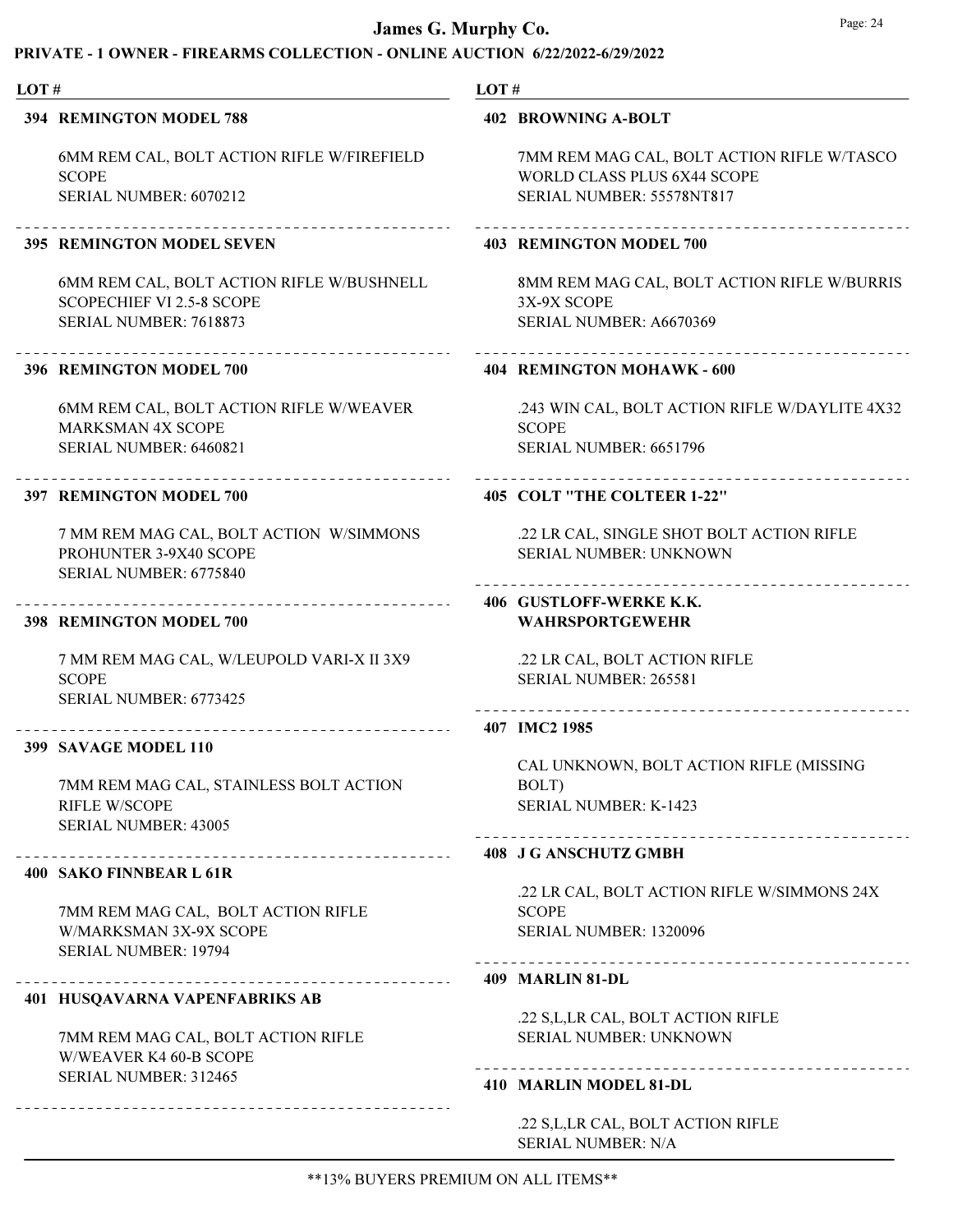| LOT $\#$                                                                                      | LOT#                                                                                                        |
|-----------------------------------------------------------------------------------------------|-------------------------------------------------------------------------------------------------------------|
|                                                                                               | 420 SAVAGE MODEL 900TR                                                                                      |
| <b>411 MARLIN MODEL 15N</b><br>.22 S, L, LR CAL, BOLT ACTION RIFLE<br>SERIAL NUMBER: 02355284 | .22 LR CAL, BOLT ACTION RIFLE<br><b>SERIAL NUMBER: TR00286</b><br>--------------------------------------    |
| <b>412 MAUSER-WERKE PATRONE</b>                                                               | 421 STEVENS MODEL 416                                                                                       |
| .22 LR CAL, BOLT ACTION RIFLE<br><b>SERIAL NUMBER: 162278</b>                                 | .22 LR CAL, BOLT ACTION RIFLE<br><b>SERIAL NUMBER: NA</b>                                                   |
| _____________________                                                                         | 422 U.S.SPRINGFIELD ARMORY M2                                                                               |
| <b>413 MAUSER-WERKE PATRONE</b><br>.22 LR CAL, BOLT ACTION RIFLE                              | .22 LR CAL, BOLT ACTION RIFLE<br><b>SERIAL NUMBER: 6656</b>                                                 |
| <b>SERIAL NUMBER: 93912</b>                                                                   | _____________________________________<br>423 TIKKA T3                                                       |
| <b>414 RANGER REPEATER</b>                                                                    |                                                                                                             |
| .22 CAL, BOLT ACTION RIFLE<br><b>SERIAL NUMBER: E978BO</b>                                    | .243 WIN CAL, BOLT ACTION RIFLE W/SYNTHETIC<br>STOCK & LEUPOLD VARI-X II 2-7 SCOPE<br>SERIAL NUMBER: 746392 |
| ------------------------<br>415 REMINGTON MODEL 514                                           | 424 WARDS WESTERN FIELD NO. 47A                                                                             |
| .22 S, L, LR CAL, BOLT ACTION RIFLE<br>SERIAL NUMBER: 2002597                                 | .22 S,L,LR CAL, BOLT ACTION RIFLE<br><b>SERIAL NUMBER: NA</b>                                               |
| 416 REMINGTON MODEL 514                                                                       | 425 WINCHESTER MODEL 67                                                                                     |
| .22 S, L, LR CAL, BOLT ACTION RIFLE<br><b>SERIAL NUMBER: UNKNOWN</b>                          | .22 S,L,LR CAL. SINGLE SHOT BOLT ACTION RIFLE<br>SERIAL NUMBER: UNKNOWN                                     |
| 417 SAVAGE                                                                                    | .<br><b>426 WINCHESTER MODEL 52</b>                                                                         |
| .22 LR CAL<br><b>SERIAL NUMBER: UNKNOWN</b>                                                   | .22 L CAL, BOLT ACTION RIFLE<br>SERIAL NUMBER: 15577                                                        |
| <b>418 SAVAGE SPORTER</b>                                                                     | <b>427 WINCHESTER MODEL 52</b>                                                                              |
| .22 LR CAL, BOLT ACTION RIFLE<br>SERIAL NUMBER: 65565                                         | .22 L CAL, BOLT ACTION RIFLE<br>SERIAL NUMBER: 104614C                                                      |
| <b>419 SAVAGE SPORTER</b>                                                                     | <b>428 WINCHESTER MODEL 75</b>                                                                              |

.22 LR CAL, BOLT ACTION RIFLE SERIAL NUMBER: 54884

.22 LR CAL, BOLT ACTION RIFLE SERIAL NUMBER: 47683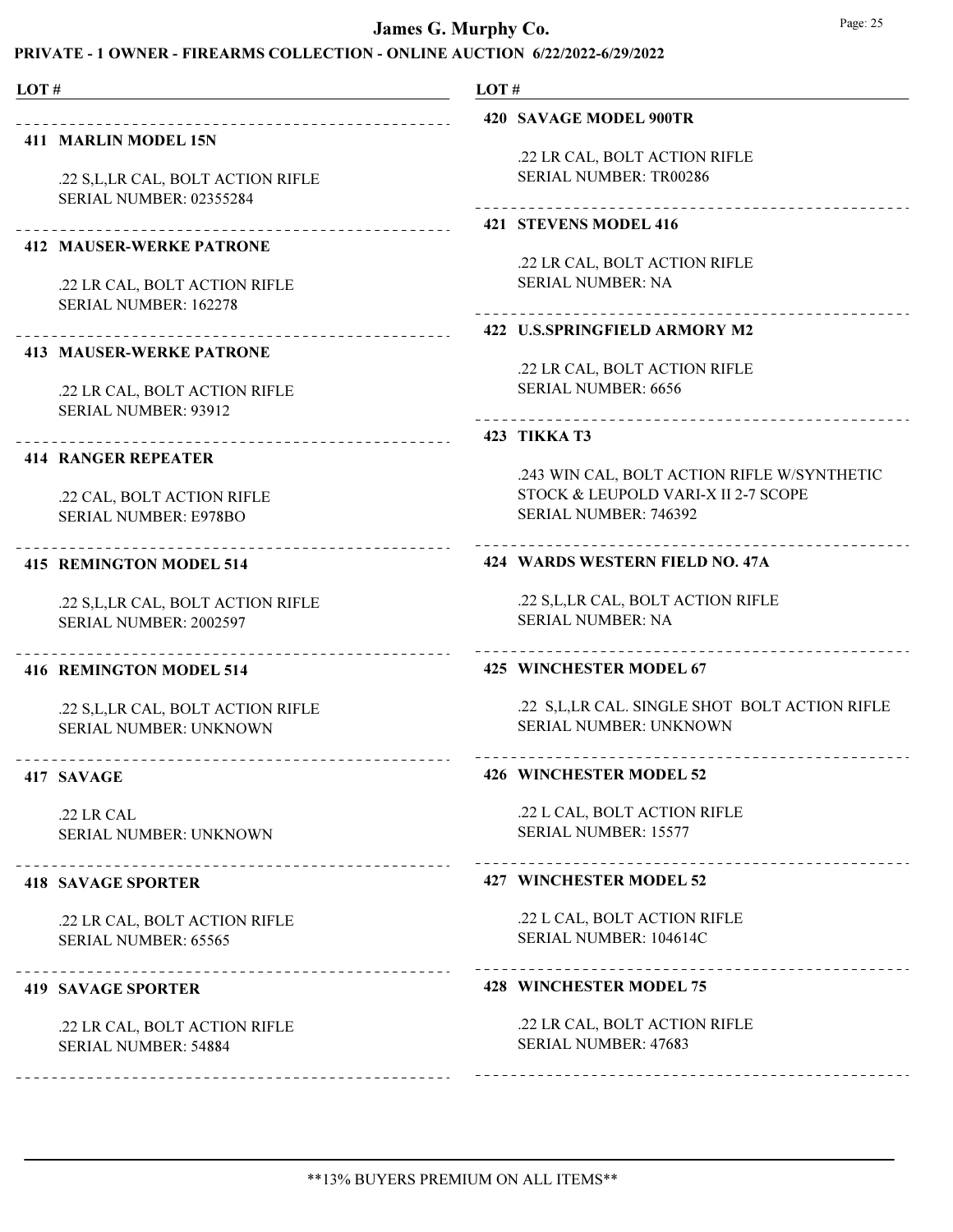# PRIVATE - 1 OWNER - FIREARMS COLLECTION - ONLINE AUCTION 6/22/2022-6/29/2022

#### LOT #

429 WINCHESTER 1904

.22 S,L CAL, SINGLE SHOT BOLT ACTION RIFLE SERIAL NUMBER: UNKNOWN

### 430 WINCHESTER MODEL 310

.22 S,L,LR CAL, BOLT ACTION RIFLE SERIAL NUMBER: D32611

#### 431 WINCHESTER 69A

.22 S,L,LR CAL, BOLT ACTION RIFLE SERIAL NUMBER: N/A

#### 432 WINCHESTER MODEL 69

.22 S,L,LR CAL BOLT ACTION RIFLE SERIAL NUMBER: N/A

### 433 WINCHESTER MODEL 69A

.22 S,L,LR CAL, BOLT ACTION RIFLE SERIAL NUMBER: NA

#### 434 WINCHESTER MODEL 72

.22 S,L,LR CAL, BOLT ACTION RIFLE SERIAL NUMBER: NA

### 434C US SPRINGFIELD M1922MI

.22 CAL, BOLT ACTION RIFLE SERIAL NUMBER: 9098

### 435 TIKKA M595

.223 REM CAL, BOLT ACTION RIFLE W/SYNTHETIC **STOCK** SERIAL NUMBER: 252986

### 436 SAVAGE

.22-50 CAL, STAINLESS SINGLE SHOT, BOLT ACTION RIFLE W/SYNTHETIC STOCK SERIAL NUMBER: F813959

# LOT #

### 437 SAVAGE MODEL 110C

.243 WIN CAL, BOLT ACTION RIFLE SERIAL NUMBER: 114530

# 438 REMINGTON MODEL SEVEN

.243 WIN CAL, STAINLESS BOLT ACTION RIFLE, W/SYNTHETIC STOCK SERIAL NUMBER: S7642549

### 439 WINCHESTER MODEL 70

.264 WIN MAG CAL, BOLT ACTION RIFLE SERIAL NUMBER: G932371

# 

### 440 RUGER M77

.270 WIN CAL, BOLT ACTION RIFE SERIAL NUMBER: 71-73563

#### 441 REMINGTON MODEL 700

.270 WSM CAL, STAINLESS BOLT ACTION RIFLE W/SYNTHETIC STOCK SERIAL NUMBER: S6660185

#### 442 FN MAUSER 1951

CAL UNKNOWN, BOLT ACTION RIFLE SERIAL NUMBER: 530A

#### 443 FN MAUSER

.30-06 CAL, BOLT ACTION RIFLE SERIAL NUMBER: 15451

#### 444 INTERARMS MARK X

.30-06 CAL, BOLT ACTION RIFLE W/SYNTHETIC **STOCK** SERIAL NUMBER: A237352

### 445 REMINGTON MODEL 721

.30-06 SPRG CAL, BOLT ACTION RIFLE SERIAL NUMBER: 276128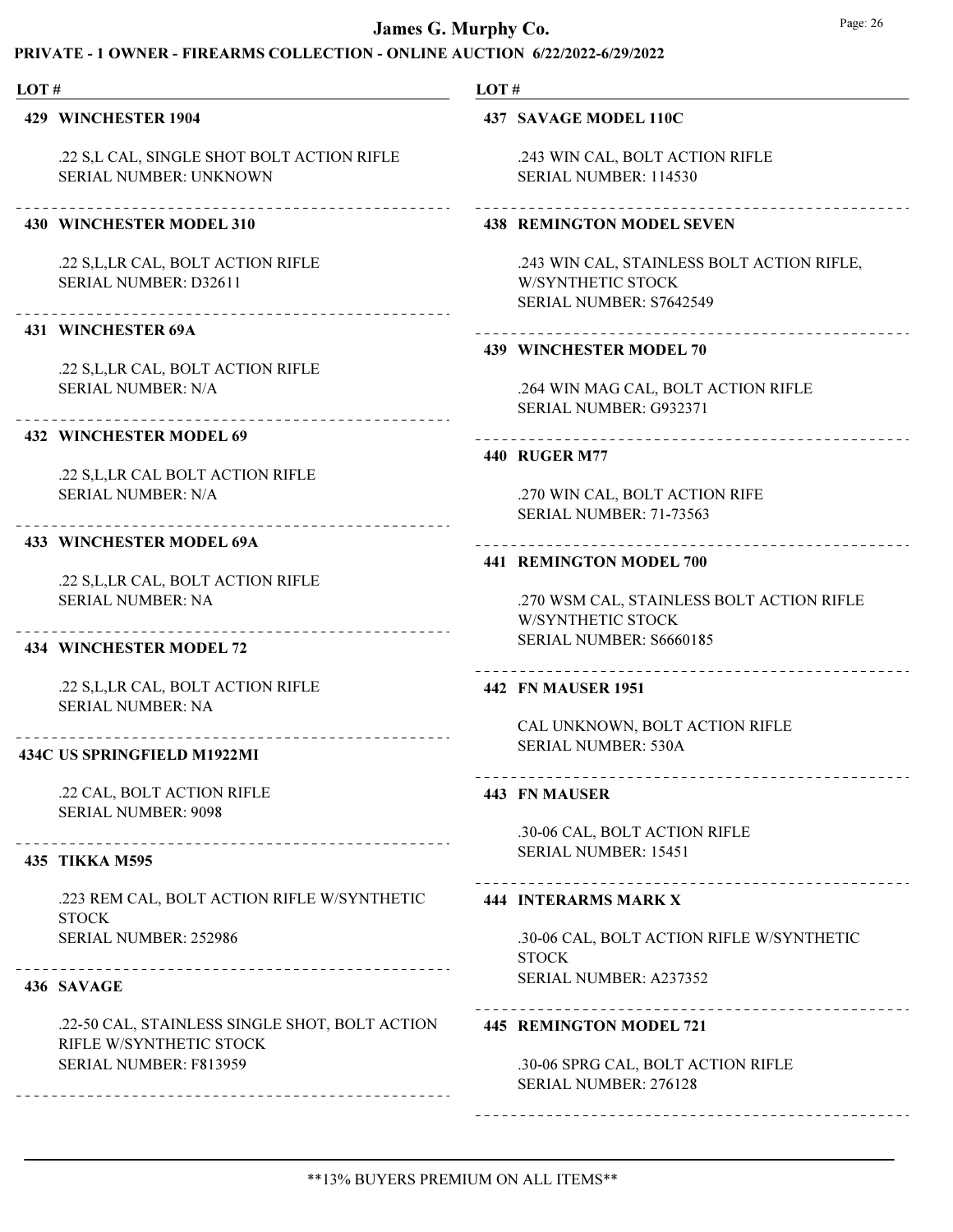# PRIVATE - 1 OWNER - FIREARMS COLLECTION - ONLINE AUCTION 6/22/2022-6/29/2022

#### LOT # LOT # 446 REMINGTON MODEL 700 456 CAL UNKNOWN, BOLT ACTION RIFLE .30-06 SPRG CAL, BOLT ACTION RIFLE SERIAL NUMBER: B6489298 SERIAL NUMBER: NA 447 SAVAGE MODEL 110 457 REMINGTON MODEL 30-S EXPRESS .30-06 SPRG CAL, BOLT ACTION RIFLE .30 SPRG CAL, BOLT ACTION RIFLE SERIAL NUMBER: F683794 SERIAL NUMBER: 29274 \_\_\_\_\_\_\_\_\_\_\_\_\_\_\_\_\_\_\_\_\_ 448 SAVAGE MODEL 110 E SERIES H 458 BROWNING A-BOLT .30-06 CAL, BOLT ACTION RIFLE .300 WSM CAL, BOLT ACTION RIFLE SERIAL NUMBER: A278092 SERIAL NUMBER: 25522MZ351 449 WESTERN FIELD MODEL 720 B EHM 459 ENFIELD NO. 4 MK 2 .30-06 CAL, BOLT ACTION RIFLE .302 BRITISH CAL, BOLT ACTION RIFLE W/BAYONET SERIAL NUMBER: 18695 SERIAL NUMBER: A10282 450 WINCHESTER MODEL 54 460 NO. 4MK 1 .30-06 GOV'T CAL, BOLT ACTION RIFLE .303 BRITISH CAL, BOLT ACTION RIFLE SERIAL NUMBER: 3904 SERIAL NUMBER: C22819 451 WINCHESTER MODEL 70 461 SAVAGE 340A .30-06 GOV'T CAL, BOLT ACTION RIFLE .30-30 CAL BOLT ACTION RIFLE SERIAL NUMBER: 79914 SERIAL NUMBER: NA 452 WINCHESTER MODEL 54 462 SAKO L579 FORESTER .30-06 GOV'T CAL, BOLT ACTION RIFLE .308 CAL, BOLT ACTION RIFLE SERIAL NUMBER: 44923A SERIAL NUMBER: 98576 453 WINCHESTER MODEL 70 463 CAL UNKNOWN, BOLT ACTION RIFLE .30-06 GOV'T CAL, BOLT ACTION RIFLE SERIAL NUMBER: 24562 SERIAL NUMBER: 110866 464 STEYR MANNLICHER TACTICAL 454 WINCHESTER MODEL 70 FEATHERWEIGHT .308 WIN CAL, BOLT ACTION RIFLE W/SYNTHETIC .30-06 SPRG CAL, BOLT ACTION RIFLE **STOCK** SERIAL NUMBER: 440170 SERIAL NUMBER: 1017590 455 WINCHESTER MODEL 70 CARBINE 465 SAVAGE MODEL 10 .30-06 SPRG CAL, BOLT ACTION RIFLE .308 WIN CAL, BOLT ACTION RIFLE, SYNTHETIC SERIAL NUMBER: G1800656 STOCK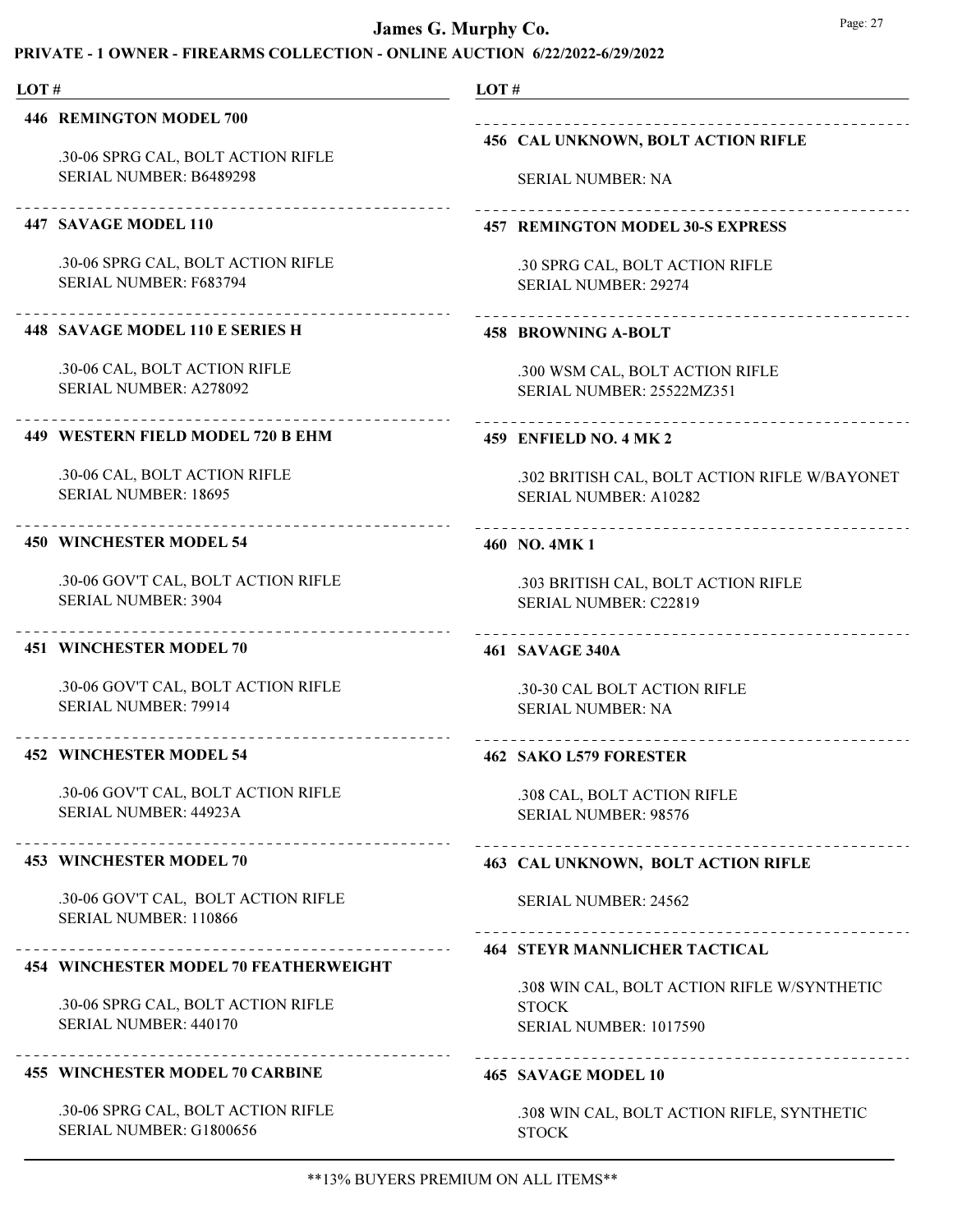### PRIVATE - 1 OWNER - FIREARMS COLLECTION - ONLINE AUCTION 6/22/2022-6/29/2022

LOT # LOT # SERIAL NUMBER: F931408 475 RUSSIAN M44 1946R 7.62X54MM R CAL, BOLT ACTION RIFLE 466 OVIEDO SPANISH M 1916 W/BAYONET SERIAL NUMBER: LL2560 .308 WIN CAL, BOLT ACTION RIFLE SERIAL NUMBER: OT-5513 476 REMINGTON MODEL 700 467 REMINGTON MODEL 700 7MM REM MAG CAL, BOLT ACTION RIFLE SERIAL NUMBER: 42846 .338 WIN MAG CAL, BROWN PRECISION BOLT ACTION RIFLE SERIAL NUMBER: A6738705 FIREARMS INTERNATIONAL MODEL 477 MUSKETEER 468 FN MAUSER 7MM REM MAG CAL, BOLT ACTION RIFLE SERIAL NUMBER: S8457 .458 CAL, BOLT ACTION RIFLE SERIAL NUMBER: B1243 478 REMINGTON MODEL 700 WAFFENFABRIK 469 7MM REM MAG CAL, BOLT ACTION RIFLE MAUSEROBERNDORF-A/N-1899 W/SYNTHETIC STOCK 6.5X55 CAL, BOLT ACTION RIFLE SERIAL NUMBER: E6667835 SERIAL NUMBER: 23464 479 WINCHESTER MODEL 70 470 CARL GUSTAFS STADS GEVAR MODEL 1915 7MM REM MAG CAL, STAINLESS BOLT ACTION RIFLE W/SYNTHETIC STOCK 6.5X55 CAL, BOLT ACTION RIFLE SERIAL NUMBER: G2082717 SERIAL NUMBER: HK 332921 480 K .KALE 1946 M 1938 TURKISH MAUSER 471 6.5X6.75 CAL, BOLT ACTION RIFLE (SLING SWIVEL 8MM CAL, BOLT ACTION RIFLE BROKE OFF BARREL) SERIAL NUMBER: 238026 SERIAL NUMBER: 2679GBP 472 APEX 481 MOSIN NAGANT M27 TIKKA 7.62R CAL, BOLT ACTION RIFLE 6 MM REM CAL, MAX GRADE BOLT ACTION RIFLE SERIAL NUMBER: 58955 473 REMINGTON MODEL 700 482 U.S. SPRINGFIELD ARMORY MODEL 1898 7 MM CAL, MAUSER BOLT ACTION RIFLE CAL UNKNOWN, BOLT ACTION RIFLE SERIAL NUMBER: B6304958 SERIAL NUMBER: NA 474 BROWNING A-BOLT MEDALLION 483 U.S. SPRINGFIELD ARMORY MODEL 1898 7 MM REM MAG CAL, BOLT ACTION RIFLE

> CAL UNKNOWN, BOLT ACTION RIFLE SERIAL NUMBER: 409329

SERIAL NUMBER: 22294PP217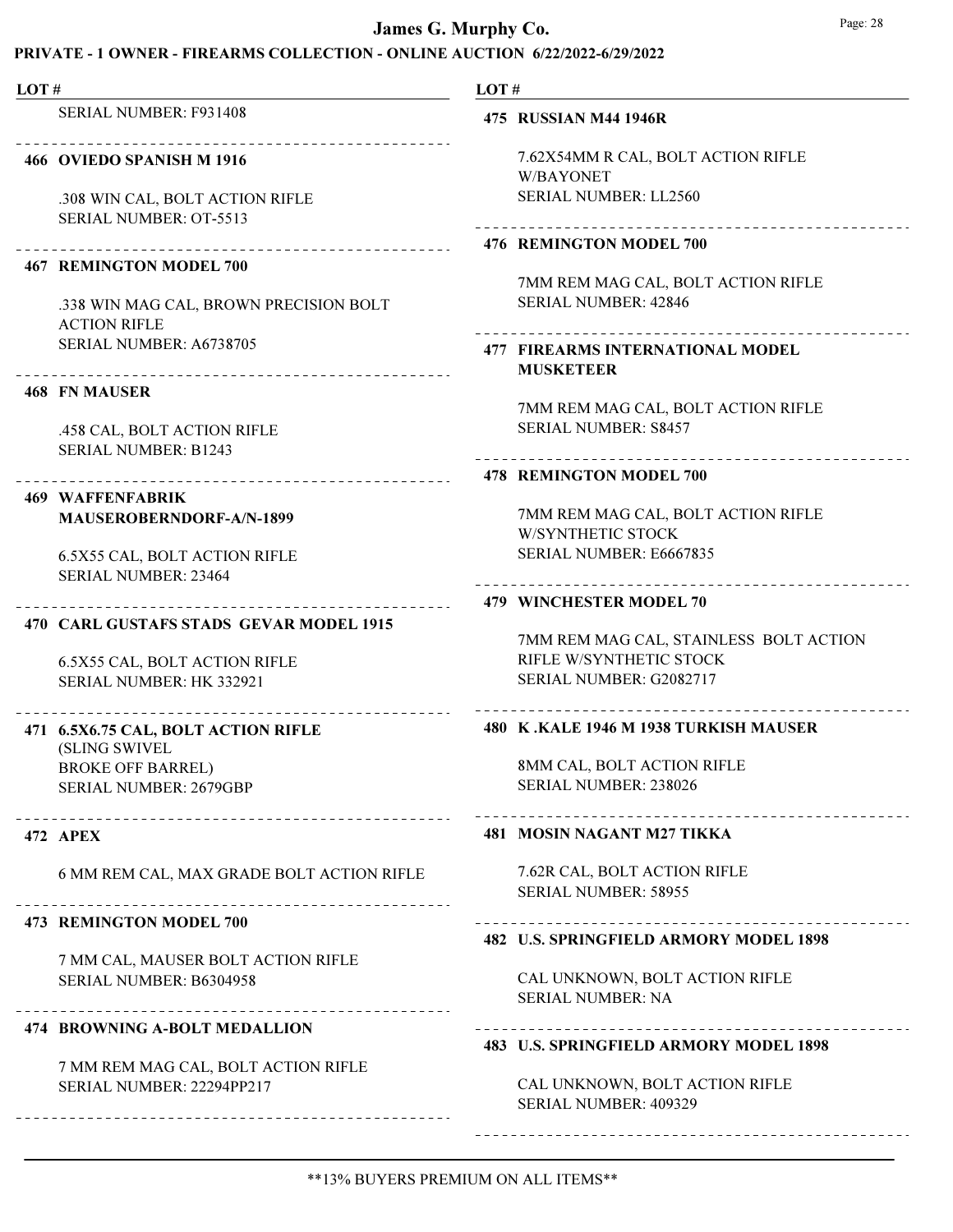### PRIVATE - 1 OWNER - FIREARMS COLLECTION - ONLINE AUCTION 6/22/2022-6/29/2022

#### LOT # LOT # SERIAL NUMBER: P5938 484 F.M.A.P. ARGENTINE MAUSER 1909 CAL UNKNOWN, BOLT ACTION RIFLE 494 HARRINGTON & RICHARDSON A MODEL SERIAL NUMBER: 007953 65-H&R REISING .22 LR CAL, SEMI-AUTO RIFLE SERIAL NUMBER: 2619 485 U.S. SPRINGFIELD ARMORY MODEL 1899 CAL UNKNOWN, BOLT ACTION RIFLE 495 MOSSBERG 151M SERIAL NUMBER: 287351 .22 LR CAL, SEMI- AUTO RIFLE W/TASCO 3-9X32 SCOPE 486 LOEWE MAUSER MODEL ARGENTINE 1891 SERIAL NUMBER: UNKNOWN CAL UNKNOWN, BOLT ACTION RIFLE SERIAL NUMBER: R1369 496 MOSSBERG 151M .22 LR CAL, SEMI-AUTO RIFLE W/BUSHNELL 487 U.S. SPRINGFIELD ARMORY MODEL 1898 BANNER 3X-9X40 SCOPE SERIAL NUMBER: UNKNOWN CAL UNKNOWN, BOLT ACTION RIFLE SERIAL NUMBER: 170202 497 RUGER MODEL 10/22 CARBINE, BUTL 488 U.S.REMINGTON MODEL 03-A3 .22 LR CAL, BUTLER CREEK BULL BARREL SEMI-AUTO RIFLE W/BUSHNELL BANNER 6X-18X50 CAL UNKNOWN, BOLT ACTION RIFLE SCOPE SERIAL NUMBER: 3909525 SERIAL NUMBER: 119-58761 489 FIREARMS INTERNATIONAL MUSKETEER 498 RUGER MODEL 10/22 CARBINE CAL UNKNOWN, BOLT ACTION RIFLE .22 LR CAL, MIDWAY STAINLESS BULL BARREL SERIAL NUMBER: NA SEMI-AUTO RIFLE W/SIMMONS DEEPFIELD 3-9X32 & CUSTOM STOCK 490 U.S. REMINGTON MODEL 1903 SERIAL NUMBER: 121-04552 CAL UNKNOWN, BOLT ACTION RIFLE 499 RUGER MODEL 10/22 CARBINE SERIAL NUMBER: 3039081 .22 LR CAL, STAINLESS BULL BARREL SEMI-AUTO 491 C.E.W.F.G. STEYR M0DEL 1886 RIFLE W/SIMMONS PROHUNTER 3-9X40 SCOPE & SYNTHETIC STOCK CAL UNKNOWN, BOLT ACTION RIFLE SERIAL NUMBER: 249-75686 SERIAL NUMBER: K631

#### 500 RUGER MODEL 10/22 CARBINE

CAL UNKNOWN, BOLT ACTION RIFLE

.22 LR CAL, TAKE DOWN SEMI-AUTO RIFLE

SERIAL NUMBER: N110

493 FRANCHI BRESCIA

W/MARLIN 400A 4X32 SCOPE

492 ENFIELD 1918

# .22 LR CAL, SEMI-AUTO RIFLE W/TASCO 4X40 SCOPE

SERIAL NUMBER: 231-26044

### 501 RUGER MODEL 10/22 CARBINE

.22 LR CAL, SEMI-AUTO RIFLE W/BUSHNELL 18MM **SCOPE** 

. . . . . . . . . . . . . . . . .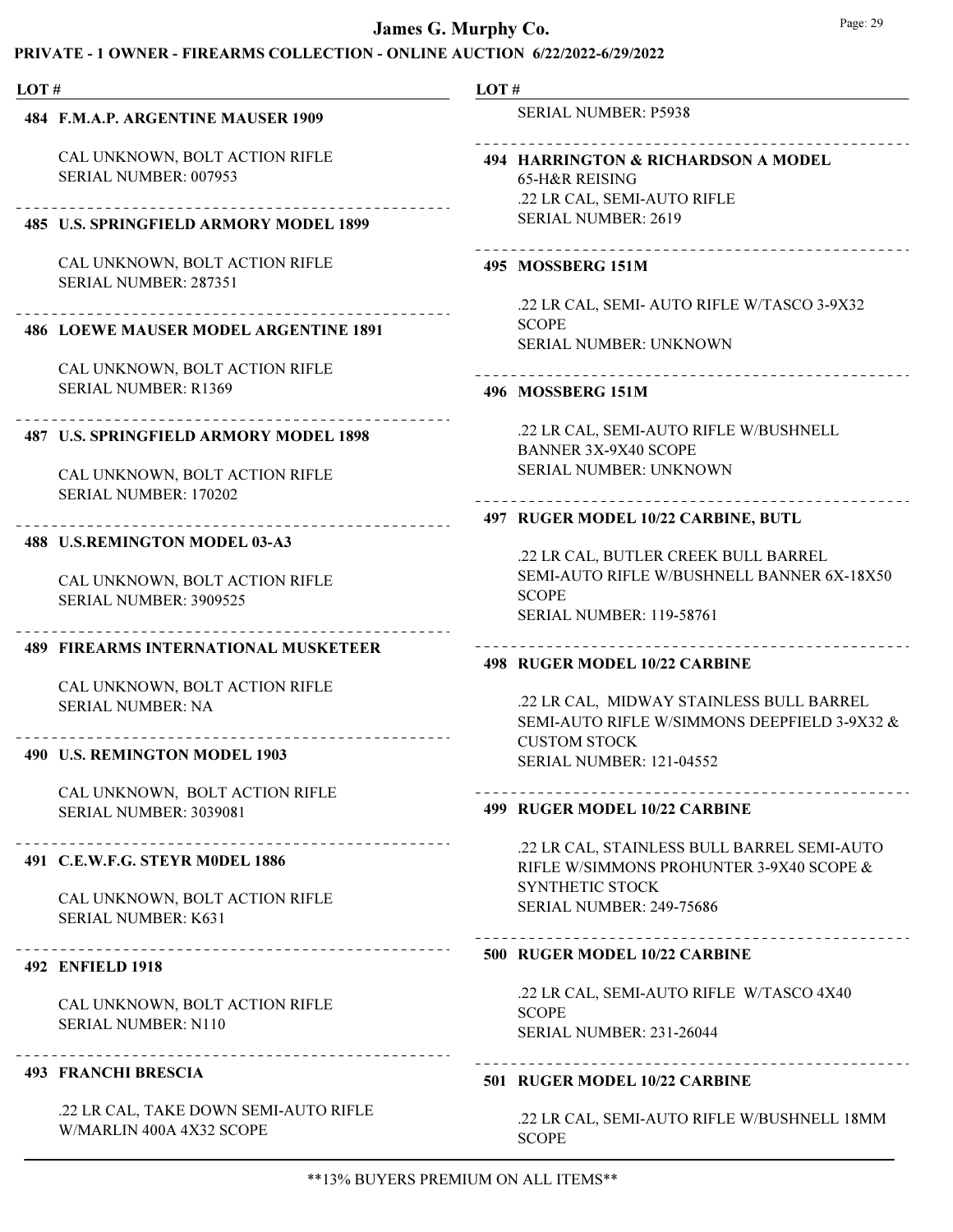# PRIVATE - 1 OWNER - FIREARMS COLLECTION - ONLINE AUCTION 6/22/2022-6/29/2022

| LOT# |                                                | LOT#         |                                                |
|------|------------------------------------------------|--------------|------------------------------------------------|
|      | <b>SERIAL NUMBER: 114-42317</b>                |              |                                                |
|      | _______________________                        |              | 510 REMINGTON MODEL 742 WOODSMASTER            |
|      | 502 RUGER MODEL 10/22 CARBINE                  |              |                                                |
|      |                                                |              | .30-06 SPRG CAL, SEMI-AUTO RIFLE W/REDFIELD    |
|      | .22 LR CAL, STAINLESS SEMI-AUTO RIFLE W/BSA    |              | 2X-7X SCOPE                                    |
|      | SWEET 22 3-9X40 SCOPE & SYNTHETIC STOCK        |              | SERIAL NUMBER: 6913703                         |
|      | <b>SERIAL NUMBER: 257-82110</b>                |              |                                                |
|      | ____________________________                   |              | 511 BROWNING MODEL M70                         |
|      | 503 WINCHESTER MODEL 77                        |              |                                                |
|      |                                                |              | .300 WIN MAG CAL, SEMI-AUTO RIFLE W/BUSHNELL   |
|      | .22 L CAL, SEMI-AUTO RIFLE W/WEAVER            |              | SPORTVIEW 3X-9X.40 SCOPE                       |
|      | <b>CHALLENGER USA 4 POWER SCOPE</b>            |              | SERIAL NUMBER: 72127 M70                       |
|      | SERIAL NUMBER: 11139                           |              |                                                |
|      | _______________________________                |              | 512 HECHLER-KOCH GMBH MODEL HK770              |
|      | <b>504 WINCHESTER MODEL 74</b>                 |              |                                                |
|      |                                                |              | .308 WIN CAL, SEMI-AUTO RIFLE W/REDFIELD 3X-9X |
|      | .22 LR CAL, SEMI-AUTO RIFLE W/MOSSBERG NO.     | <b>SCOPE</b> |                                                |
|      | M4C 4 POWER SCOPE                              |              | SERIAL NUMBER: 06036                           |
|      | SERIAL NUMBER: 181970A                         |              |                                                |
|      | ---------------------------------              |              | 513 REMINGTON WOODMASTER 742 CARBINE           |
|      | 505 BROWNING BAR                               |              |                                                |
|      |                                                |              | .308 WIN CAL, SEMI-AUTO RIFLE W/ARMSPORT       |
|      | .270 CAL, SEMI AUTO RIFLE W/TASCO 3-9X32 SCOPE |              | 3-9X40 SCOPE                                   |
|      | SERIAL NUMBER: 137RP 05649                     |              | SERIAL NUMBER: B7235685                        |
|      | 506 BROWNING M70                               |              | 514 REMINGTON 1901 ROLLING BLOCK               |
|      | .270 CAL, SEMI-AUTO RIFLE W/LEUPOLD VARI-X II  |              | 7MM CAL, SINGLE SHOT RIFLE                     |
|      | 3X9 SCOPE                                      |              | <b>SERIAL NUMBER: N/A</b>                      |
|      | SERIAL NUMBER: 60994 M70                       |              |                                                |
|      |                                                |              | --------------------                           |
|      | 507 BROWNING M8                                |              | 515 BROWNING M8                                |
|      |                                                |              | 7MM REM MAG CAL, SEMI-AUTO RIFLE               |
|      | .30-06 CAL, SEMI-AUTO RIFLE W/NICHOLS CLASSIC  |              | W/BUSHNELL 3-9X.40 SCOPE                       |
|      | 3-9X40WA SCOPE                                 |              | SERIAL NUMBER: 38005                           |
|      | SERIAL NUMBER: 46881                           |              |                                                |
|      | ------------------------                       | 516 BROWNING | ------------------------------------           |
|      | 508 REMINGTON MODEL 742                        |              |                                                |
|      | <b>WOODSMASTER-CAR</b>                         |              | .22 LR CAL, TAKE DOWN SEMI-AUTO RIFLE          |
|      |                                                |              | <b>SERIAL NUMBER: 20600</b>                    |
|      | .30-06 CAL, SEMI-AUTO RIFLE W/BURRIS           |              |                                                |
|      | FULLFIELD 3X-9X SCOPE                          | 517 BROWNING |                                                |
|      | SERIAL NUMBER: A7500542                        |              |                                                |
|      |                                                |              | .22 LR CAL, TAKE DOWN SEMI-AUTO RIFLE          |
|      | 509 REMINGTON MODEL 742 WOODSMASTER            |              | SERIAL NUMBER: 1T19210                         |
|      | .30-06 SPRG CAL, SEMI-AUTO RIFLE               |              |                                                |
|      | W/BUSHNELLSPORTVIEW 4X-12X40 SCOPE [ NO        |              |                                                |
|      | MAGAZINE]                                      |              |                                                |

SERIAL NUMBER: 356418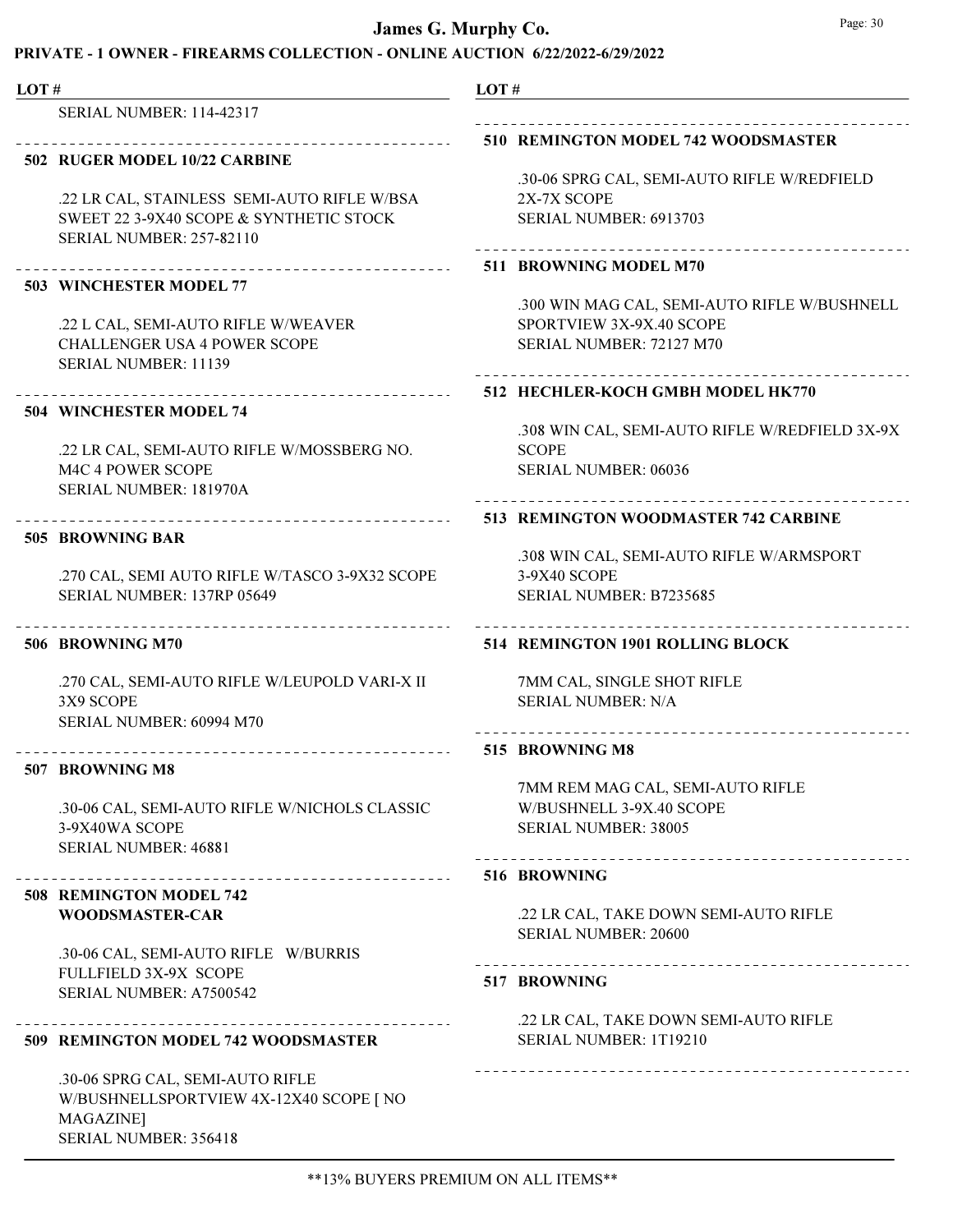# PRIVATE - 1 OWNER - FIREARMS COLLECTION - ONLINE AUCTION 6/22/2022-6/29/2022

| LOT# |                                                                                                 | LOT# |                                                                                                                                         |  |
|------|-------------------------------------------------------------------------------------------------|------|-----------------------------------------------------------------------------------------------------------------------------------------|--|
|      | <b>518 COLT COLTEER</b>                                                                         |      | 527 RUGER MODEL 10/22                                                                                                                   |  |
|      | .22 LR CAL, SEMI-AUTO RIFLE<br><b>SERIAL NUMBER: SC09839</b>                                    |      | .22 LR CAL, SEMI-AUTO RIFLE<br><b>SERIAL NUMBER: 357-98105</b>                                                                          |  |
|      | 519 LAKEFIELD 64B                                                                               |      | <b>528 RUGER MODEL 10/22</b>                                                                                                            |  |
|      | .22 LR CAL, SEMI-AUTO RIFLE<br>SERIAL NUMBER: L154973                                           |      | .22 LR CAL, SEMI-AUTO RIFLE W/SYNTHETICSTOCK<br><b>SERIAL NUMBER: 353-83417</b>                                                         |  |
|      | 520 MOSSBERG MODEL 151M                                                                         |      | 529 RUGER MODEL 10/22 CARBINE                                                                                                           |  |
|      | .22 LR CAL, SEMI-AUTO RIFLE<br>SERIAL NUMBER: UNKNOWN                                           |      | .22 LR CAL, STAINLESS SEMI-AUTO RIFLE<br>W/FOLDING SYNTHETIC STOCK<br><b>SERIAL NUMBER: 239-74436</b>                                   |  |
|      | 521 MOSSBERG MODEL S51M                                                                         |      | 530 WINCHESTER MODEL 77                                                                                                                 |  |
|      | .22 LR CAL, SEMI-AUTO RIFLE<br><b>SERIAL NUMBER: UNKNOWN</b>                                    |      | .22 LR CAL, SEMI-AUTO RIFLE<br>SERIAL NUMBER: 151530                                                                                    |  |
|      | 522 REMINGTON NYLON 66                                                                          |      | .<br>531 RUGER MINI-14                                                                                                                  |  |
|      | .22 LR CAL, SEMI AUTO RIFLE W/SYNTHETIC STOCK<br>SERIAL NUMBER: UNKNOWN                         |      | .223 CAL, SEMI-AUTO RIFLE [ MISSING MAGAZINE]<br><b>SERIAL NUMBER: 180-52371</b>                                                        |  |
|      | 523 REMINGTON NYLON 66                                                                          |      | 532 RUGER TARGET RANCH RIFLE                                                                                                            |  |
|      | .22 LR CAL, SEMI AUTO RIFLE W/SYNTHETIC STOCK<br>SERIAL NUMBER: 2391878<br>____________________ |      | .223 CAL, SEMI-AUTO RIFLE W/CUSTOM STOCK<br><b>SERIAL NUMBER: 580-45235</b>                                                             |  |
|      | 524 REMINGTON NYLON 66                                                                          |      | 533 RUGER MINI-14                                                                                                                       |  |
|      | .22 LR CAL, SEMI AUTO RIFLE W/SYNTHETIC STOCK<br>SERIAL NUMBER: A2178829                        |      | .223 CAL, STAINLESS SEMI-AUTO RIFLE W/FOLDING<br>SYNTHETIC STOCK [ MISSING MAGAZINE]                                                    |  |
|      | 525 REMINGTON NYLON 66                                                                          |      | <b>SERIAL NUMBER: 183-26221</b>                                                                                                         |  |
|      | .22 LR CAL, SEMI AUTO RIFLE W/SYNTHETIC STOCK<br>SERIAL NUMBER: 459820                          |      | 534 BUSHMASTER XM15-E2S                                                                                                                 |  |
|      | 526 REMINGTON NYLON 66                                                                          |      | .223-5.56MM CAL, SEMI-AUTO RIFLE W/SYNTHETIC<br>STOCK (DUE TO WASHINGTON STATE LAW ALL IN<br>STATE BIDDERS MUST PICK UP THE MAGAZINE(S) |  |
|      | .22 LR CAL, STAINLESS SEMI-AUTO RIFLE<br>W/SYNTHETIC STOCK<br>SERIAL NUMBER: 2383224            |      | FOR THIS GUN BY 4 PM, JUNE 30TH -NO<br><b>EXCEPTIONS)</b><br>SERIAL NUMBER: L338897                                                     |  |

# 535 GSG 522

.22LR CAL, SEMI-AUTO RIFLE (DUE TO WASHINGTON STATE LAW ALL IN STATE BIDDERS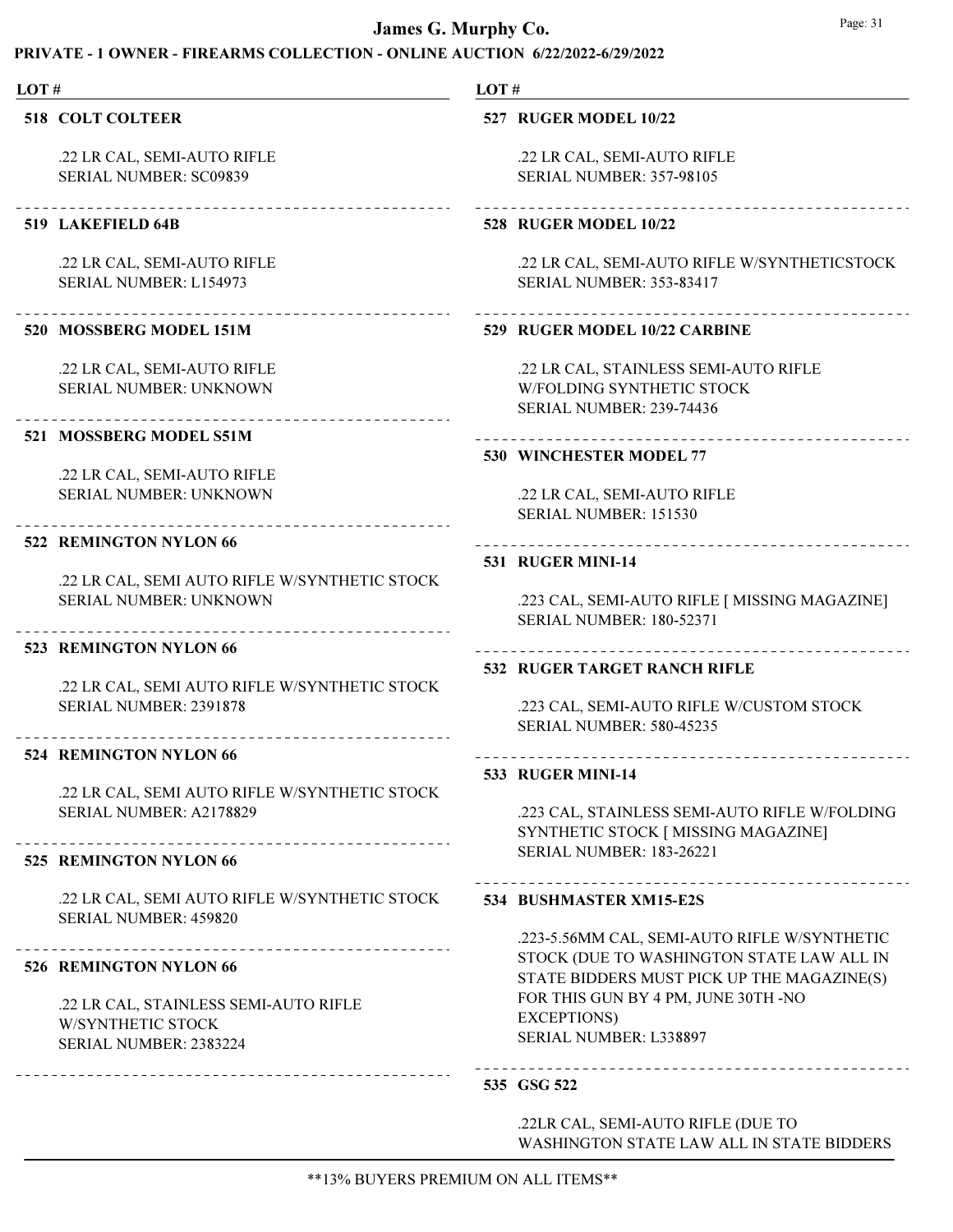# PRIVATE - 1 OWNER - FIREARMS COLLECTION - ONLINE AUCTION 6/22/2022-6/29/2022

| LOT# |                                                                                         | LOT# |                                                                  |  |
|------|-----------------------------------------------------------------------------------------|------|------------------------------------------------------------------|--|
|      | MUST PICK UP THE MAGAZINE(S) FOR THIS GUN BY<br>4 PM, JUNE 30TH -NO EXCEPTIONS)         |      | SERIAL NUMBER: 004262                                            |  |
|      | SERIAL NUMBER: A422523                                                                  |      | 544 ARMSCORP OF AMERICA US RIFLE M14                             |  |
|      | 536 REMINGTON MODEL 7400                                                                |      | 7.62MM CAL, SEMI-AUTO RIFLE [MISSING<br>MAGAZINE]                |  |
|      | .270 WIN CAL, SEMI-AUTO RIFLE<br>SERIAL NUMBER: B8319764                                |      | SERIAL NUMBER: 007272                                            |  |
|      | ______________________                                                                  |      | 545 ARMA LITE AR-10A2                                            |  |
|      | 537 REMINGTON MODEL 7400                                                                |      | 7.62 CAL, SEMI-AUTO RIFLE W/SYNTHETIC CAMO                       |  |
|      | .30-06 SPRG CAL, SEMI-AUTO RIFLE<br>SERIAL NUMBER: A8044824                             |      | STOCK [MISSING MAGAZINE]<br><b>SERIAL NUMBER: US565472</b>       |  |
|      | 538 REMINGTON MODEL 742 WOODSMASTER                                                     |      | <b>546 REMINGTON</b>                                             |  |
|      | .30-06 SPRG CAL, SEMI-AUTO RIFLE                                                        |      | .22 LR CAL, PUMP ACTION RIFLE                                    |  |
|      | SERIAL NUMBER: 6910528                                                                  |      | <b>SERIAL NUMBER: 25186</b>                                      |  |
|      | 539 H&R ARMS US RIFLE M1                                                                |      | 547 WINCHESTER MODEL 1906                                        |  |
|      | .30 CAL, SEMI-AUTO RIFLE                                                                |      | .22 S, L, LR CAL, PUMP ACTION RIFLE                              |  |
|      | SERIAL NUMBER: 5596862                                                                  |      | SERIAL NUMBER: 321151B                                           |  |
|      | 540 HI-POINT MODEL 4095                                                                 |      | 548 REMINGTON MODEL 760 GAMEMASTER<br><b>CARB</b>                |  |
|      | .40 S&W CAL, SEMI-AUTO RIFLE W/SYNTHETIC<br><b>STOCK</b>                                |      |                                                                  |  |
|      | SERIAL NUMBER: H19403                                                                   |      | .270 WIN CAL, PUMP ACTION RIFLE<br><b>SERIAL NUMBER: 357282</b>  |  |
|      | 541 ROCK RIVER ARMS LAR-15                                                              |      | <b>549 BROWNING LIGHT TWELVE</b>                                 |  |
|      | 5.56 CAL, SEMI-AUTO RIFLE W/SYNTHETIC STOCK                                             |      | 12 GA SEMI-AUTOMATIC SHOTGUN, 2 3/4"                             |  |
|      | (DUE TO WASHINGTON STATE LAW ALL IN STATE                                               |      | <b>CHAMBER</b>                                                   |  |
|      | BIDDERS MUST PICK UP THE MAGAZINE(S) FOR<br>THIS GUN BY 4 PM, JUNE 30TH -NO EXCEPTIONS) |      | SERIAL NUMBER: 9G65207                                           |  |
|      | SERIAL NUMBER: CM 36996                                                                 |      | <b>550 BROWNING LIGHT TWELVE</b>                                 |  |
|      | ------------------------------------<br>542 SWISS K31                                   |      | 12 GA SEMI-AUTOMATIC SHOTGUN, 2 3/4"                             |  |
|      |                                                                                         |      | <b>CHAMBER</b>                                                   |  |
|      | 7.5X55 MM CAL, BOLT ACTION RIFLE<br>SERIAL NUMBER: 225701                               |      | SERIAL NUMBER: 69G7773<br>-------------------------------------- |  |
|      | ----------------------------------                                                      |      | 551 BROWNING                                                     |  |
|      | 543 HESSE FAL-H                                                                         |      |                                                                  |  |
|      | 7.62 MM CAL, SEMI-AUTO RIFLE W/SYNTHETIC                                                |      | 12 GA SEMI-AUTOMATIC SHOTGUN, 2 3/4"<br><b>CHAMBER</b>           |  |
|      | STOCK (DUE TO WASHINGTON STATE LAW ALL IN                                               |      | SERIAL NUMBER: H58951                                            |  |

STATE BIDDERS MUST PICK UP THE MAGAZINE(S)

FOR THIS GUN BY 4 PM, JUNE 30TH -NO

EXCEPTIONS)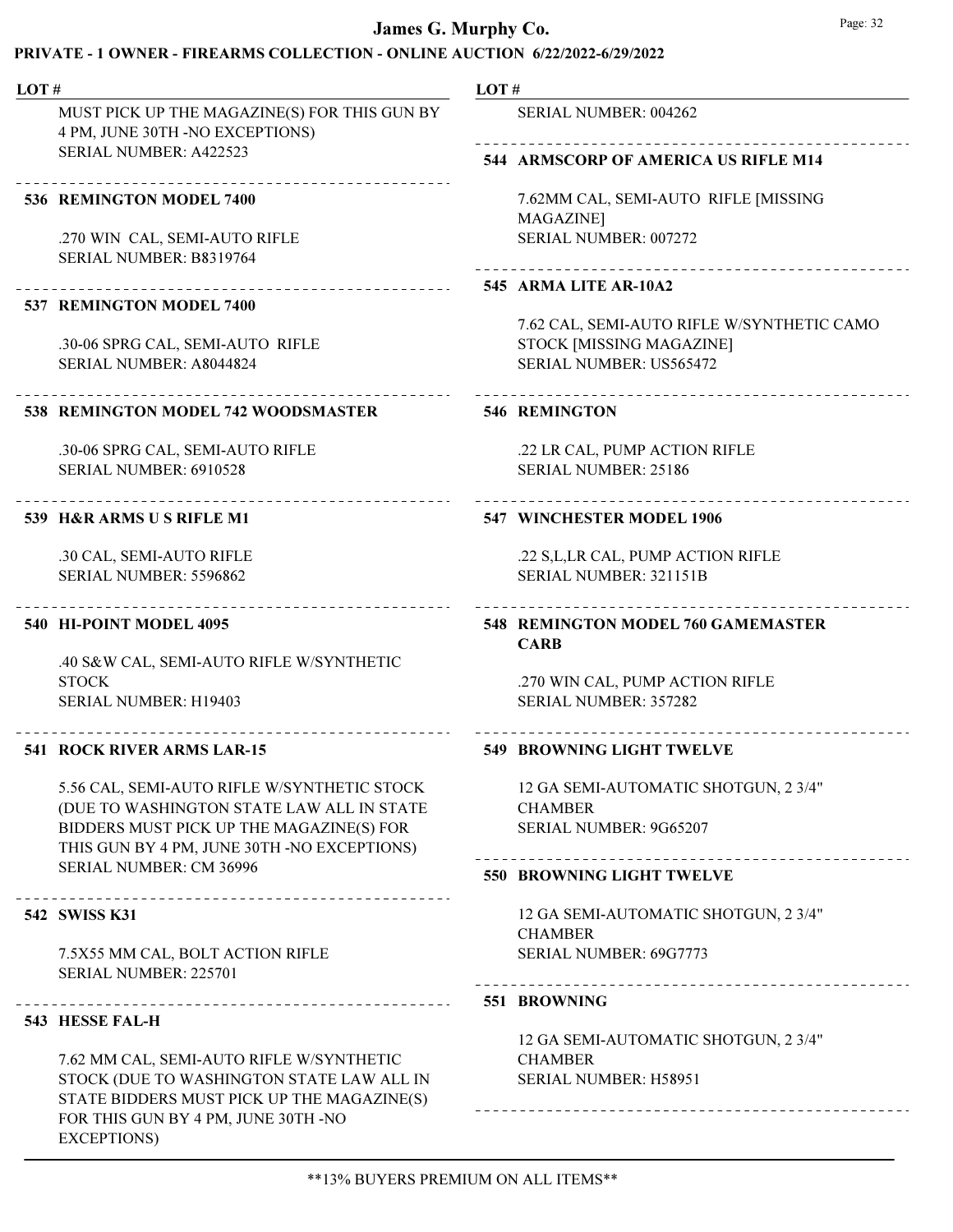| LOT#                                                            |  | LOT#                                      |  |  |
|-----------------------------------------------------------------|--|-------------------------------------------|--|--|
| <b>552 BROWNING LIGHT TWELVE</b>                                |  | 560 S.P.A. LUIGI FRANCHI BRES FRANCHI 530 |  |  |
| 12 GA SEMI-AUTOMATIC SHOTGUN, 2 3/4"                            |  | 12 GA SEMI-AUTOMATIC SHOTGUN, 2 3/4"      |  |  |
| <b>CHAMBER</b>                                                  |  | <b>CHAMBER</b>                            |  |  |
| SERIAL NUMBER: 9G68387                                          |  | SERIAL NUMBER: R49302                     |  |  |
| -----------------------------<br>553 BROWNING LIGHT TWELVE      |  | <b>561 SKB</b>                            |  |  |
| 12 GA SEMI-AUTOMATIC SHOTGUN, 2 3/4"                            |  | 12 GA SEMI-AUTOMATIC SHOTGUN, 2 3/4", 3"  |  |  |
| <b>CHAMBER</b>                                                  |  | <b>CHAMBER</b>                            |  |  |
| SERIAL NUMBER: 435287<br>_________________________              |  | SERIAL NUMBER: NS 08327                   |  |  |
| <b>554 BROWNING LIGHT TWELVE</b>                                |  | 562 SMITH & WESSON MODEL 1000M            |  |  |
| 12 GA SEMI-AUTOMATIC SHOTGUN, 2 3/4"                            |  | 12 GA SEMI-AUTOMATIC SHOTGUN, 3" CHAMBER  |  |  |
| <b>CHAMBER</b>                                                  |  | <b>SERIAL NUMBER: FS42680</b>             |  |  |
| SERIAL NUMBER: 0G6277                                           |  |                                           |  |  |
| .<br>555 CHARLES DALY AUTO-POINTER                              |  | 563 SMITH & WESSON MODEL 1000             |  |  |
|                                                                 |  | 12 GA SEMI-AUTOMATIC SHOTGUN, 2 3/4"      |  |  |
| 12 GA SEMI-AUTOMATIC SHOTGUN, 2 3/4"                            |  | <b>CHAMBER</b>                            |  |  |
| <b>CHAMBER</b>                                                  |  | <b>SERIAL NUMBER: FB65778</b>             |  |  |
| SERIAL NUMBER: Y44022                                           |  |                                           |  |  |
|                                                                 |  | 564 SMITH & WESSON MODEL 1000             |  |  |
| 556 HARRINGTON & RICHARDSON 1871 EXCELL                         |  |                                           |  |  |
| <b>AUTO</b>                                                     |  | 12 GA SEMI-AUTOMATIC SHOTGUN, 2 3/4"      |  |  |
|                                                                 |  | <b>CHAMBER</b>                            |  |  |
| 12 GA SEMI-AUTO SHOTGUN 2 3/4", 3" CHAMBER<br>W/SYNTHETIC STOCK |  | <b>SERIAL NUMBER: FS74577</b>             |  |  |
| SERIAL NUMBER: 13EZ14822                                        |  |                                           |  |  |
|                                                                 |  | 565 SMITH & WESSON MODEL 1000M            |  |  |
| 557 ITHACA MODEL 51 FEATHERLIGHT DUCKS                          |  | <b>WATERFOWLER</b>                        |  |  |
| <b>UNLIMITED</b>                                                |  | 12 GA SEMI-AUTOMATIC SHOTGUN, 3" CHAMBER  |  |  |
|                                                                 |  | <b>SERIAL NUMBER: FC12927</b>             |  |  |
| 12 GA SEMI-AUTOMATIC SHOTGUN, 2 3/4"                            |  |                                           |  |  |
| <b>CHAMBER</b>                                                  |  | 566 WINCHESTER MODEL 50                   |  |  |
| SERIAL NUMBER: 51-DUO159                                        |  |                                           |  |  |
|                                                                 |  | 12 GA SEMI-AUTOMATIC SHOTGUN, 2 3/4"      |  |  |
| 558 REMINGTON 11-87 PREMIER SKEET                               |  | <b>CHAMBER</b>                            |  |  |
|                                                                 |  | <b>SERIAL NUMBER: 47116</b>               |  |  |
| 12 GA SEMI-AUTOMATIC SHOTGUN, 2 3/4"                            |  |                                           |  |  |
| <b>CHAMBER</b>                                                  |  | <b>567 BROWNING SWEET SIXTEEN</b>         |  |  |
| SERIAL NUMBER: PC266440                                         |  |                                           |  |  |
|                                                                 |  | 16 GA SEMI-AUTOMATIC SHOTGUN, 2 3/4"      |  |  |
| 559 REMINGTON 11-87 PREMIER                                     |  | <b>CHAMBER</b><br>SERIAL NUMBER: 5S46103  |  |  |
|                                                                 |  |                                           |  |  |
| <b>CHAMBER</b>                                                  |  |                                           |  |  |
| SERIAL NUMBER: PC007486                                         |  |                                           |  |  |
| 12 GA SEMI-AUTOMATIC SHOTGUN, 2 3/4", 3"                        |  |                                           |  |  |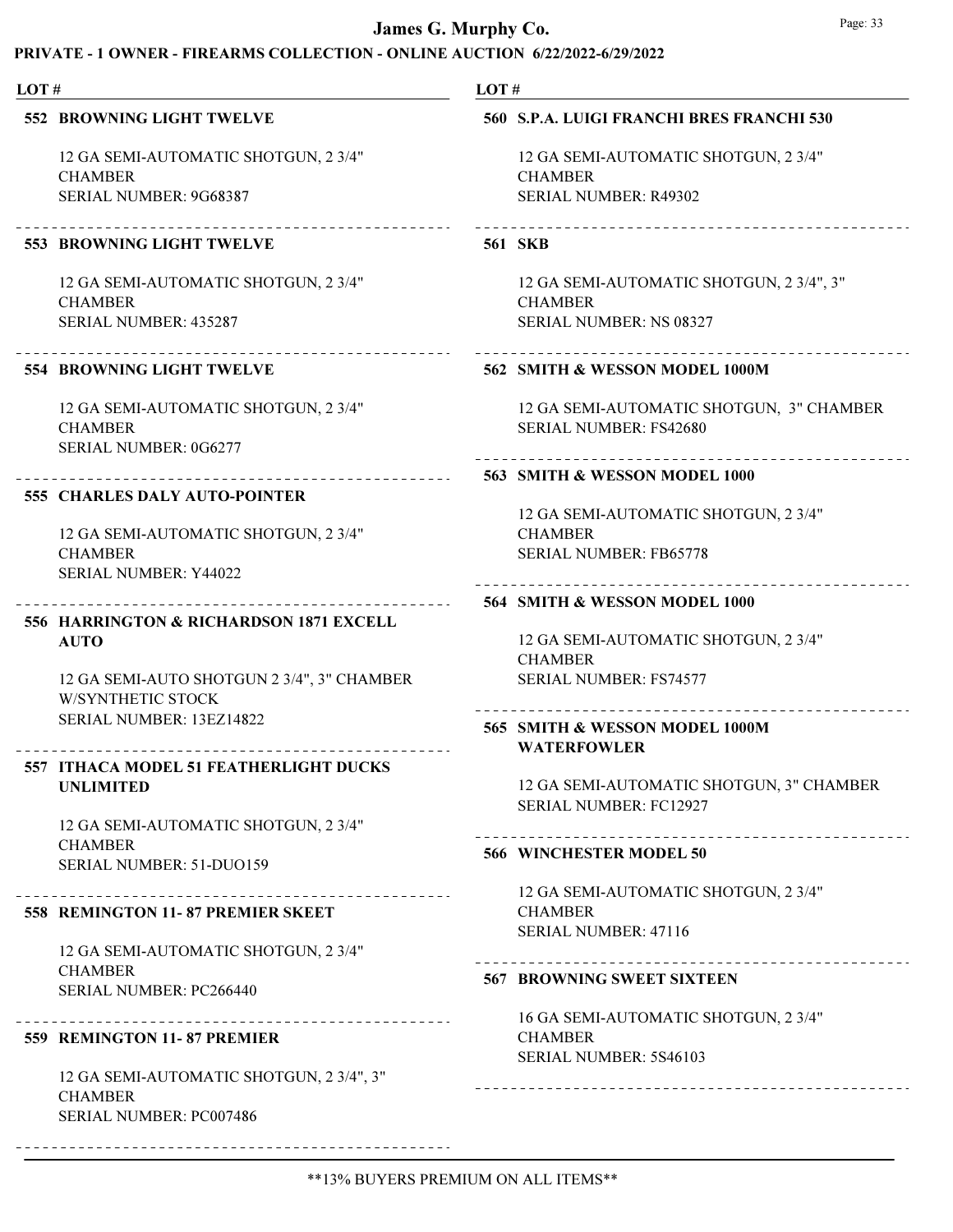# PRIVATE - 1 OWNER - FIREARMS COLLECTION - ONLINE AUCTION 6/22/2022-6/29/2022

| LOT# |                                                                                         | LOT#                                                                                               |  |  |
|------|-----------------------------------------------------------------------------------------|----------------------------------------------------------------------------------------------------|--|--|
|      | <b>568 REMINGTONS MODEL 1100</b>                                                        | 576 B. C. MIROKU CHARLES DALY                                                                      |  |  |
|      | 20 GA MAGNUM SEMI-AUTOMATIC SHOTGUN, 3"<br><b>CHAMBER</b><br>SERIAL NUMBER: L784092N    | 12 GA OVER/UNDER SHOTGUN 2 3/4" CHAMBER<br>SERIAL NUMBER: 384383<br>______________________________ |  |  |
|      | _____________________________                                                           | 577 BERRETA S58S                                                                                   |  |  |
|      | 569 BROWNING AUTO-5 LIGHT TWENTY                                                        | 12 GA OVER/UNDER SHOTGUN 2 3/4" CHAMBER                                                            |  |  |
|      | 20 GA SEMI-AUTOMATIC SHOTGUN, 2 3/4"<br><b>CHAMBER</b>                                  | <b>SERIAL NUMBER: B74397B</b>                                                                      |  |  |
|      | SERIAL NUMBER: 22955PN231                                                               | 578 BRNO MODEL ZH203                                                                               |  |  |
|      | 570 REMINGTON MODEL 1100                                                                | 12 GA OVER/UNDER SHOTGUN 2 3/"4 CHAMBER<br>W/EXTRA BARRLE MODEL #ZH202                             |  |  |
|      | 20 GA SEMI-AUTOMATIC SHOTGUN, 2 3/4"<br><b>CHAMBER</b>                                  | SERIAL NUMBER: 271732                                                                              |  |  |
|      | SERIAL NUMBER: L652489X                                                                 | 579 BROWNING LIGHTNING                                                                             |  |  |
|      | 571 SAVAGE 24-SERIES M                                                                  | 12 GA OVER/UNDER SHOTGUN 2 3/4" CHAMBER<br><b>SERIAL NUMBER: 5971 S2</b>                           |  |  |
|      | .22 LR/20 GA CAL, OVER-UNDER SHOTGUN 3"                                                 |                                                                                                    |  |  |
|      | <b>CHAMBER</b><br>SERIAL NUMBER: A993011                                                | 580 BROWNING LIGHTNING                                                                             |  |  |
|      | 572 SAVAGE MODEL 24                                                                     | 12 GA OVER/UNDER SHOTGUN 2 3/4" CHAMBER<br>SERIAL NUMBER: 27311 S4                                 |  |  |
|      | .22 LR/.410 GA CAL COMBO, OVER/UNDER SHOTGUN<br><b>3" CHAMBER</b>                       | <b>581 BROWNING CITORI</b>                                                                         |  |  |
|      | <b>SERIAL NUMBER: N/A</b><br>----------------------------                               | 12 GA OVER/UNDER SHOTGUN 2 3/4" CHAMBER<br>SERIAL NUMBER: 06849RN143                               |  |  |
|      | 573 SAVAGE MODEL 24                                                                     |                                                                                                    |  |  |
|      | .22 LR/20 GA CAL COMBO, OVER/UNDER SHOTGUN 2                                            | 582 BROWNING LIGHTNING                                                                             |  |  |
|      | 3/4", 3" CHAMBER, SYNTHETIC STOCK<br>SERIAL NUMBER: F685684                             | 12 GA OVER/UNDER SHOTGUN 2 3/4" CHAMBER<br>SERIAL NUMBER: 29457 S4                                 |  |  |
|      | ----------------------------------<br>574 SAVAGE 24V-A                                  | 583 BROWNING                                                                                       |  |  |
|      | .223/20 GA CAL COMBO, OVER/UNDER SHOTGUN 3"<br><b>CHAMBER</b><br>SERIAL NUMBER: A160022 | 12 GA OVER/UNDER SHOTGUN 2 3/4" CHAMBER<br><b>SERIAL NUMBER: 36074</b>                             |  |  |
|      | 575 B. C. MIROKU CHARLES DALY COMMANDER                                                 | <b>584 BROWNING CITORI</b>                                                                         |  |  |

12 GA OVER/UNDER SHOTGUN 2 3/4" CHAMBER SERIAL NUMBER: 17591PM143

\_\_\_\_\_\_\_\_\_\_\_\_\_\_\_\_\_\_\_\_\_\_\_\_\_\_

12 GA OVER/UNDER SHOTGUN SERIAL NUMBER: M161631

\_\_\_\_\_\_\_\_\_\_\_\_\_\_\_\_\_

MO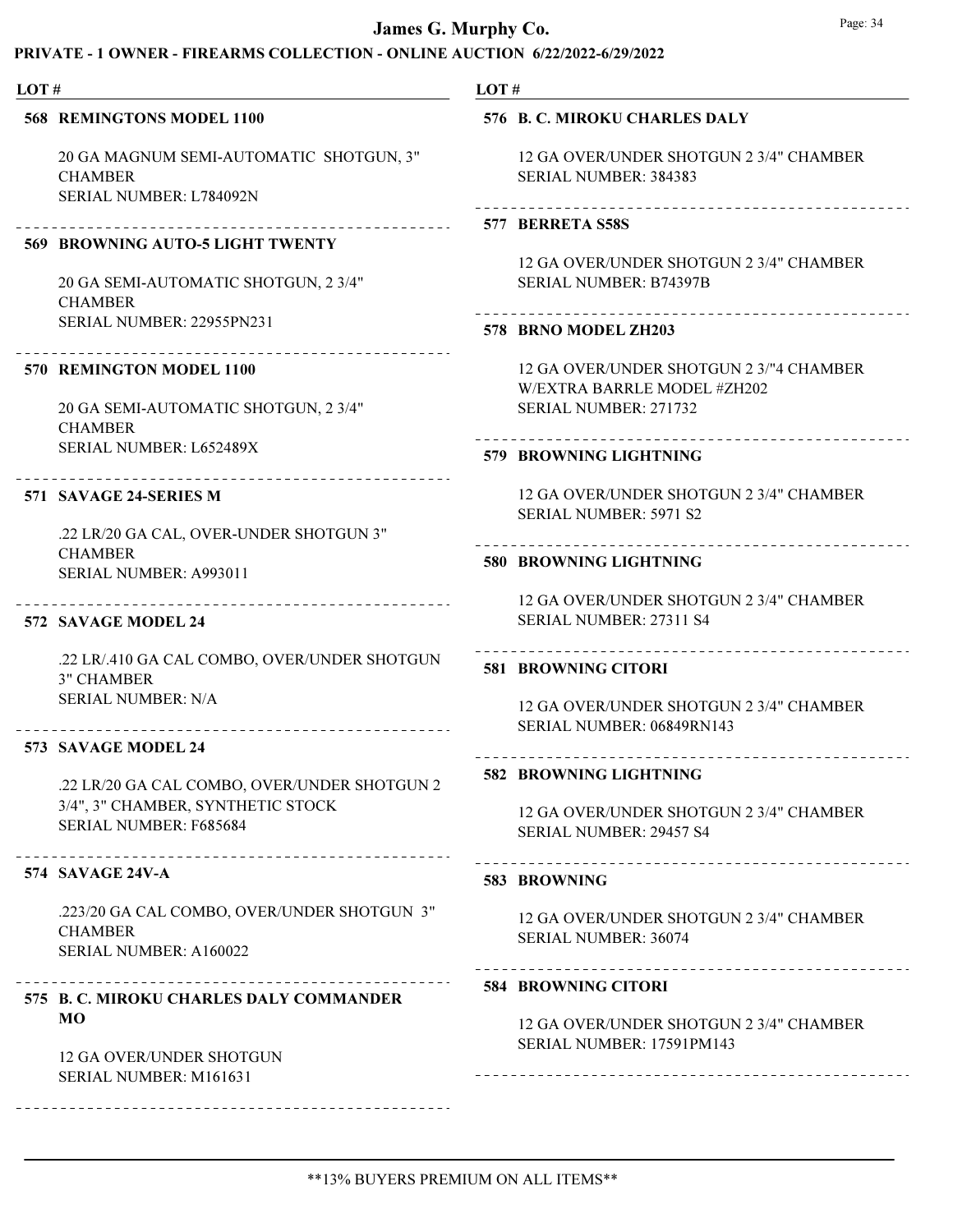# PRIVATE - 1 OWNER - FIREARMS COLLECTION - ONLINE AUCTION 6/22/2022-6/29/2022

| LOT# |                                                                          | LOT# |                                                                  |
|------|--------------------------------------------------------------------------|------|------------------------------------------------------------------|
|      | 585 BROWNING CITORI                                                      |      | SERIAL NUMBER: 241504                                            |
|      | 12 GA OVER/UNDER SHOTGUN 2 3/4", 3" CHAMBER<br>SERIAL NUMBER: 01002PV153 |      | 595 A.H. FOX STERLINGWORHT                                       |
|      |                                                                          |      | 12 GA SIDE BY SIDE SHOTGUN                                       |
|      | <b>586 HUNT GROUP FTS</b>                                                |      | <b>SERIAL NUMBER: 62772</b>                                      |
|      | 12 GA OVER/UNDER SHOTGUN 3" CHAMBER<br>SERIAL NUMBER: 15-K10782          |      | <b>596 ACIER SUPERIEUR</b>                                       |
|      |                                                                          |      | 12 GA SIDE BY SIDE SHOTGUN                                       |
|      | <b>587 B.C. MIROKU CHARLES DALY</b>                                      |      | SERIAL NUMBER: 83138                                             |
|      | 12 GA OVER/UNDER SHOTGUN 2 3/"4 CHAMBER<br>SERIAL NUMBER: 601339         |      | ________________<br>597 AMERICAN GUN                             |
|      |                                                                          |      | 12 GA SIDE BY SIDE BREAK ACTION HAMMER                           |
|      | 588 SAVAGE MODEL 333                                                     |      | <b>SHOTGUN</b><br>SERIAL NUMBER: 272274                          |
|      | 12 GA OVER/UNDER SHOTGUN 2 3/4" CHAMBER                                  |      |                                                                  |
|      | SERIAL NUMBER: 101210V                                                   |      | 598 BAYARD ARMS PIEPER BREECH                                    |
|      | <b>589 SILE</b>                                                          |      | 12 GA SIDE BY SIDE BREAK ACTION HAMMER<br><b>SHOTGUN</b>         |
|      | 12 GA OVER/UNDER SHOTGUN 3" CHAMBER<br>SERIAL NUMBER: 142731             |      | <b>SERIAL NUMBER: 188576</b><br>___________________________      |
|      |                                                                          |      | 599 BERETTA                                                      |
|      | <b>590 SKB MODEL 500</b>                                                 |      |                                                                  |
|      |                                                                          |      | 12 GA SIDE BY SIDE SHOTGUN                                       |
|      | 12 GA OVER/UNDER SHOTGUN 2 3/4" CHAMBER<br>SERIAL NUMBER: S5560329       |      | <b>SERIAL NUMBER: 31631</b>                                      |
|      | ______________________________________                                   |      | <b>600 BERRETA MONOBLOC</b>                                      |
|      | <b>591 VALMET 412 S</b>                                                  |      |                                                                  |
|      | 12 GA OVER/UNDER SHOTGUN W/16 GA BARREL                                  |      | 12 GA SIDE BY SIDE SHOTGUN<br><b>SERIAL NUMBER: 86677L</b>       |
|      | <b>SERIAL NUMBER: 284599</b>                                             |      | <b>601 CZ SPECIAL POLDI ELEKTRO</b>                              |
|      | 592 MU 6-03                                                              |      |                                                                  |
|      |                                                                          |      | 12 GA SIDE BY SIDE SHOTGUN                                       |
|      | 12 GA OVER/UNDER SHOTGUN 2 BARREL SET<br>SERIAL NUMBER: N780712          |      | SERIAL NUMBER: 2075157                                           |
|      |                                                                          |      | ----------------------------<br>602 CZ-USA HUGLU                 |
|      | 593 BROWNING                                                             |      |                                                                  |
|      |                                                                          |      | 12 GA SIDE BY SIDE SHOTGUN, 3" CHAMBER<br>SERIAL NUMBER: 07C0736 |
|      | 20 GA OVER/UNDER SHOTGUN 2 3/4", 3" CHAMBER                              |      |                                                                  |

594 REMINGTON ARMS CO

SERIAL NUMBER: 32583 V4

10 GA SIDE BY SIDE BREAK ACTION HAMMER **SHOTGUN** 

### 604 HUNTER ARMS THE FULTON

12 GA SIDE BY SIDE SHOTGUN SERIAL NUMBER: F171352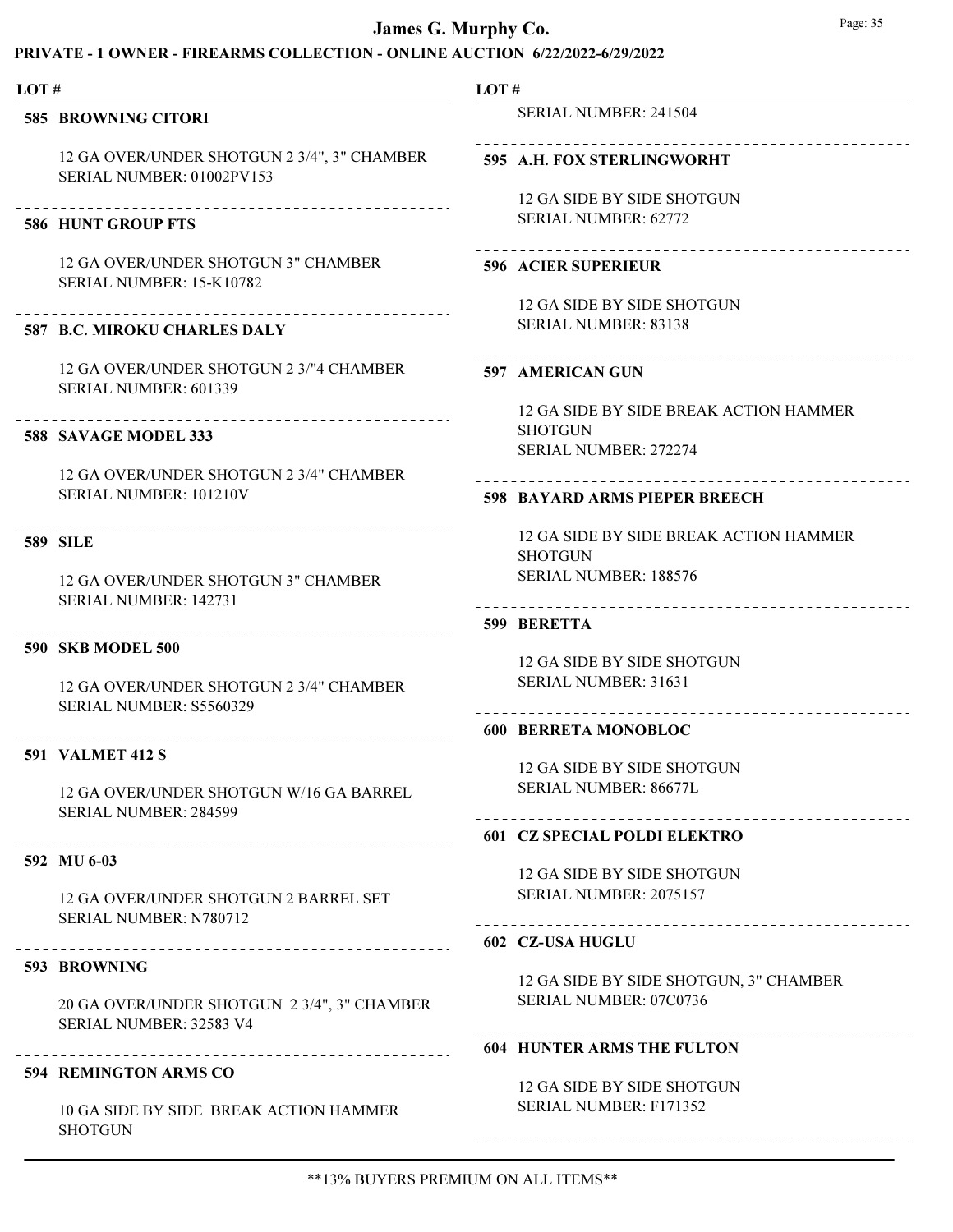# PRIVATE - 1 OWNER - FIREARMS COLLECTION - ONLINE AUCTION 6/22/2022-6/29/2022

| LOT# |                                                                                    | LOT#                                                                                                      |  |  |
|------|------------------------------------------------------------------------------------|-----------------------------------------------------------------------------------------------------------|--|--|
|      | 605 ITHACA                                                                         | <b>614 SAVAGE FOX BSE SERIES H</b>                                                                        |  |  |
|      | 12 GA SIDE BY SIDE SHOTGUN<br><b>SERIAL NUMBER: 135189</b>                         | 20 GA SIDE BY SIDE SHOTGUN, 2 3/4", 3" CHAMBER<br><b>SERIAL NUMBER: E535179</b>                           |  |  |
|      | 606 JANSSEN FILS & CO.                                                             | 615 SAVAGE FOX MODEL B                                                                                    |  |  |
|      | 12 GA SIDE BY SIDE SHOTGUN, 2 3/4" CHAMBER<br><b>SERIAL NUMBER: 23892</b>          | 20 GA SIDE BY SIDE SHOTGUN, 2 3/4", 3" CHAMBER<br><b>SERIAL NUMBER: AJAH</b>                              |  |  |
|      | _______________________<br><b>607 SAVAGE/FOX BSE SERIES H</b>                      | 616 SAVAGE STEVENS MODEL 311A                                                                             |  |  |
|      | 12 GA SIDE BY SIDE SHOTGUN, 2 3/4" CHAMBER<br>SERIAL NUMBER: E138700               | 20 GA SIDE BY SIDE SHOTGUN, 2 3/4" CHAMBER<br><b>SERIAL NUMBER: Y1AH</b>                                  |  |  |
|      | <b>608 WINCHESTER MODEL 24</b>                                                     | 617 EXCELCIOR. WITTEN                                                                                     |  |  |
|      | 12 GA SIDE BY SIDE SHOTGUN, 2 3/4" CHAMBER<br><b>SERIAL NUMBER: 44625</b>          | CAL UNKNOWN SIDE BY SIDE BREAK ACTION<br>SHOTGUN W/RIFLED BARREL<br><b>SERIAL NUMBER: UNKNOWN</b>         |  |  |
|      | 609 WM. PARKHURST                                                                  | 618 H. KNEIPP WIESBADEN                                                                                   |  |  |
|      | 12 GA SIDE BY SIDE BREAK ACTION HAMMER<br><b>SHOTGUN</b><br>SERIAL NUMBER: UNKNOWN | CAL UNKNOWN SIDE BY SIDE BREAK ACTION<br><b>HAMMER SHOTGUN</b><br><b>SERIAL NUMBER: 4405</b>              |  |  |
|      | <b>610 WORLD WIDE DISTRIBUTORS GORO MODEL</b><br>521                               | <b>619 BROWNING BPS SPECIAL</b>                                                                           |  |  |
|      | 12 GA SIDE BY SIDE SHOTGUN, 3" CHAMBER<br><b>SERIAL NUMBER: PG48942</b>            | 12 GA PUMP SHOTGUN, 2 3/4", 3" CHAMBER<br>SERIAL NUMBER: 13468PM152                                       |  |  |
|      | -------------------------------------<br>611 ITHACA                                | 620 BROWNING INVECTOR-PLUS BPS SPECIAL                                                                    |  |  |
|      | 16 GA SIDE BY SIDE SHOTGUN<br><b>SERIAL NUMBER: 60310</b>                          | 12 GA PUMP SHOTGUN, 2 3/4", 3" CHAMBER, CAMO<br><b>FROSTED</b><br>SERIAL NUMBER: 02566NN121               |  |  |
|      | 612 KIRK GUN CO                                                                    | --------------------------                                                                                |  |  |
|      | 12 GA SIDE BY SIDE SHOTGUN<br>SERIAL NUMBER: 15780                                 | 621 H&R 1871 PARDNER<br>12 GA PUMP SHOTGUN, 2 3/4", 3" CHAMBER<br>SERIAL NUMBER: NZ617638                 |  |  |
|      | <b>613 SAVAGE FOX MODEL B</b>                                                      |                                                                                                           |  |  |
|      | 20 GA SIDE BY SIDE SHOTGUN, 2 3/4" CHAMBER<br>SERIAL NUMBER: DGD UNDER BARREL      | 622 ITHACA MODEL 37 FEATHERLIGHT<br>12 GA PUMP SHOTGUN, 2 3/4" CHAMBER<br><b>SERIAL NUMBER: 371861554</b> |  |  |

\*\*13% BUYERS PREMIUM ON ALL ITEMS\*\*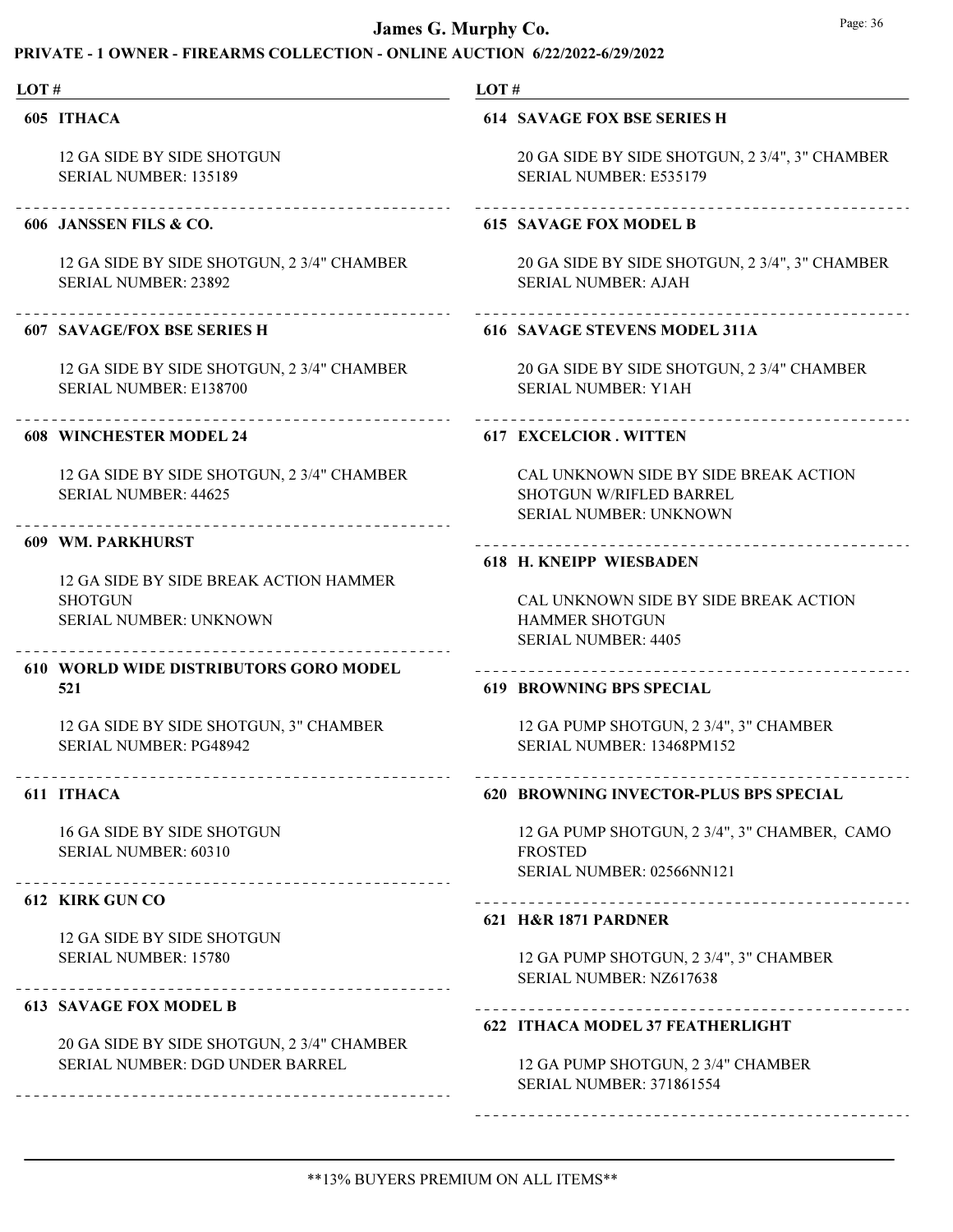| LOT# |                                                                                                          | LOT# |                                                                                                            |  |
|------|----------------------------------------------------------------------------------------------------------|------|------------------------------------------------------------------------------------------------------------|--|
|      | <b>623 ITHACA 37 FEATHERLIGHT</b>                                                                        |      | <b>632 REMINGTON MODEL 870 DUCKS UNLIMITED</b>                                                             |  |
|      | 12 GA PUMP SHOTGUN, 2 3/4" CHAMBER<br>SERIAL NUMBER: B35693560                                           |      | 12 GA PUMP SHOTGUN, 2 3/4" CHAMBER<br><b>SERIAL NUMBER: 4838DU</b>                                         |  |
|      | -----------------------------<br>624 JC HIGGINS MODEL 20                                                 |      | <b>633 REMINGTON WINGMASTER 870</b>                                                                        |  |
|      | 12 GA PUMP SHOTGUN, 2 3/4" CHAMBER<br><b>SERIAL NUMBER: 583.2001</b>                                     |      | 12 GA PUMP SHOTGUN, 2 3/4" CHAMBER<br>SERIAL NUMBER: V814272V                                              |  |
|      | 625 MOSSBERG MODEL 835                                                                                   |      | <b>634 REMINGTON WINGMASTER 870</b>                                                                        |  |
|      | 12 GA SEMI-AUTOMATIC SHOTGUN, 2 3/4", 3", 3 1/2"<br><b>CHAMBER</b><br>SERIAL NUMBER: UM174893            |      | 12 GA PUMP SHOTGUN, 2 3/4" CHAMBER<br>SERIAL NUMBER: S006375V                                              |  |
|      | .<br>626 MOSSBERG INTN'L MODEL 835 "ULTI/MAG                                                             |      | <b>635 REMINGTON WINGMASTER 870</b>                                                                        |  |
|      | 12 GA PUMP SHOTGUN, 2 3/4", 3", 3 1/2" CHAMBER<br>SERIAL NUMBER: UM595916                                |      | 12 GA PUMP SHOTGUN, 2 3/4" CHAMBER<br><b>SERIAL NUMBER: T879035V</b>                                       |  |
|      |                                                                                                          |      | <b>636 REMINGTON WINGMASTER 870</b>                                                                        |  |
|      | 627 REMINGTON WINGMASTER 870 MAGNUM<br>20 GA MAGNUM PUMP SHOTGUN, 3 " CHAMBER<br>SERIAL NUMBER: T438837N |      | 12 GA PUMP SHOTGUN, 2 3/4" CHAMBER, FOLDING<br><b>STOCK</b><br>SERIAL NUMBER: V092205V                     |  |
|      | 628 REMINGTON WINGMASTER 870 MAGNUM                                                                      |      | <b>637 REMINGTON WINGMASTER 870</b>                                                                        |  |
|      | 12 GA MAGNUM PUMP SHOTGUN, 3" CHAMBER<br>SERIAL NUMBER: T513244M                                         |      | 12 GA PUMP SHOTGUN, 2 3/4" CHAMBER, SHORT<br><b>BARREL</b><br><b>SERIAL NUMBER: T300425V</b>               |  |
|      | <b>629 REMINGTON WINGMASTER 870</b>                                                                      |      |                                                                                                            |  |
|      | 12 GA PUMP SHOTGUN, 2 3/4" CHAMBER<br>SERIAL NUMBER: T678603V                                            |      | 638 REMINGTON 870<br>12 GA PUMP SHOTGUN, 2 3/4", 3" CHAMBER                                                |  |
|      |                                                                                                          |      | SERIAL NUMBER: CO27853M                                                                                    |  |
|      | 630 REMINGTON 10-A                                                                                       |      |                                                                                                            |  |
|      | <b>12 GA PUMP SHOTGUN</b>                                                                                |      | <b>639 REMINGTON WINGMASTER 870 MAGNUM</b>                                                                 |  |
|      | SERIAL NUMBER: 152183                                                                                    |      | 12 GA MAGNUM PUMP SHOTGUN, 3" CHAMBER<br>SERIAL NUMBER: T199258M                                           |  |
|      | <b>631 REMINGTON MODEL 870 MAGNUM</b>                                                                    |      |                                                                                                            |  |
|      | 12 GA PUMP SHOTGUN, 2 3/4", 3" CHAMBER<br>SERIAL NUMBER: W503331M                                        |      | <b>640 REMINGTON MODEL 870 MAGNUM</b><br>12 GA PUMP SHOTGUN, 2 3/4", 3" CHAMBER<br>SERIAL NUMBER: W398972M |  |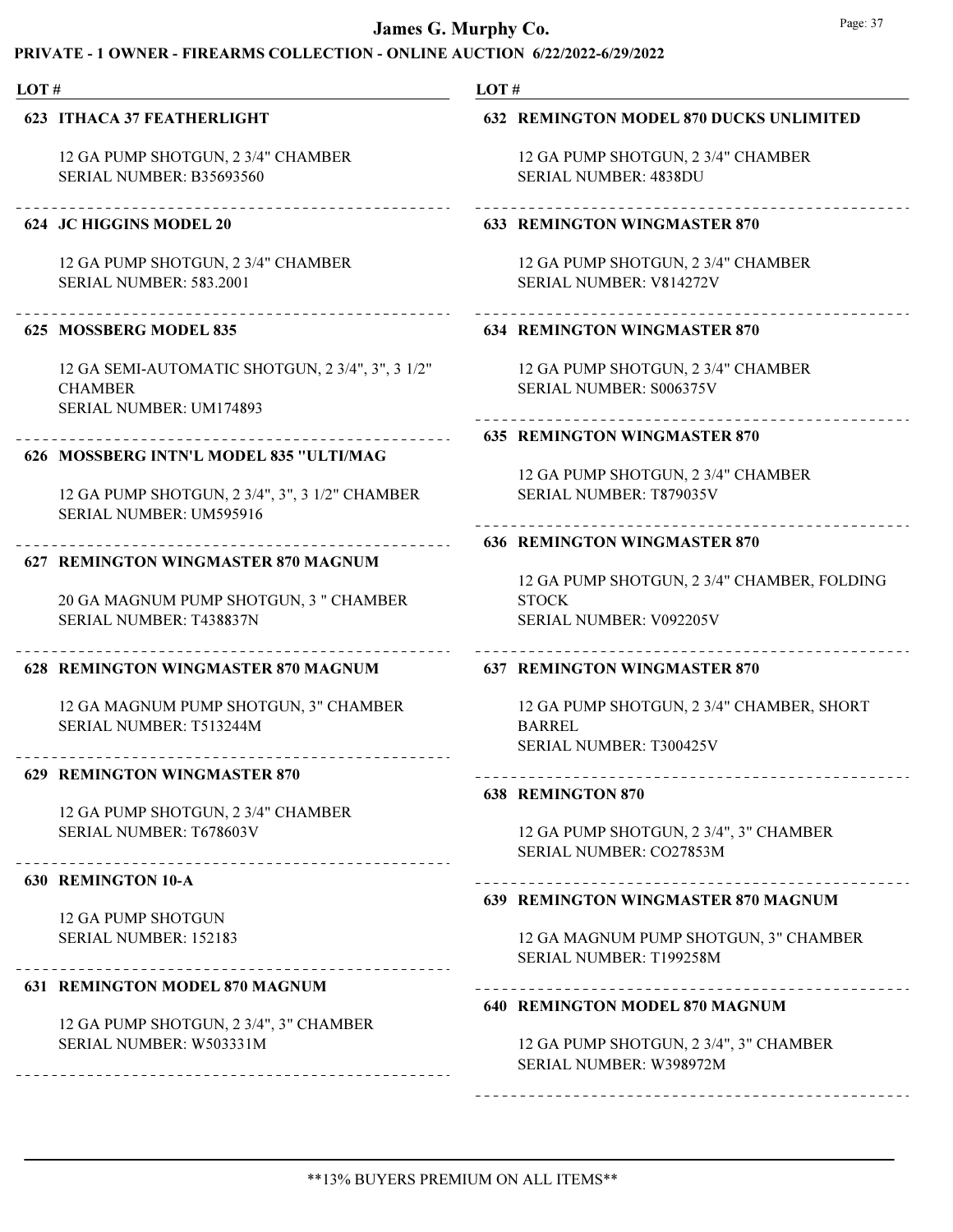# PRIVATE - 1 OWNER - FIREARMS COLLECTION - ONLINE AUCTION 6/22/2022-6/29/2022

LOT #

641 WINCHESTER MODEL 97

12 GA PUMP SHOTGUN SERIAL NUMBER: 841636

# 

642 WINCHESTER 1897

12 GA PUMP SHOTGUN SERIAL NUMBER: 538869

#### 643 WINCHESTER MODEL 12-FEATHERWEIGHT

12 GA PUMP SHOTGUN, 2 3/4" CHAMBER SERIAL NUMBER: 1804558F

### 644 WINCHESTER MODEL 1897

12 GA PUMP SHOTGUN SERIAL NUMBER: 252154

#### 645 WINCHESTER 1912

12 GA PUMP SHOTGUN SERIAL NUMBER: 55438

#### 646 WINCHESTER MODEL 12

12 GA PUMP SHOTGUN SERIAL NUMBER: 541349

## 647 WINCHESTER MODEL 97

12 GA PUMP SHOTGUN , 2 3/4" CHAMBER SERIAL NUMBER: 1021627

### 648 WINCHESTER MODEL 12

12 GA PUMP SHOTGUN SERIAL NUMBER: 500556

# 649 WINCHESTER MODEL 12

12 GA PUMP SHOTGUN, 2 3/4" CHAMBER SERIAL NUMBER: 884055

### 650 WINCHESTER MODEL 12

12 GA PUMP SHOTGUN, 2 3/4" CHAMBER SERIAL NUMBER: 1688487

### LOT #

### 651 WINCHESTER MODEL 12

12 GA PUMP SHOTGUN, 2 3/4" CHAMBER SERIAL NUMBER: 816450

#### 652 WINCHESTER MODEL 97

12 GA PUMP SHOTGUN, 2 3/4" CHAMBER SERIAL NUMBER: 958483

# 

# 653 WINCHESTER MODEL 12

12 GA PUMP SHOTGUN, 2 3/4" CHAMBER SERIAL NUMBER: 857065

#### 654 WINCHESTER MODEL 12

12 GA PUMP SHOTGUN, 2 3/4" CHAMBER SERIAL NUMBER: 904234

#### 655 WINCHESTER MODEL 12

12 GA PUMP SHOTGUN, 2 3/4" CHAMBER SERIAL NUMBER: 1263087

#### 656 WINCHESTER MODEL 12

12 GA PUMP SHOTGUN, 2 3/4" CHAMBER SERIAL NUMBER: 857958

# 657 WINCHESTER MODEL 12

12 GA PUMP SHOTGUN, 2 3/4" CHAMBER SERIAL NUMBER: 1283164

# 658 WINCHESTER MODEL 12 FEATHERWEIGHT

12 GA PUMP SHOTGUN, 2 3/4" CHAMBER SERIAL NUMBER: 1804829F

### 

#### 659 WINCHESTER MODEL 12

12 GA PUMP SHOTGUN, 2 3/4" CHAMBER SERIAL NUMBER: 1409062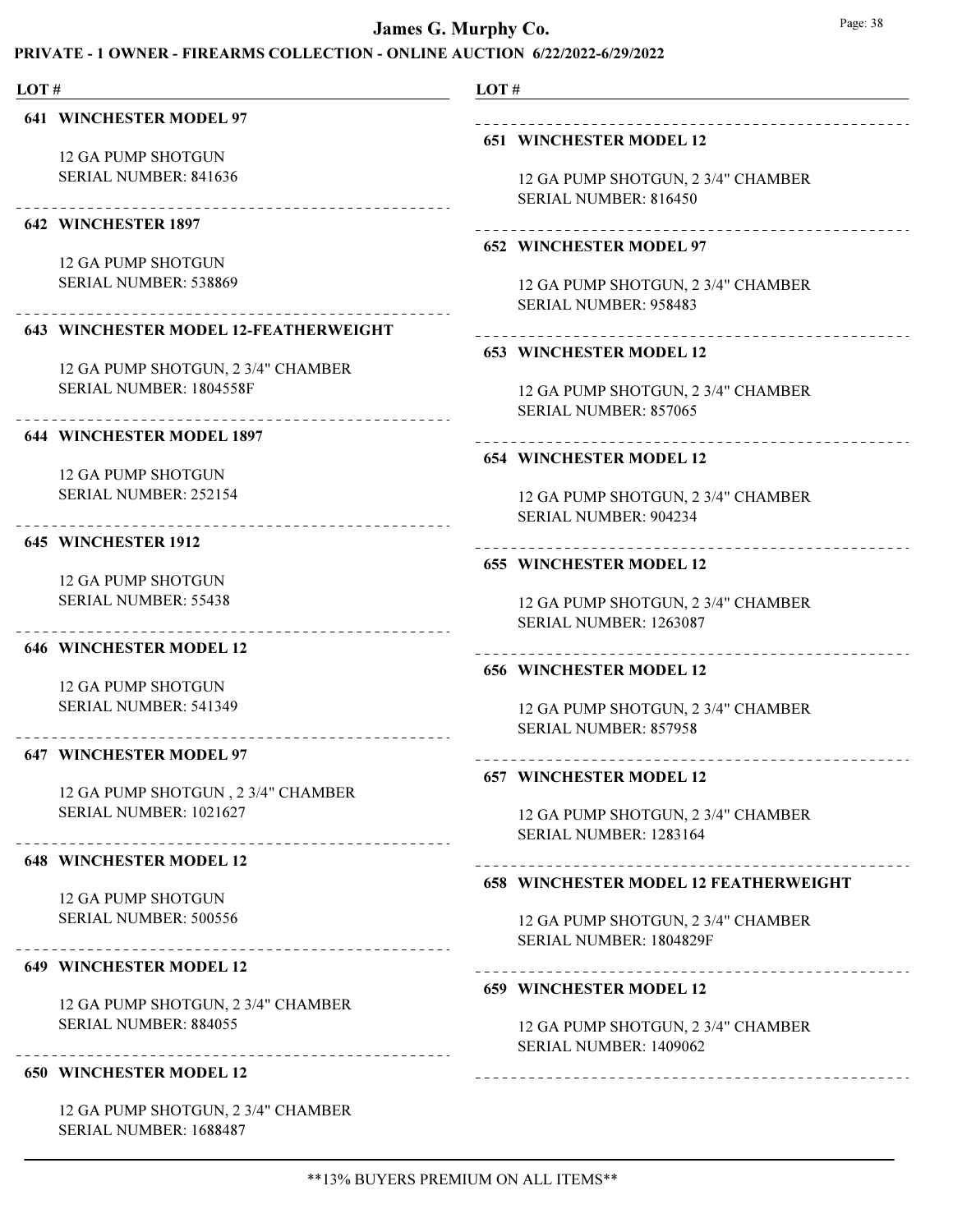# PRIVATE - 1 OWNER - FIREARMS COLLECTION - ONLINE AUCTION 6/22/2022-6/29/2022

| . .<br>۰. |  |
|-----------|--|
|-----------|--|

#### 660 WINCHESTER MODEL12

12 GA PUMP SHOTGUN, 2 3/4" CHAMBER SERIAL NUMBER: 1086552

### 661 WINCHESTER MODEL 12

12 GA PUMP SHOTGUN, 2 3/4" CHAMBER SERIAL NUMBER: 880270

#### 662 WINCHESTER MODEL 12

12 GA PUMP SHOTGUN, 2 3/4" CHAMBER SERIAL NUMBER: Y2015684

#### 663 WINCHESTER MODEL 12

12 GA PUMP SHOTGUN, 3" CHAMBER SERIAL NUMBER: 1910010

#### 664 WINCHESTER MODEL 12

12 GA PUMP SHOTGUN, 3" CHAMBER SERIAL NUMBER: 1074148

#### 665 WINCHESTER MODEL 12

12 GA PUMP SHOTGUN, 3" CHAMBER SERIAL NUMBER: 1558715

#### 666 WINCHESTER MODEL 12

12 GA PUMP SHOTGUN, 3" CHAMBER SERIAL NUMBER: 1792238

### 667 WINCHESTER MODEL 12

12 GA PUMP SHOTGUN, 3" CHAMBER SERIAL NUMBER: 1635367

# 668 WINCHESTER MODEL 12

12 GA PUMP SHOTGUN, 3" CHAMBER SERIAL NUMBER: 1552707

### 669 WINCHESTER 1897

12 GA PUMP SHOTGUN SERIAL NUMBER: 455493

# LOT #

# 

#### 670 WINCHESTER MODEL 12

16 GA PUMP SHOTGUN SERIAL NUMBER: 413156

#### 671 WINCHESTER 1912

16 GA PUMP SHOTGUN SERIAL NUMBER: 94735

# 

### 672 WINCHESTER MODEL 12

16 GA PUMP SHOTGUN, 2 3/4" CHAMBER SERIAL NUMBER: 651117

#### 673 WINCHESTER MODEL 12

16 GA PUMP SHOTGUN, 2 3/4" CHAMBER SERIAL NUMBER: 1506464

#### 674 BROWNING MODEL 12

20 GA PUMP SHOTGUN, 2 3/4" CHAMBER SERIAL NUMBER: 07562

#### 675 ITHACA MODEL 37 ULTRA FEATHERLIG

20 GA PUMP SHOTGUN, 2 3/4" CHAMBER SERIAL NUMBER: ULT-371739299

#### 676 REMINGTON 870LW MAGNUM

20 GA PUMP SHOTGUN, 2 3/4", 3" CHAMBER SERIAL NUMBER: W794730U

#### 677 REMINGTON WINGMASTER 870

-----------------------------

20 GA PUMP SHOTGUN, 2 3/4", 3" CHAMBER SERIAL NUMBER: D581762U

### 678 REMINGTON WINGMASTER 870

20 GA PUMP SHOTGUN, 2 3/4" CHAMBER SERIAL NUMBER: V626739X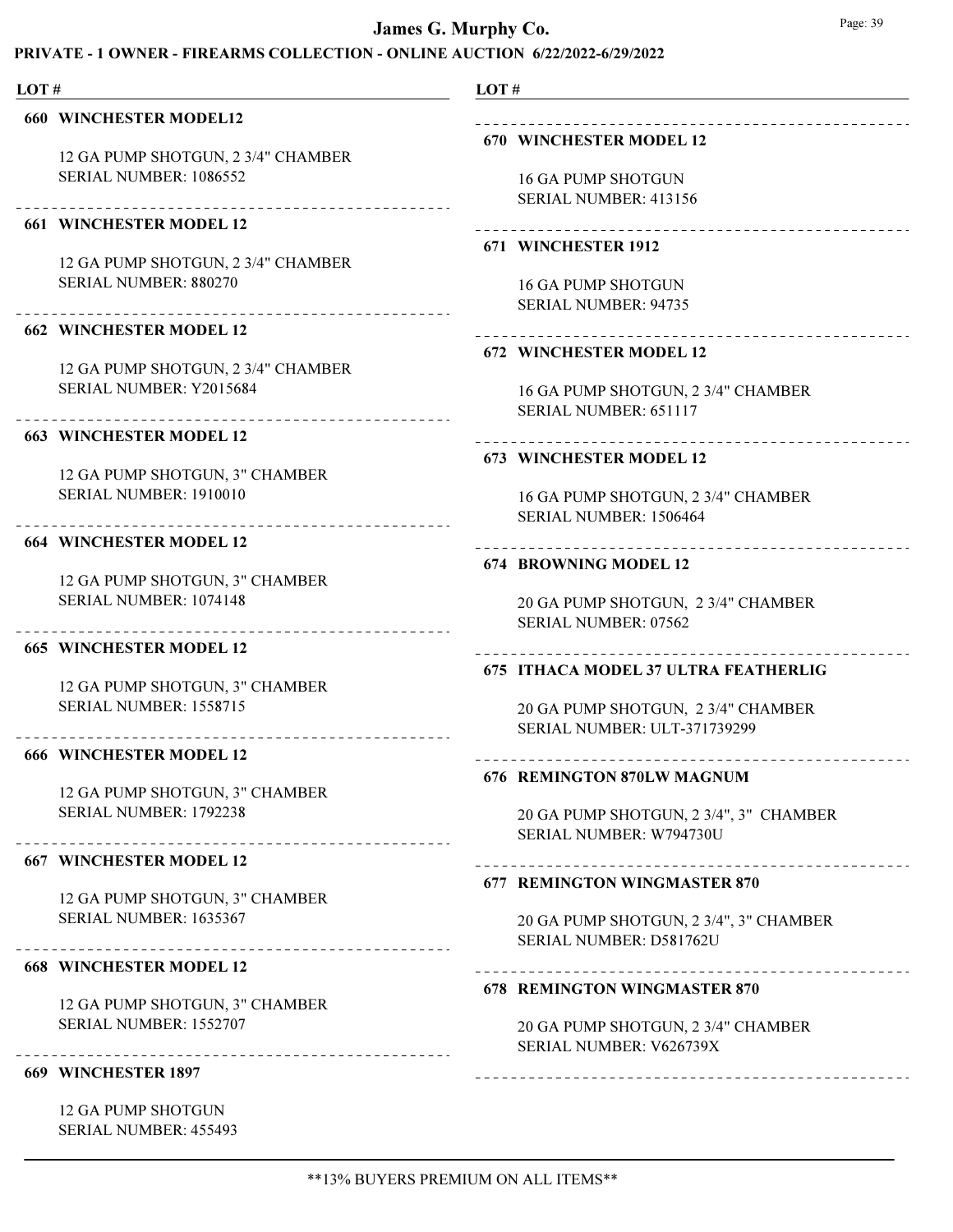# $P_{\text{ATE}}$  - 1 OWNER - FIREARMS COLLECTION - ONLINE AUCTION 6/22/2022-6/20/2022

| LOT# |                                                                      | LOT# |                                                                                               |
|------|----------------------------------------------------------------------|------|-----------------------------------------------------------------------------------------------|
|      | 679 REMINGTON WINGMASTER 870 MAGNUM                                  |      | <b>688 CABELAS</b>                                                                            |
|      | 20 GA MAGNUM PUMP SHOTGUN, 3" CHAMBER<br>SERIAL NUMBER: V264905N     |      | .50 CAL, BLACK POWDER RIFLE W/OCTOGON<br><b>BARREL</b><br><b>SERIAL NUMBER: 463392</b>        |
|      | <b>680 REMINGTON WINGMASTER 870</b>                                  |      |                                                                                               |
|      | 20 GA MAGNUM PUMP SHOTGUN, 3" CHAMBER<br>SERIAL NUMBER: 1288800X     |      | <b>689 LYMAN GREAT PLAINS RIFLE</b><br>.54 CAL, BLACK POWDER RIFLE W/OCTOGON<br><b>BARREL</b> |
|      | <b>681 WINCHESTER MODEL 12</b>                                       |      | <b>SERIAL NUMBER: 94226</b>                                                                   |
|      | 20 GA PUMP SHOTGUN, 2 3/4" CHAMBER<br><b>SERIAL NUMBER: 782691</b>   |      | 690 BROWNING JONATHAN BROWNING<br><b>MOUNTAIN RIFLE</b>                                       |
|      | <b>682 WINCHESTER MODEL 12</b>                                       |      | .54 CAL, BLACK POWDER RIFLE W/OCTOGON<br><b>BARREL</b>                                        |
|      | 20 GA PUMP SHOTGUN, 2 3/4" CHAMBER<br>SERIAL NUMBER: 1581675         |      | SERIAL NUMBER: 857PM01592                                                                     |
|      |                                                                      |      | 691 COLT'S PATENT MODEL 1861                                                                  |
|      | <b>683 WINCHESTER MODEL 12</b><br>20 GA PUMP SHOTGUN, 2 3/4" CHAMBER |      | CAL UNKNOWN, BLACK POWDER REPLICA<br><b>SERIAL NUMBER: 2741</b>                               |
|      | SERIAL NUMBER: 576550                                                |      | ------------------------------------<br>692 COLT                                              |
|      | 684 MOSSBERG INTN'L 500EG                                            |      | CAL UNKNOWN, SIX SHOT PERCUSSION REVOLVER                                                     |
|      | 410 GA PUMP SHOTGUN, 2 3/4", 3" CHAMBER<br>SERIAL NUMBER: J010759    |      | <b>SERIAL NUMBER: 56458</b><br>___________________________                                    |
|      |                                                                      |      | <b>693 ITALIAN XXVI</b>                                                                       |
|      | <b>685 WINCHESTER MODEL 12</b>                                       |      | CAL UNKNOWN, SIX SHOT PERCUSSION REVOLVER<br><b>SERIAL NUMBER: 3669</b>                       |
|      | 12 GA PUMP SHOTGUN, 3" CHAMBER<br>SERIAL NUMBER: 1603763             |      |                                                                                               |
|      |                                                                      |      | 694 COLT NO. 078                                                                              |
|      | <b>686 IVER JOHNSONS' ARMS MATTED RIB</b>                            |      | .44 CAL, STAINLESS SIX SHOT PERCUSSION                                                        |
|      | 12 GA SINGLE SHOT SHOTGUN<br><b>SERIAL NUMBER: 3568</b>              |      | REVOLVER W/ENGRAVED CYLINDER<br>SERIAL NUMBER: 212078S                                        |
|      | <b>687 THOMPSON/CENTER ARMS</b>                                      |      | 695 AERON BRNO CHAMELEON MODEL 5                                                              |
|      | .50 CAL, BLACK POWDER RIFLE W/OCTOGON<br><b>BARREL</b>               |      | .22 CAL, CO/2 PISTOL<br><b>SERIAL NUMBER: C1778</b>                                           |
|      | SERIAL NUMBER: 234272<br>___________________________________         |      | 696 BAIKAL IZH-46M                                                                            |
|      |                                                                      |      | 4.5MM CAL, AIR PISTOL                                                                         |

SERIAL NUMBER: 01460227-B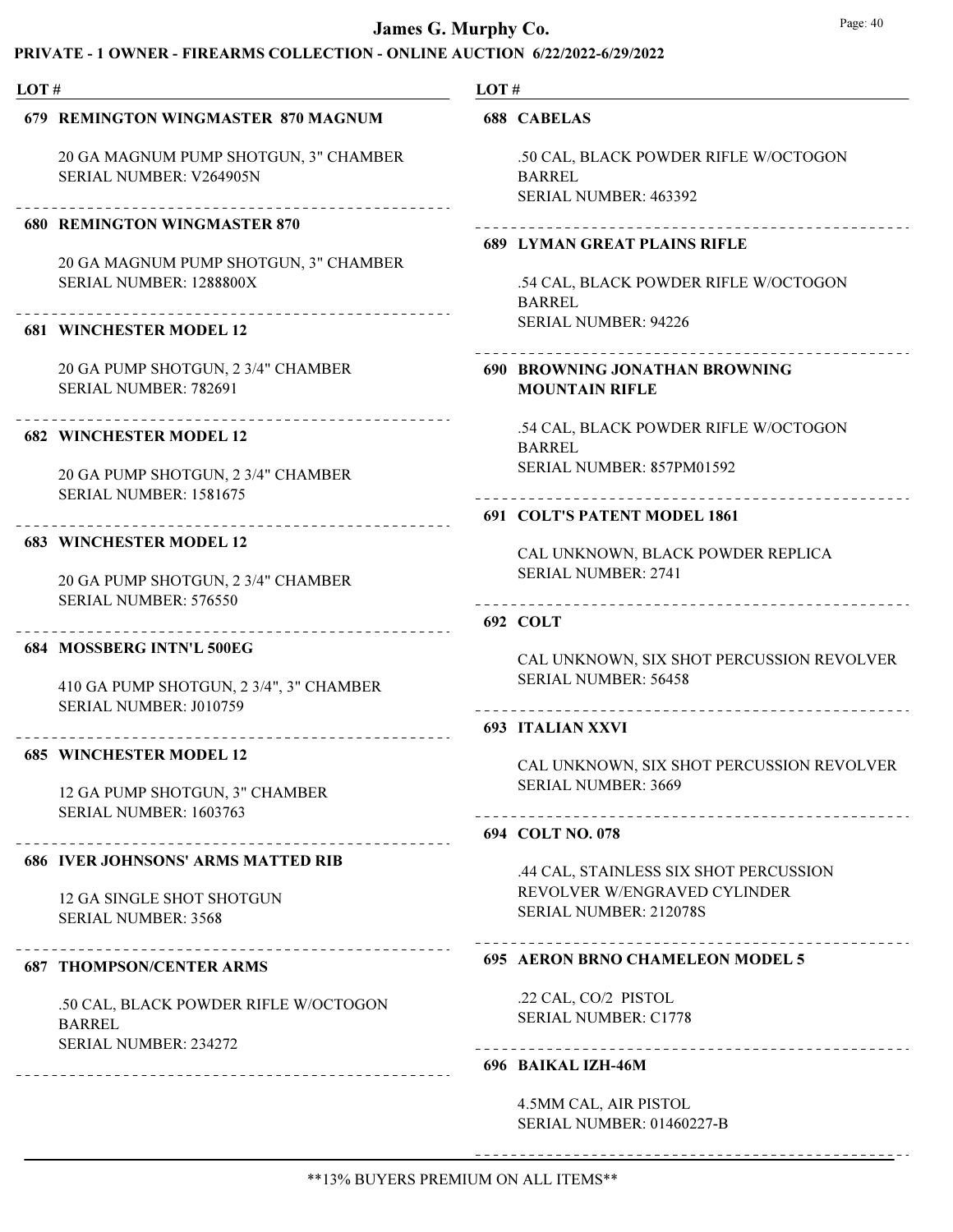## PRIVATE - 1 OWNER - FIREARMS COLLECTION - ONLINE AUCTION 6/22/2022-6/29/2022

#### LOT#

#### 697 BEEMAN MODEL P3

.177 CAL, AIR PISTOL W/BEEMAN MODEL 25 2X20 SCOPE SERIAL NUMBER: 651488

. \_ \_ \_ \_ \_ \_ \_ \_ \_ \_ \_ \_ \_ \_ \_ \_ \_

### 698 BEEMAN MODEL P1

.177 CAL, AIR PISTOL SERIAL NUMBER: 307511

# 699 BENJAMIN SHERIDAN H9 SERIES

.177 CAL, NICKEL PLATED AIR PISTOL SERIAL NUMBER: 895705515

#### 700 BLACK OPS MODEL B1419

.177 CAL, CO/2 SIX SHOT REVOLVER SERIAL NUMBER: 14H24281

#### 701 CROSMAN MPDEL1377 AMERICAN CLASSI

.177 CAL, AIR PISTOL SERIAL NUMBER: 507B11456

#### 702 CZ TAU-7

.177 CAL, CO/2 PISTOL SERIAL NUMBER: T90162

#### 703 DAISY MODEL POWER LINE 717

.177 CAL, AIR PISTOL SERIAL NUMBER: 4A11078

#### 704 DIANA P5 MAGNUM

.177 CAL, AIR PISTOL SERIAL NUMBER: 03306539

#### 705 F. A. S. AP 604

.177 CAL, AIR PISTOL SERIAL NUMBER: 3967

#### LOT #

### 706 PARDINI FIOCCHI K 58

.177 CAL, AIR PISTOL SERIAL NUMBER: 0078

#### 707 RWS MODEL 5G

.177 CAL, AIR PISTOL SERIAL NUMBER: 627705

#### 708 SMITH & WESSON MODEL 586

.177 CAL, CO/2 TEN SHOT REVOLVER SERIAL NUMBER: S9044091

### 709 WALTHER MODEL CP 88 COMPETITION

.177 CAL, EIGHT SHOT CO/2 PISTOL SERIAL NUMBER: A7208783

#### 710 WALTHER NIGHTHAWK

.177 CAL, EIGHT SHOT C0/2 PISTOL W/WALTHER RED DOT OPTIC SCOPE SERIAL NUMBER: J101858992

#### 711 WALTHER NIGHTHAWK

.177 CAL, EIGHT SHOT C0/2 PISTOL W/WALTHER RED DOT OPTIC SCOPE SERIAL NUMBER: J063418350

### 712 WALTHER NIGHTHAWK

.177 CAL, EIGHT SHOT C0/2 PISTOL W/WALTHER RED DOT OPTIC SCOPE SERIAL NUMBER: J064130577

#### 713 WEIHRAUCH MODEL HW 75

.177 CAL, AIR PISTOL SERIAL NUMBER: 604297

#### 714 BEEMAN KODIAK

.22 CAL, AIR RIFLE W/TASCO 3-9X40 SCOPE SERIAL NUMBER: 883027

\*\*13% BUYERS PREMIUM ON ALL ITEMS\*\*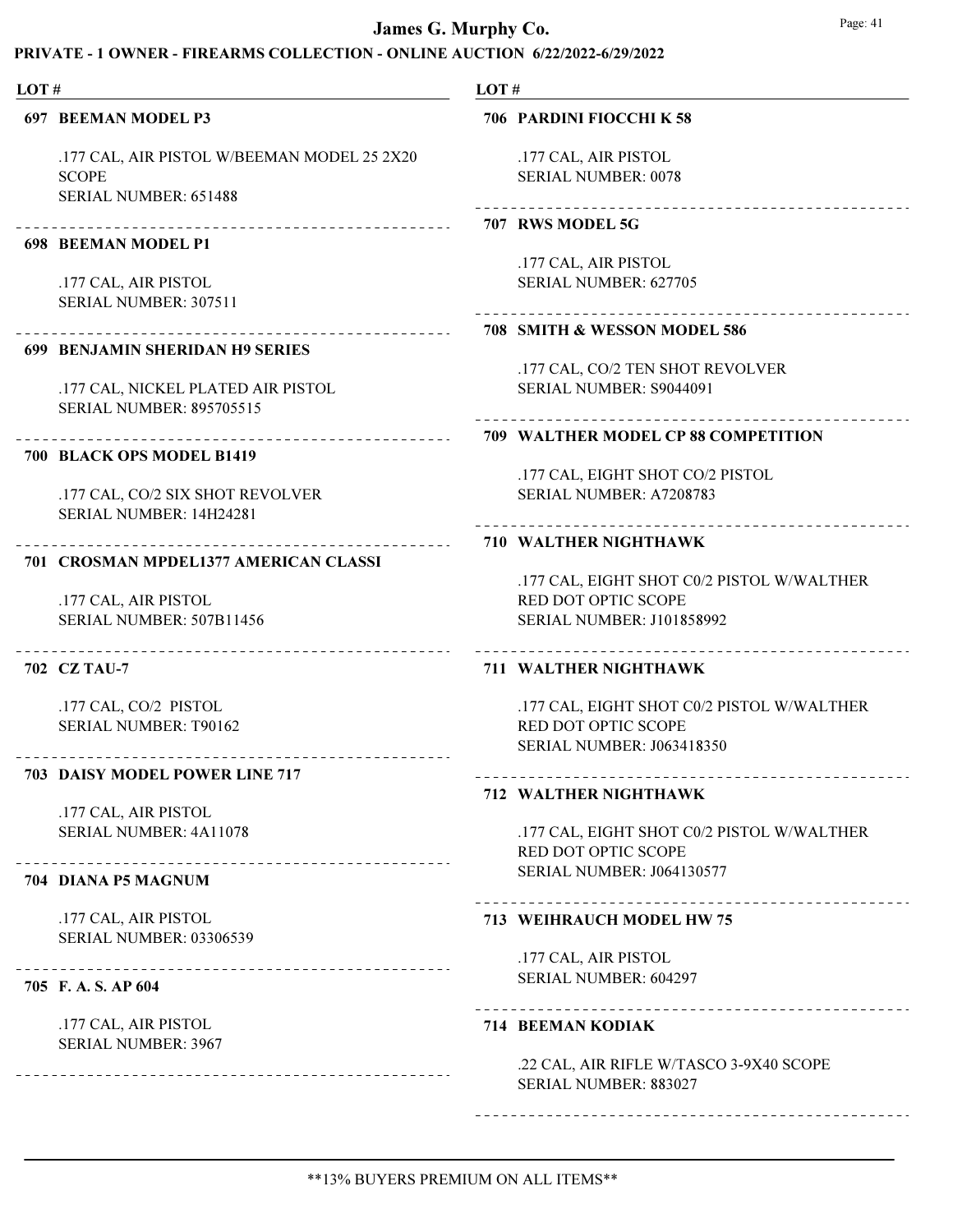# PRIVATE - 1 OWNER - FIREARMS COLLECTION - ONLINE AUCTION 6/22/2022-6/29/2022

#### LOT#

715 BEEMAN MODEL R7

.177 CAL, AIR RIFLE WBSA 0708H 4X32 SCOPE SERIAL NUMBER: 1327532

# 716 BEEMAN MODEL HW 77 K

.177 CAL, AIR RIFLE W/CROSMAN 4-12X40 SCOPE SERIAL NUMBER: 1011178

#### 717 BEEMAN MODEL R1

.177 CAL, AIR RIFLE SERIAL NUMBER: 909763

# 718 BEEMAN MODEL R7

.177 CAL, AIR RIFLE SERIAL NUMBER: 1506042

### 719 BEEMAN MODEL R9

.20/5MM CAL, AIR RIFLE SERIAL NUMBER: 1549875

#### 720 BEEMAN MODEL R1

.177 CAL, AIR RIFLE W/BUSHNELL SPORTVIEW 4X.32 SCOPE SERIAL NUMBER: 908541

## 721 BENJAMIN BT9M22SNP TRAIL NP

.22 CAL, AIR RIFLE W/CENTER POINT 3-9X40 SCOPE & SYNTHETIC STOCK SERIAL NUMBER: 612X13083

#### 722 BENJAMIN BT9M22SNP TRAIL NP

.22 CAL, AIR RIFLE W/CENTER POINT 3-9X40AO SCOPE & SYNTHETIC STOCK SERIAL NUMBER: 110X01294

### 723 BENJAMIN MODEL BBLNP27 BLACK LIGHT

.177 CAL, AIR RIFLE W/SYNTHETIC STOCK SERIAL NUMBER: 817DA2024

### LOT #

### 724 CROSMAN MODEL 392PA

.22 CAL, AIR RIFLE SERIAL NUMBER: 905702391

# 725 CROSMAN MODEL 760 PUMPMASTER

.177 CAL, AIR RIFLE PELLET/BB W/SYNTHETIC **STOCK** SERIAL NUMBER: 185240476

#### 726 CROSMAN MODEL 760

.177 CAL, AIR RIFLE PELLET/BB W/WEAVER SCOPE & SYNTHETIC STOCK SERIAL NUMBER: 378053544

#### 727 CZ TAU-200

4.5 CAL, CO/2 RIFLE SERIAL NUMBER: T02002

# 728 CZ MODEL 631

4.5MM CAL, AIR RIFLE SERIAL NUMBER: 643302

# 729 DAISY MODEL 1938B RED RIDER 70T

4.5 CAL, BB AIR RIFLE SERIAL NUMBER: 172010077383-J

#### 730 FEINWERKBAU MODEL SPORT 124

.177 CAL, AIR RIFLE W/COMPAC 4X15 SCOPE SERIAL NUMBER: 55415

### 731 GAMO HUNTER 220

.177 CAL, AIR RIFLE SERIAL NUMBER: 04-1C-111544-98

### 

### 732 GAMO HUNTER 890

.177 CAL, AIR RIFLE W/BEC-INC MIRADOT 1X20 **SCOPE** SERIAL NUMBER: 04-1C-090111-99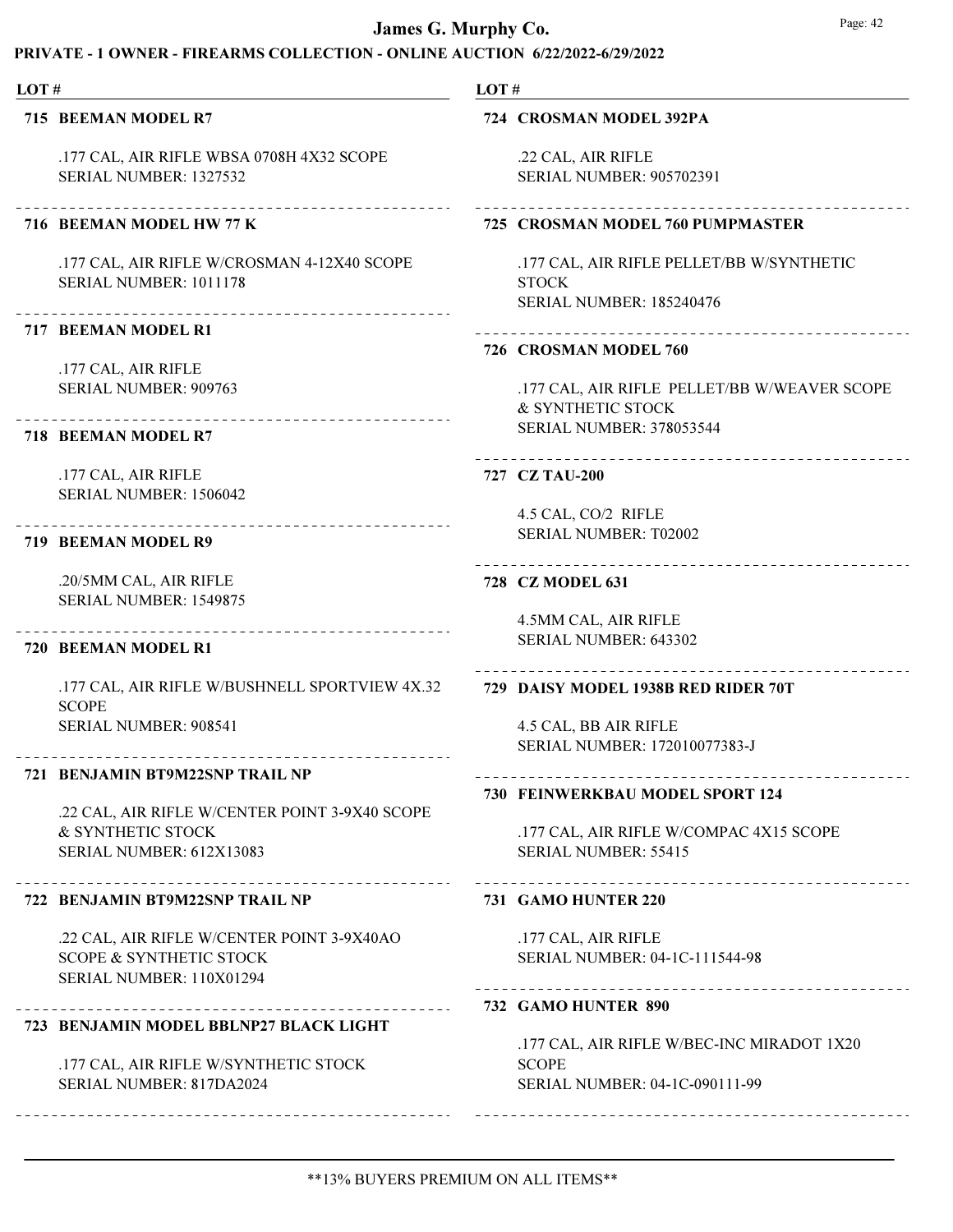# PRIVATE - 1 OWNER - FIREARMS COLLECTION - ONLINE AUCTION 6/22/2022-6/29/2022

#### LOT# LOT # 733 GAMO BULL WHISPER EXTREME 742 WINCHESTER MODEL 800 X .177 CAL, AIR RIFLE W/GAMO 3-9X40 SCOPE .177 CAL, AIR RIFLE W/CROSMAN 4X15 SCOPE W/SYNTHETIC STOCK SERIAL NUMBER: 0906 06838 SERIAL NUMBER: 04-1C-737700-15 743 WINCHESTER MODEL 800X 734 RWS DIANA MODEL 48 .177 CAL, AIR RIFLE .177 CAL, AIR RIFLE W/BSA 4X32 SCOPE & SERIAL NUMBER: 0507 09646 SYNTHETIC STOCK SERIAL NUMBER: 02056899 744 THOMPSON CENTER ARMS 7MM CAL, T/CU "SUPER 14", REPLACEMENT BARREL 735 RWS DIANA MODEL 54 AIR KING .177 CAL, AIR RIFLE W/BUSHNELL BANNER 4-12 745 THOMPSON CENTER ARMS **SCOPE** SERIAL NUMBER: 04026745 736 RWS DIANA MODEL 46 746 THOMPSON CENTER ARMS .22 CAL, AIR RIFLE .45/70 GOV'T CAL, SUPER 14, STAINLESS STEEL SERIAL NUMBER: 01184936 REPLACEMNET BARREL W/REDFIELD 2X-6X SCOPE 737 RWS DIANA MODEL 45 791 LIBERTY SAFE USA SERIES D-50 .177 CAL, AIR RIFLE GUN SAFE 72-1/2"H X 42"W X 27-1/2"D, 60 MINUTES SERIAL NUMBER: 01062922 OF FIRE PROTECTION AT 1,200 DEGREES (CANNOT BE PICKED UP UNTIL UNTIL AFTER JULY 8TH) 738 RWS DIANA MODEL 45 792 LIBERTY SAFE USA SERIES D-50 .177 CAL, AIR RIFLE SERIAL NUMBER: 01053704 GUN SAFE 72-1/2"H X 42"W X 27-1/2"D, 60 MINUTES OF FIRE PROTECTION AT 1,200 DEGREES (CANNOT BE PICKED UP UNTIL UNTIL AFTER JULY 8TH) 739 RWS DIANA MODEL 52 .177 CAL, AIR RIFLE W/RWS 400 2-7X32 SCOPE 793 LIBERTY SAFE USA SERIES D-50 SERIAL NUMBER: 908527 GUN SAFE 72-1/2"H X 42"W X 27-1/2"D, 60 MINUTES 740 WEBLEY & SCOTT WEBLEY PATRIOT OF FIRE PROTECTION AT 1,200 DEGREES (CANNOT BE PICKED UP UNTIL UNTIL AFTER JULY 8TH) .25-635 CAL, AIR RIFLE W/BSA 4X32 SCOPE SERIAL NUMBER: 0108-10476 794 LIBERTY SAFE USA SERIES D-50 GUN SAFE 72-1/2"H X 42"W X 27-1/2"D, 60 MINUTES 741 WEIHRAUCH MODEL HW-35 OF FIRE PROTECTION AT 1,200 DEGREES (CANNOT

4.5 CAL, AIR RIFLE W/BUSHNELL SPORTVIEW SCOPE SERIAL NUMBER: 1070667

.30-30 WIN CAL, "SUPER 14", REPLACEMENT BARREL

BE PICKED UP UNTIL UNTIL AFTER JULY 8TH)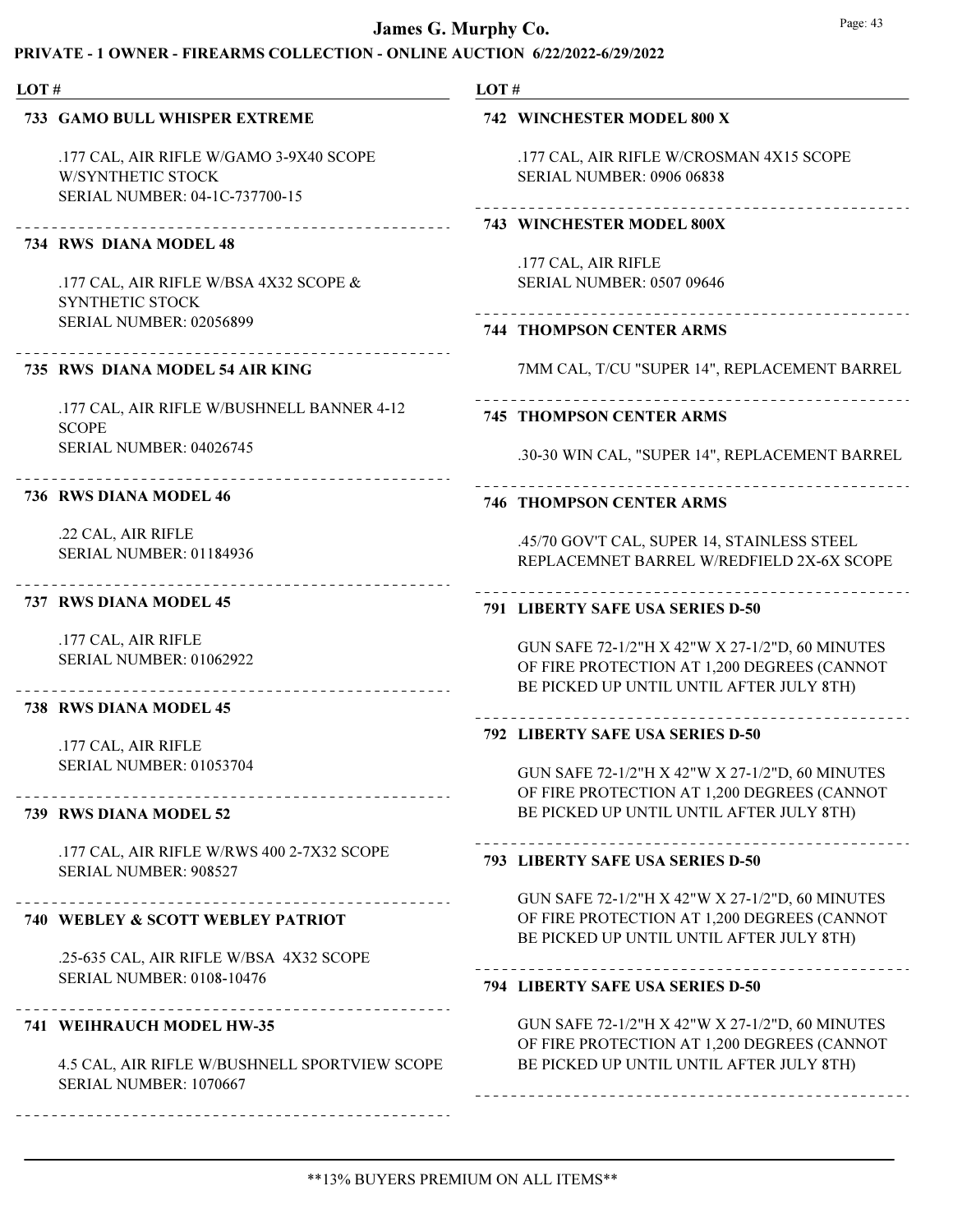| LOT# |                                                                                                | LOT#                                                           |
|------|------------------------------------------------------------------------------------------------|----------------------------------------------------------------|
|      | 795 LIBERTY SAFE USA SERIES D-50                                                               | 808 LOT, APPROX (60) ROUNDS, .280 REMINGTON<br><b>CAL AMMO</b> |
|      | GUN SAFE 72-1/2"H X 42"W X 27-1/2"D, 60 MINUTES                                                |                                                                |
|      | OF FIRE PROTECTION AT 1,200 DEGREES (CANNOT                                                    | 809 LOT, APPROX (102) ROUNDS, 7MM CAL                          |
|      | BE PICKED UP UNTIL UNTIL AFTER JULY 8TH)                                                       | <b>AMMO</b>                                                    |
|      | <b>796 LIBERTY SAFE USA SERIES D-50</b>                                                        | 810 LOT, APPROX (52) ROUNDS, 7MM MAUSER                        |
|      |                                                                                                | <b>CAL AMMO</b>                                                |
|      | GUN SAFE 72-1/2"H X 42"W X 27-1/2"D, 60 MINUTES                                                |                                                                |
|      | OF FIRE PROTECTION AT 1,200 DEGREES (CANNOT                                                    | 811 LOT, APPROX (19) ROUNDS, .30 CARBINE                       |
|      | BE PICKED UP UNTIL UNTIL AFTER JULY 8TH)                                                       | <b>CAL AMMO</b>                                                |
|      | 797 LIBERTY SAFE USA SERIES D-50                                                               | 812 LOT, APPROX (136) ROUNDS, .300 WIN MAG                     |
|      |                                                                                                | <b>CAL AMMO</b>                                                |
|      | GUN SAFE 72-1/2"H X 42"W X 27-1/2"D, 60 MINUTES<br>OF FIRE PROTECTION AT 1,200 DEGREES (CANNOT |                                                                |
|      | BE PICKED UP UNTIL UNTIL AFTER JULY 8TH)                                                       |                                                                |
|      |                                                                                                | 813 LOT, APPROX (127) ROUNDS, .300 SAVAGE<br><b>CAL AMMO</b>   |
|      | 798 LIBERTY SAFE USA SERIES D-50                                                               |                                                                |
|      |                                                                                                | 814 LOT, APPROX (120) ROUNDS, .300                             |
|      | GUN SAFE 72-1/2"H X 42"W X 27-1/2"D, 60 MINUTES                                                | <b>WEATHERBY</b>                                               |
|      | OF FIRE PROTECTION AT 1,200 DEGREES (CANNOT                                                    |                                                                |
|      | BE PICKED UP UNTIL UNTIL AFTER JULY 8TH)                                                       | MAG CAL AMMO                                                   |
|      | 801 LOT, APPROX (500) ROUNDS, PETERS .22<br><b>CAL AMMO</b>                                    | 815 LOT, APPROX (30) ROUNDS, .300 H&H MAG                      |
|      |                                                                                                | <b>CAL AMMO</b>                                                |
|      |                                                                                                |                                                                |
|      | 802 LOT, ASSORTED .22 CAL AMMO (COUNT<br><b>UNKNOWN)</b>                                       | 816 LOT, APPROX (40) ROUNDS, 30-06 SPRG                        |
|      |                                                                                                |                                                                |
|      | 803 LOT, APPROX (350) ROUNDS, ASSORTED                                                         | <b>CAL AMMO</b>                                                |
|      | .222 REM                                                                                       |                                                                |
|      | <b>CAL AMMO</b>                                                                                | 817 LOT, APPROX (19) ROUNDS, .308 CAL AMMO                     |
|      | ____________________________<br>804 LOT, APPROX (78) ROUNDS, ASSORTED                          | 818 LOT, APPROX (92) ROUNDS, .32 AUTO CAL                      |
|      | .243 WIN                                                                                       | <b>AMMO</b>                                                    |
|      | <b>CAL AMMO</b>                                                                                |                                                                |
|      | 805 LOT, APPROX (13) ROUNDS, .250 SAVAGE                                                       | 819 LOT, APPROX (100) ROUNDS, .357 SIG                         |
|      | <b>CAL AMMO</b>                                                                                | <b>CAL AMMO</b>                                                |
|      |                                                                                                |                                                                |
|      | 806 LOT, APPROX (20) ROUNDS, 6.5X55MM                                                          | 820 LOT, APPROX (32) ROUNDS .303                               |
|      | SWEDISH CAL AMMO                                                                               | <b>CAL AMMO</b>                                                |
|      | 807 LOT, APPROX (58) ROUNDS, .270 WIN CAL<br><b>AMMO</b>                                       | 821 LOT, APPROX (116) ROUNDS, .357 MAG<br><b>CAL AMMO</b>      |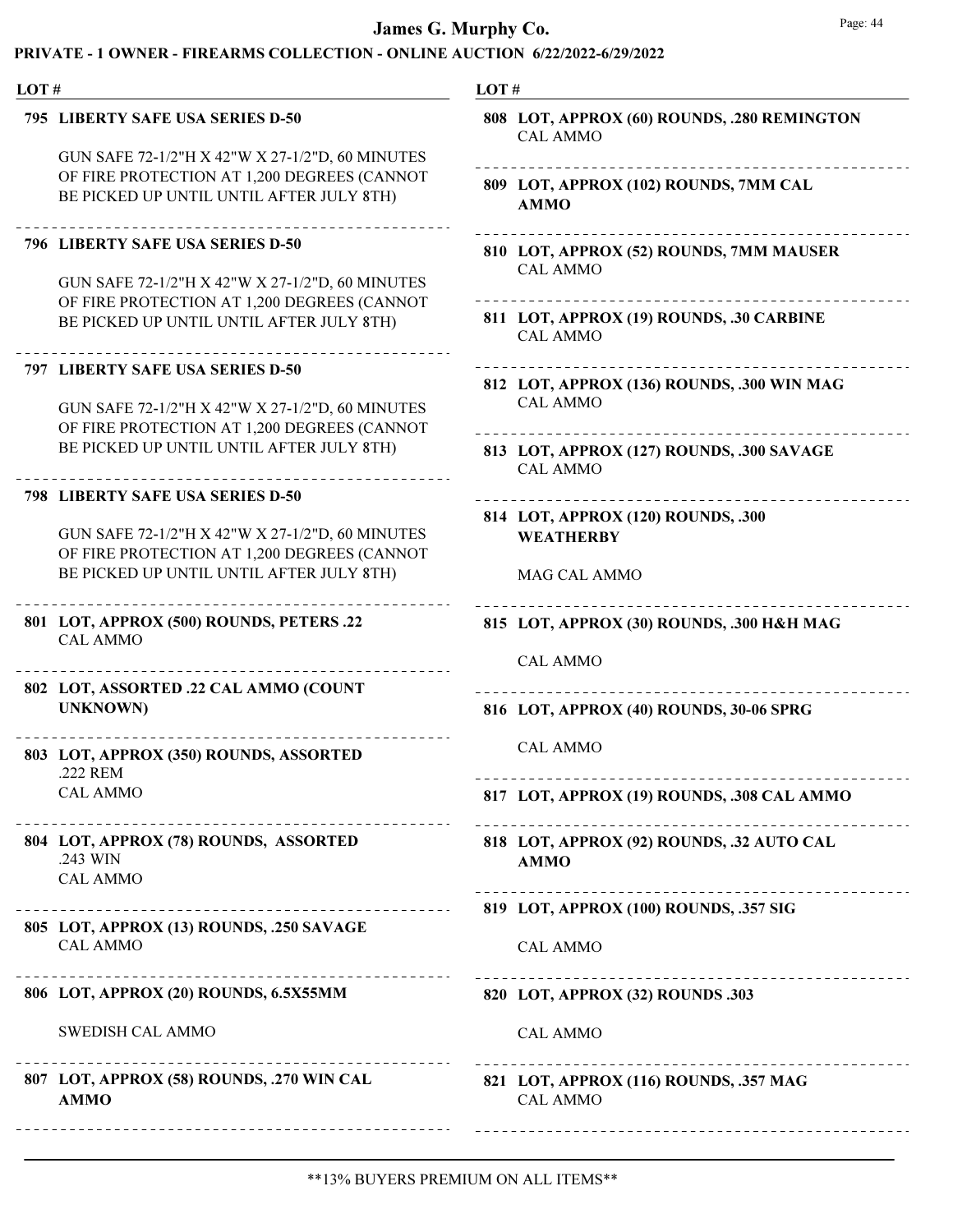| LOT# |                                                                  | LOT#                                                                                                                                       |  |
|------|------------------------------------------------------------------|--------------------------------------------------------------------------------------------------------------------------------------------|--|
|      | 822 LOT, APPROX (50) ROUNDS, .38 SPECIAL<br>$(+P)$ CAL AMMO      | 834 LOT, APPROX (71) ROUNDS, .44 REM MAG<br>CAL AMMO,<br>APPROX (9) ROUNDS, .44 S&W SPECIAL CAL AMMO<br>& APPROX (6) ROUNDS, .45 COLT AMMO |  |
|      | 823 LOT, APPROX (250) ROUNDS, .38 SPECIAL M41<br><b>CAL AMMO</b> | 835 LOT, APPROX (157) ROUNDS, .45 AUTO<br><b>CAL AMMO</b>                                                                                  |  |
|      | 824 LOT, APPROX (106) ROUNDS, 9MM LUGER<br><b>CAL</b>            | 836 LOT, APPROX (37) ROUNDS, 45-70 GOVT<br><b>CAL AMMO</b>                                                                                 |  |
|      | AMMO & APPROX (29) ROUNDS, 10MM AUTO CAL<br><b>AMMO</b>          | 837 LOT, APPROX (50) ROUNDS, .454 CASULL<br><b>CAL AMMO</b>                                                                                |  |
|      | 825 LOT, APPROX (136) ROUNDS, 9MM MAKAROV                        | 838 LOT, APPROX (100) ROUNDS, 410 GA AMMO &                                                                                                |  |
|      | <b>CAL AMMO</b>                                                  | APPROX (25) ROUNDS, 20 GA 2-3/4" CAL AMMO                                                                                                  |  |
|      | 826 LOT, APPROX (50) ROUNDS, .41 MAG CAL<br><b>AMMO</b>          | 839 LOT, APPROX (175) ROUNDS, 12 GA 2-3/4"                                                                                                 |  |
|      | 827 LOT, APPROX (200) ROUNDS, .40 S&W CAL                        | <b>CAL AMMO</b>                                                                                                                            |  |
|      | <b>AMMO</b>                                                      | 840 LOT, APPROX (201) ROUNDS, 12 GA 2-3/4"                                                                                                 |  |
|      | 828 LOT, APPROX (200) ROUNDS, .40 S&W CAL<br><b>AMMO</b>         | <b>CAL AMMO</b>                                                                                                                            |  |
|      | 829 LOT, APPROX (200) ROUNDS, .40 S&W CAL<br><b>AMMO</b>         | 841 LOT, APPROX (200) ROUNDS, 12 GA 2-3/4"<br><b>CAL AMMO</b>                                                                              |  |
|      | 830 LOT, APPROX (200) ROUNDS, .40 S&W CAL<br><b>AMMO</b>         | 842 LOT, ASSORTED AMMO IN THIS BOX                                                                                                         |  |
|      | 831 LOT, APPROX (293) ROUNDS, ASSORTED .40                       | 843 LOT, APPROX (1,000) CCI 209 SHOTSHELL<br><b>PRIMERS</b>                                                                                |  |
|      | <b>CAL AMMO</b>                                                  | 844 LOT, APPROX (900) CCI 209 SHOTSHELL<br><b>PRIMERS</b>                                                                                  |  |
|      | 832 LOT, APPROX (50) ROUNDS, .44 SPECIAL                         |                                                                                                                                            |  |
|      | <b>CAL AMMO</b>                                                  | 845 LOT, ASSORTED PELLETS & C02<br><b>CARTRIDGES</b><br><b>IN THIS</b>                                                                     |  |
|      | 833 LOT, APPROX (200) ROUNDS, .44 MAG                            | <b>BOX</b>                                                                                                                                 |  |
|      | <b>CAL AMMO</b>                                                  | 851 LEUPOLD RX-1                                                                                                                           |  |
|      |                                                                  | <b>6X23MM RANGE FINDER W/CASE</b>                                                                                                          |  |
|      |                                                                  |                                                                                                                                            |  |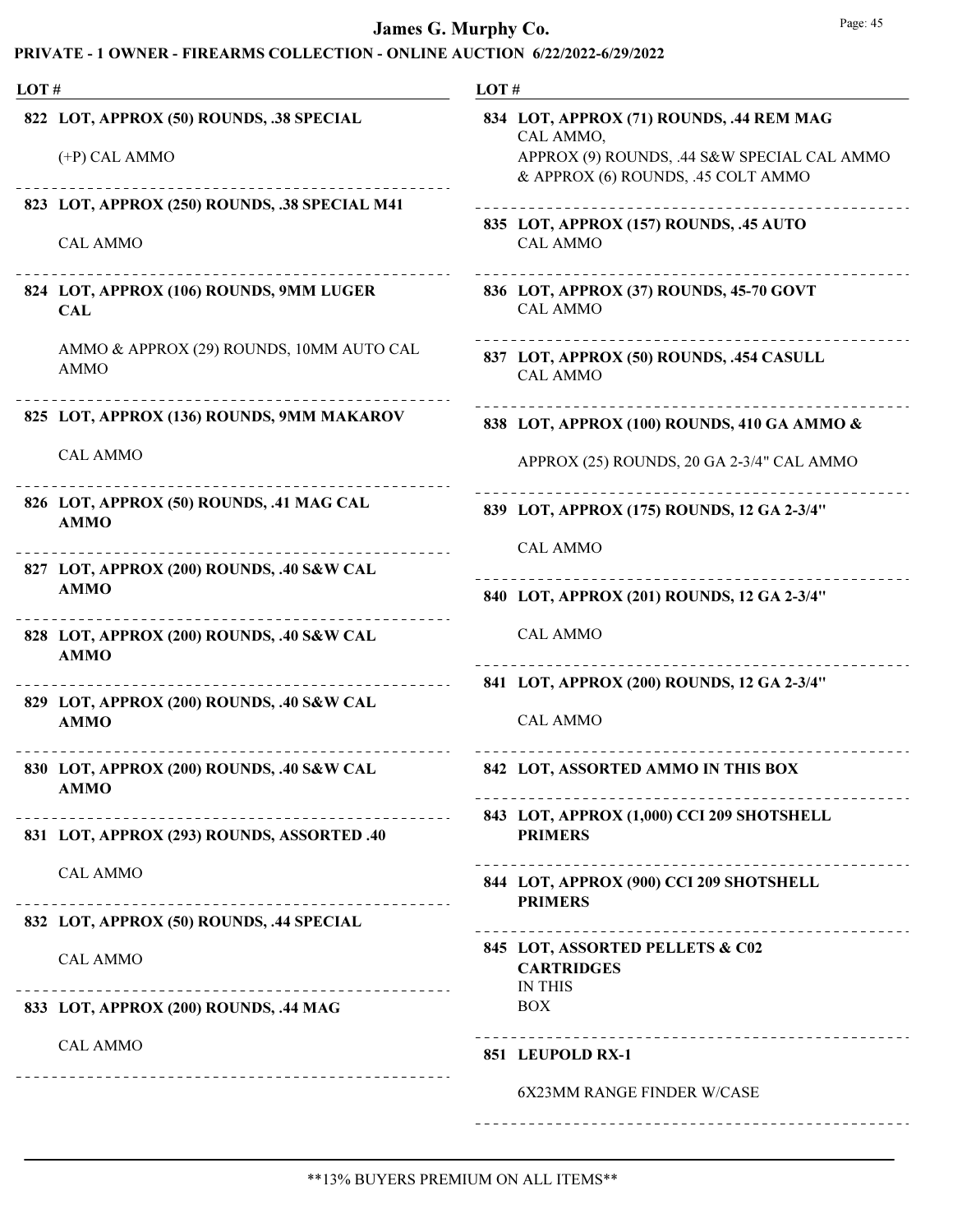| LOT# |                                                          | LOT# |                                                         |
|------|----------------------------------------------------------|------|---------------------------------------------------------|
|      | 852 BUSHNELL YARDAGE PRO SPORT 450                       |      | 864 EUROLUX                                             |
|      | <b>RANGE FINDER W/CASE</b>                               |      | 3-9X42 SCOPE                                            |
|      | _______________________<br>853 BUSHNELL YARDAGE PRO 1000 |      | 865 REDFIELD                                            |
|      | <b>RANGE FINDER W/CASE</b>                               |      | 3-9X SCOPE                                              |
|      | 854 BUSHNELL                                             |      | 866 WEAVER V12-II                                       |
|      | <b>RANGE FINDER W/CASE</b>                               |      | 4X12X SCOPE W/MOUNTS                                    |
|      | 855 BUSHNELL                                             |      | 867 TASCO                                               |
|      | 4X-16X.40 SCOPE W/MOUNTS                                 |      | 3-9X32 SCOPE W/MOUNTS                                   |
|      | 856 SIMMONS 1048                                         |      | 868 WEAVER                                              |
|      | 6.5-20X44 SCOPE                                          |      | 1.5-4.5X SCOPE W/MOUNTS                                 |
|      | 857 BUSHNELL BANNER 71-6185                              |      | 869 GIBSONS                                             |
|      | 6X-18X50 SCOPE                                           |      | 3-9X32 SCOPE                                            |
|      | ____________________________<br>858 BUSHNELL ELITE 3200  |      | 870 BUSHNELL                                            |
|      | 5-15X40 SCOPE                                            |      | 3-9X40 SCOPE                                            |
|      | 859 SIGHTRON                                             |      | 871 AIM                                                 |
|      | 3-12X42 SCOPE                                            |      | 2-7X32 SCOPE W/MOUNTS                                   |
|      | <b>860 PROHUNTER</b>                                     |      | 872 HERTER'S                                            |
|      | 6-18X40 SCOPE W/MOUNTS                                   |      | 3-9X38 SCOPE                                            |
|      | <b>861 TASCO PRONGHORN</b>                               |      | ______________________________<br>873 LEUPOLD VARI-X II |
|      | 3-9X32 SCOPE W/MOUNTS                                    |      | 3X9 SCOPE                                               |
|      | 862 TASCO                                                |      | -----------------------------------<br>874 WEAVER V9-B  |
|      | 3-9X40 SCOPE                                             |      | 3X9 SCOPE                                               |
|      | <b>863 BUSHNELL SHARPSHOOTER</b>                         |      | 875 COUNT                                               |
|      | 3-9X32 SCOPE W/MOUNTS                                    |      | 8X36 SCOPE W/MOUNTS                                     |
|      |                                                          |      |                                                         |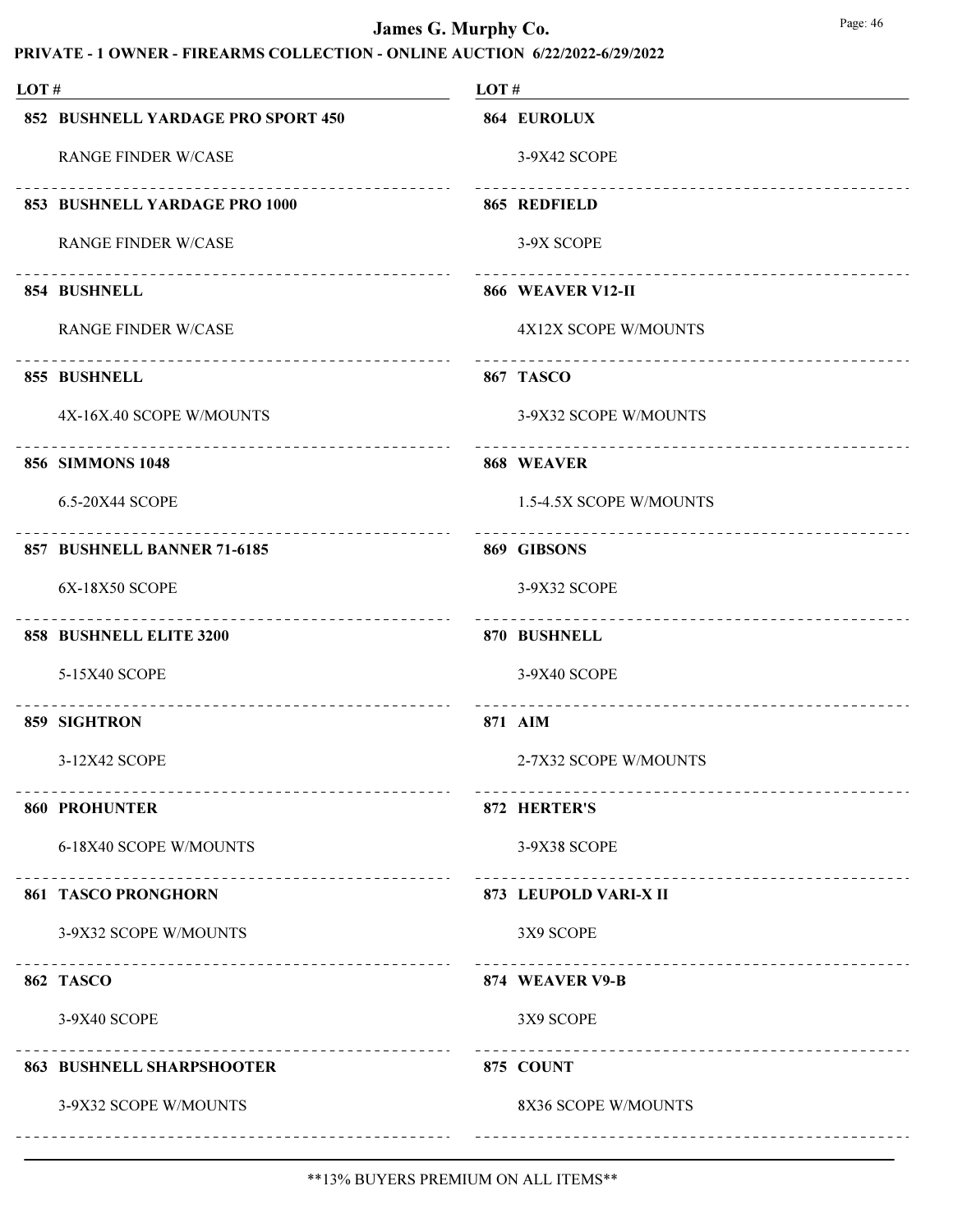| LOT#                                          | LOT#                                                   |
|-----------------------------------------------|--------------------------------------------------------|
| 876 LOT, (2) ASSORTED FIXED POWER SCOPES      | 892 BAUSCH & LOMB LEGACY                               |
| 877 LOT, (3) ASSORTED FIXED POWER SCOPES      | 10X50 BINOCULARS W/CASE                                |
| 878 LOT, (3) ASSORTED FIXED POWER SCOPES      | 893 NIKON SKY & EARTH SERIES KESTREL                   |
| 879 LOT, (3) ASSORTED FIXED POWER SCOPES      | 10X50 BINOCULARS W/CASE                                |
| 880 LOT, (3) ASSORTED FIXED POWER SCOPES      | 894 BAUSCH & LOMB LEGACY                               |
| .<br>881 LOT, (3) ASSORTED FIXED POWER SCOPES | 10X50 BINOCULARS W/CASE                                |
| .<br>882 LOT, (3) ASSORTED FIXED POWER SCOPES | 895 BAUSCH & LOMB ASTRONIMICAL                         |
| 883 LOT, (3) ASSORTED FIXED POWER SCOPES      | 20X80 BINOCULARS W/CASE                                |
| 884 LOT, (3) ASSORTED FIXED POWER SCOPES      | 896 LOT, (2) ASSORTED BINOCULARS IN THIS<br><b>BOX</b> |
|                                               | 897 LOT, (3) ASSORTED BINOCULARS IN THIS               |
| 885 CP TACTICAL 72601                         | <b>BOX</b>                                             |
| 40MM ENCLOSED REFLEX SIGHT                    | 898 LOT, (3) ASSORTED BINOCULARS IN THIS               |
| 886 LEUPOLD                                   | <b>BOX</b>                                             |
| PORRO-I.F. 9X35 BINOCULARS                    | 899 LOT, (3) ASSORTED BINOCULARS IN THIS<br><b>BOX</b> |
| <b>887 BAUSCH &amp; LOMB LEGACY</b>           |                                                        |
| 10X50 BINOCULARS                              | 900 LOT, (3) ASSORTED BINOCULARS IN THIS<br><b>BOX</b> |
| 888 NIKON ACTION NATURALIST III               | 901 LOT, (3) ASSORTED BINOCULARS IN THIS<br><b>BOX</b> |
| 7X35 BINOCULARS W/CASE                        |                                                        |
| 889 TASCO 223 BR2                             | 902 LOT, (3) ASSORTED BINOCULARS IN THIS<br><b>BOX</b> |
| 10X50 BINOCULARS                              | 903 LOT, (3) ASSORTED BINOCULARS IN THIS<br><b>BOX</b> |
| 890 OLYMPUS DPS R                             |                                                        |
| 7X35 BINOCULARS W/CASE                        | 904 LOT, (3) ASSORTED BINOCULARS IN THIS<br><b>BOX</b> |
| 891 NIKON ACTION LOOKOUT IV                   | 905 LOT, (3) ASSORTED BINOCULARS IN THIS               |
| 10X50 BINOCULARS W/CASE                       | <b>BOX</b>                                             |
|                                               |                                                        |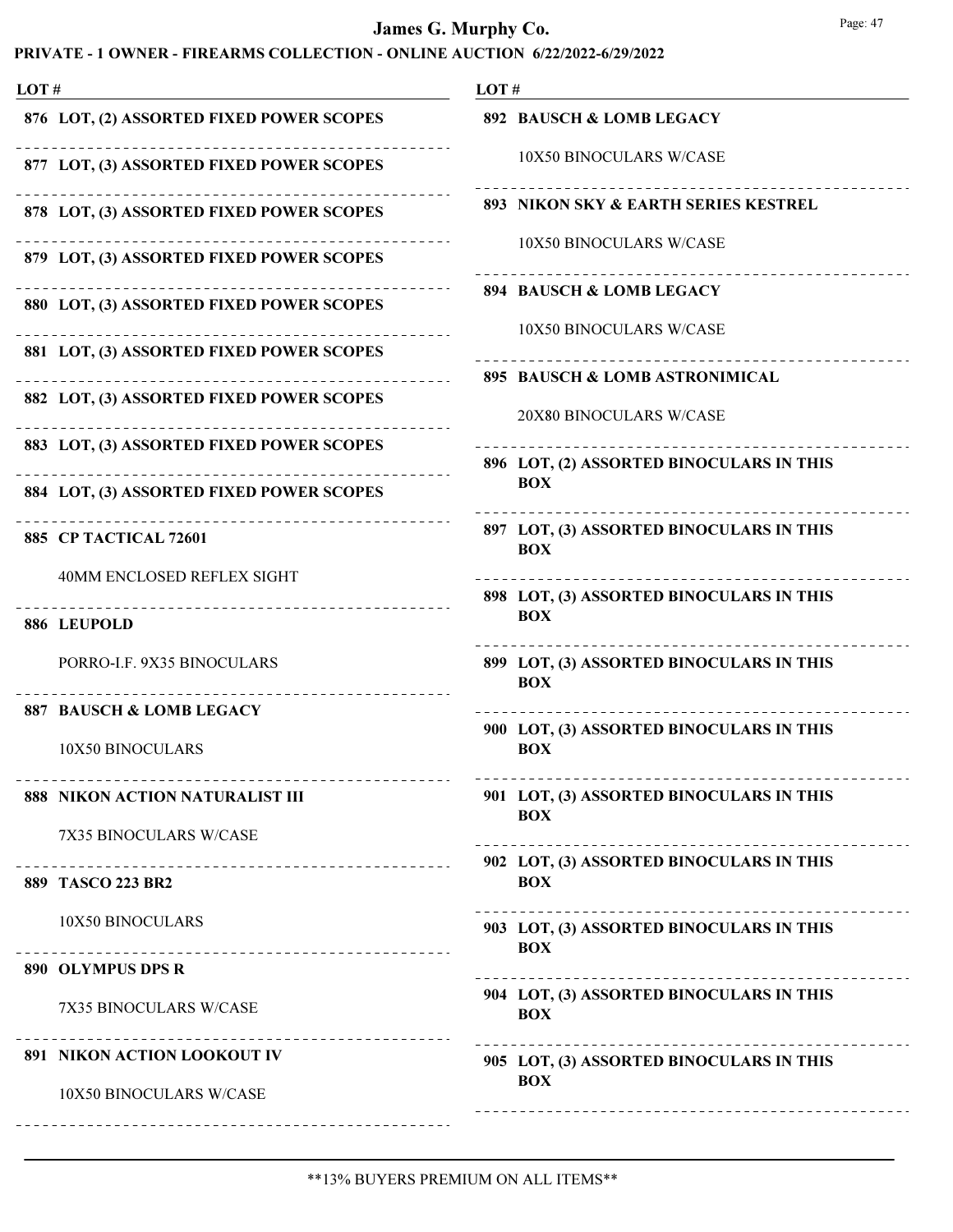| LOT# |                                                                      | LOT#                                                                          |  |
|------|----------------------------------------------------------------------|-------------------------------------------------------------------------------|--|
|      | 906 LOT, (3) ASSORTED BINOCULARS IN THIS<br><b>BOX</b>               | 921 LOT, (3) ASSORTED BINOCULARS IN THIS<br><b>BOX</b>                        |  |
|      | 907 LOT, (3) ASSORTED BINOCULARS IN THIS<br><b>BOX</b>               | 922 LOT, (3) ASSORTED BINOCULARS IN THIS<br><b>BOX</b>                        |  |
|      | 908 LOT, (3) ASSORTED BINOCULARS IN THIS<br><b>BOX</b>               | 923 LOT, (3) ASSORTED BINOCULARS IN THIS<br><b>BOX</b>                        |  |
|      | 909 LOT, (3) ASSORTED BINOCULARS IN THIS<br><b>BOX</b>               | 924 LOT, (6) ASSORTED BINOCULARS IN THIS<br><b>BOX</b>                        |  |
|      | 910 LOT, (3) ASSORTED BINOCULARS IN THIS<br><b>BOX</b>               | 925 LOT, (6) ASSORTED BINOCULARS IN THIS<br><b>BOX</b>                        |  |
|      | 911 LOT, (3) ASSORTED BINOCULARS IN THIS<br><b>BOX</b>               | 926 LOT, (5) ASSORTED BINOCULARS IN THIS<br><b>BOX</b>                        |  |
|      | 912 LOT, (3) ASSORTED BINOCULARS IN THIS<br><b>BOX</b>               | 927A LOT, (6) ASSORTED BINOCULARS IN THIS<br><b>BOX</b>                       |  |
|      | 913 LOT, (3) ASSORTED BINOCULARS IN THIS<br><b>BOX</b>               | 927B LOT, (5) ASSORTED BINOCULARS IN THIS<br><b>BOX</b>                       |  |
|      | 914 LOT, (3) ASSORTED BINOCULARS IN THIS<br><b>BOX</b>               | 928 TASCO 34T<br>25X50 SPOTTING SCOPE W/CABELAS 7B-10 TRIPOD                  |  |
|      | 915 LOT, (3) ASSORTED BINOCULARS IN THIS<br><b>BOX</b>               | 929 B&L                                                                       |  |
|      | 916 LOT, (3) ASSORTED BINOCULARS IN THIS<br><b>BOX</b>               | 22X SPOTTING SCOPE W/SLIK U-212 TRIPOD<br>----------------------------------- |  |
|      | 917 LOT, (3) ASSORTED BINOCULARS IN THIS<br><b>BOX</b>               | 930 TASCO<br>20-60X60 SPOTTING SCOPE W/TRIPOD                                 |  |
|      | 918 LOT, (3) ASSORTED BINOCULARS IN THIS<br><b>BOX</b>               | 931 J. UNERTL<br>SPOTTING SCOPE W/TRIPOD                                      |  |
|      | 919 LOT, (3) ASSORTED BINOCULARS IN THIS<br><b>BOX</b>               | 932 BUSHNELL                                                                  |  |
|      | ----------<br>920 LOT, (3) ASSORTED BINOCULARS IN THIS<br><b>BOX</b> | SPOTTING SCOPE W/TRIPOD<br>933 COLEMAN                                        |  |
|      | ____________________________________                                 | 15-45X60 SPOTTING SCOPE                                                       |  |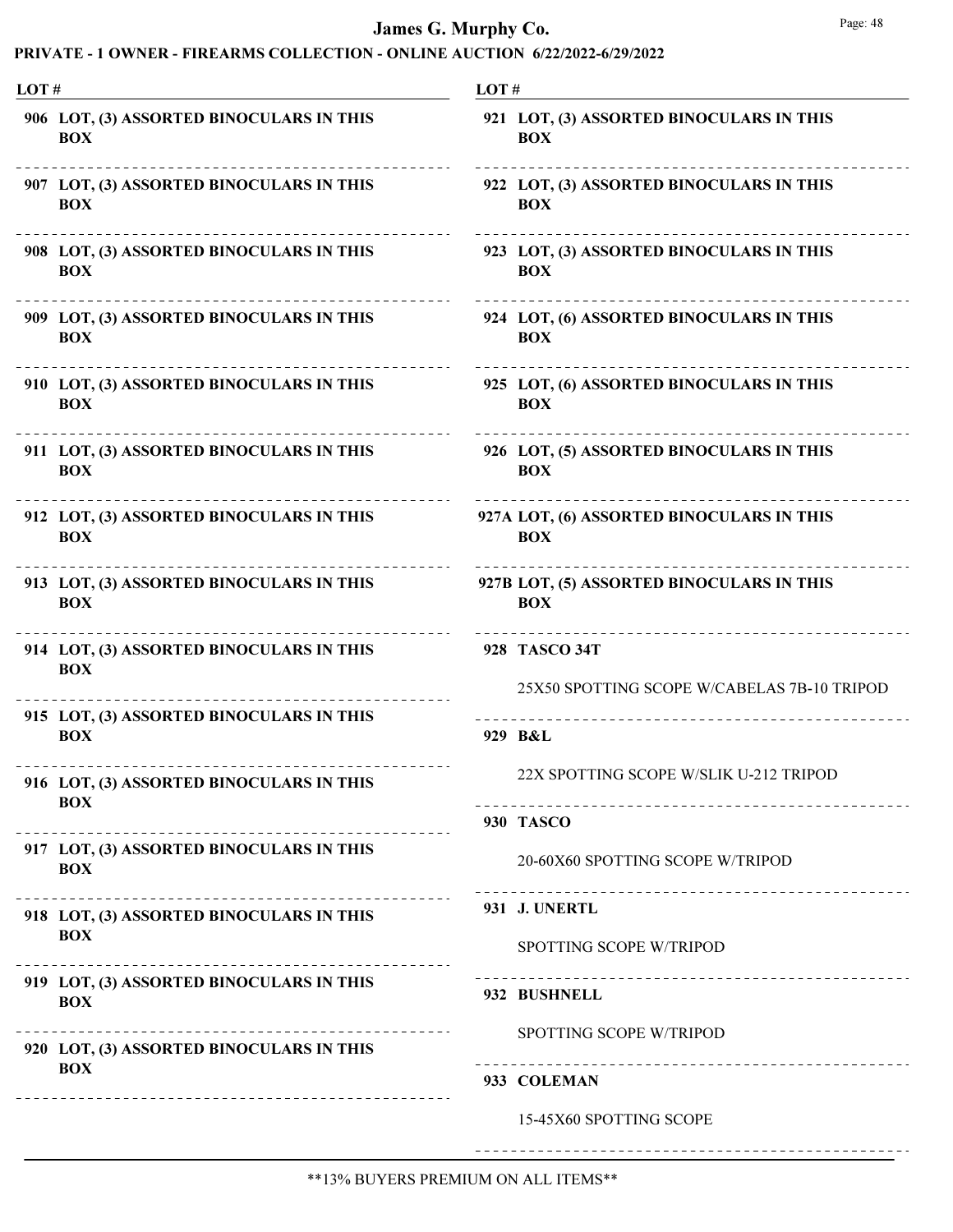| LOT# |                                                                                       | LOT#                                                              |  |
|------|---------------------------------------------------------------------------------------|-------------------------------------------------------------------|--|
|      | 934 LOT, (3) ASSORTED SPOTTING SCOPES IN<br>THIS BOX                                  | 953 SMITH & WESSON 205<br><b>KNIFE</b>                            |  |
|      | 935 BOGEN 3047                                                                        | ------------------------------------                              |  |
|      | SPOTTING SCOPE MOUNT                                                                  | 954 OL-KNIVEN BRUSLETTO<br><b>KNIFE</b>                           |  |
|      | 936 LOT, (1) CANON TC-800 DIGITAL CAMERA,                                             |                                                                   |  |
|      | (1) RANGING RANGEMATIC MK 5, RANGEFINDER &<br>(1) FLASHLIGHT                          | 955 C. JUL HERBERTZ ROSTFREI 21<br><b>KNIFE</b>                   |  |
|      | ________________________________<br>937 LIETZ SOKKISHA 115                            | 956 CRISWELL                                                      |  |
|      | <b>SURVEYOR TRANSIT</b>                                                               | <b>KNIFE</b>                                                      |  |
|      | 938 LOT, ASSORTED MAGAZINES IN THIS BOX                                               | 957 CUTTMAN CUTLERY SOUNGEN                                       |  |
|      | (DUE TO WASHINGTON STATE LAW ALL IN STATE<br>BIDDERS MUST PICK UP THE MAGAZINE(S) FOR | <b>KNIFE</b>                                                      |  |
|      | THIS GUN BY 4 PM, JUNE 30TH -NO EXCEPTIONS)                                           | <u> - - - - - - - - - - - - - - -</u><br>958 LINDER 440 BIG EAGLE |  |
|      | 939 L.A.R. MFG MARK V                                                                 | <b>KNIFE</b>                                                      |  |
|      | .44 MAG CONVERSION KIT                                                                | 959 GLASTRO ARMS 14274                                            |  |
|      | 940 LOT, (2) BIPODS                                                                   | <b>KNIFE</b>                                                      |  |
|      | 941 LOT, (2) BIPODS                                                                   | 960 CUSTOM KNIVES                                                 |  |
|      | -----------------------------------<br>942 LOT, (2) BIPODS                            | <b>KNIFE</b>                                                      |  |
|      | 943 CALDWELL                                                                          | 961 D.E.                                                          |  |
|      | <b>BIPOD</b>                                                                          | <b>KNIFE</b><br>_________________________________                 |  |
|      | 944 LOT, CVA BLACK POWDER SHOOTERS KIT &<br><b>BLUE &amp;</b>                         | <b>962 MORK</b>                                                   |  |
|      | <b>FINISH KIT</b>                                                                     | <b>KNIFE</b>                                                      |  |
|      | 951 SCHRADE OLD TIMER                                                                 | 963 SWORD                                                         |  |
|      | <b>HONESTEEL</b>                                                                      | 964 SWORD                                                         |  |
|      | 952 SCHRADE UNCLE HENRY                                                               | 965 HK                                                            |  |
|      | <b>KNIFE</b>                                                                          | <b>SWORD</b>                                                      |  |
|      |                                                                                       |                                                                   |  |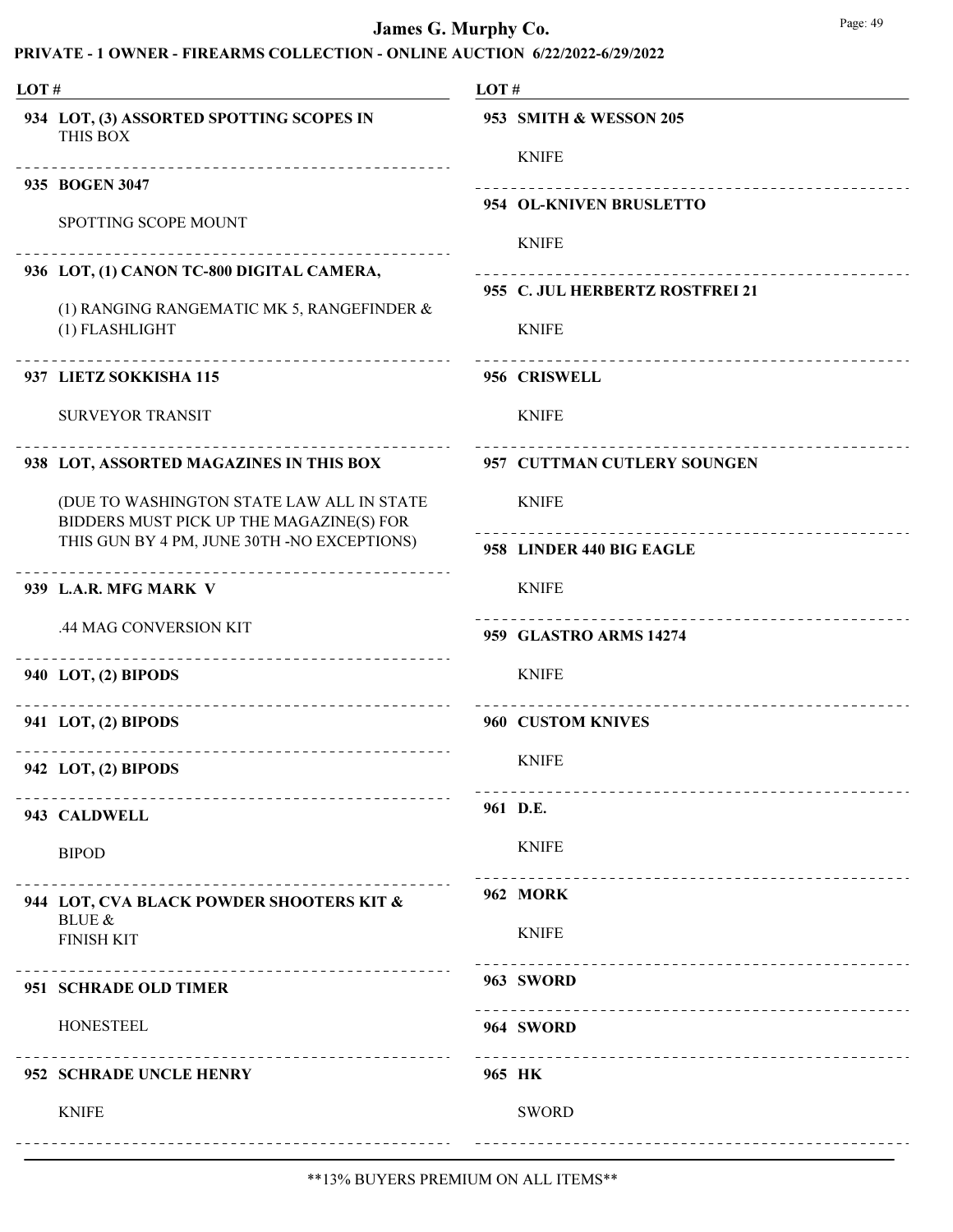| LOT# |                                                                    | LOT#                                                       |  |
|------|--------------------------------------------------------------------|------------------------------------------------------------|--|
|      | 966 OLFDO-SPIJN                                                    | 988 LOT, (3) ASSORTED SYNTHETIC STOCKS                     |  |
|      | <b>SWORD</b>                                                       | 989 LOT, (8) ASSORTED WOOD STOCKS                          |  |
|      | <b>967 KNIFE</b>                                                   | 990 DOSKOCIL KMT5312                                       |  |
|      | 968 LOT, (1) US M7 BAYONETT & (1) MK3 KNIFE                        | THE GUN GUARD GUN CASE (UNUSED)                            |  |
|      | 969 SCHRADE L.T.D.                                                 | 991 LOT, (7) ASSORTED HARD GUN CASES                       |  |
|      | <b>ENDANGERED SPECIES COLLECTORS SET 1997</b>                      | 992 LOT, (6) ASSORTED HARD GUN CASES                       |  |
|      | 970 FRANKLIN MINT                                                  | 993 LOT, APPROX (12) SOFT GUN CASES                        |  |
|      | <b>COLT KNIFE COLLECTION</b>                                       | 994 LOT, APPROX (12) SOFT GUN CASES                        |  |
|      | 971 LOT, ASSORTED KNIVES IN THIS BOX                               | 995 LOT, APPROX (12) SOFT GUN CASES                        |  |
|      | 972 LOT, ASSORTED KNIVES IN THIS BOX                               | 996 LOT, APPROX (18) SOFT GUN CASES                        |  |
|      | 973 LOT, ASSORTED KNIVES IN THIS BOX                               | 997 LOT, (1) HORTON CROSSBOW W/SCOPE &                     |  |
|      | 974 LOT, ASSORTED KNIVES IN THIS BOX                               | (1) BARNETT<br>TRIDENT II CROSSBOW                         |  |
|      | 975 LOT, ASSORTED KNIVES IN THIS BOX                               | 998 BEAR DELTA-V                                           |  |
|      | 976 LOT, ASSORTED KNIVES IN THIS BOX                               | <b>COMPOUND BOW</b>                                        |  |
|      | 977 LOT, ASSORTED KNIVES IN THIS BOX                               | 999 BROWNING EXPLORER 1 XL SERIES                          |  |
|      | 978 LOT, ASSORTED KNIVES IN THIS BOX                               | <b>COMPOUND BOW</b>                                        |  |
|      | <u>__________</u><br>979 LOT, ASSORTED KNIVES IN THIS BOX          | 1000 BROWNING                                              |  |
|      | 980 LOT, ASSORTED KNIVES IN THIS BOX                               | <b>COMPOUND BOW W/CASE</b>                                 |  |
|      | --------------------------<br>981 LOT, ASSORTED KNIVES IN THIS BOX | <b>1001 LORD MERCURY GOLDEN SOVEREIGN</b><br><b>SERIES</b> |  |
|      | 986 LOT, ASSORTED SHOTGUN, RIFLE & PISTOL<br><b>BARRELS</b>        | <b>LONG BOW</b>                                            |  |
|      |                                                                    | <b>1002 PRO HOYT METALIST</b>                              |  |
|      | 987 FAJEH 8204106<br><b>CUSTOM STOCK</b>                           | <b>LONG BOW</b>                                            |  |
|      |                                                                    |                                                            |  |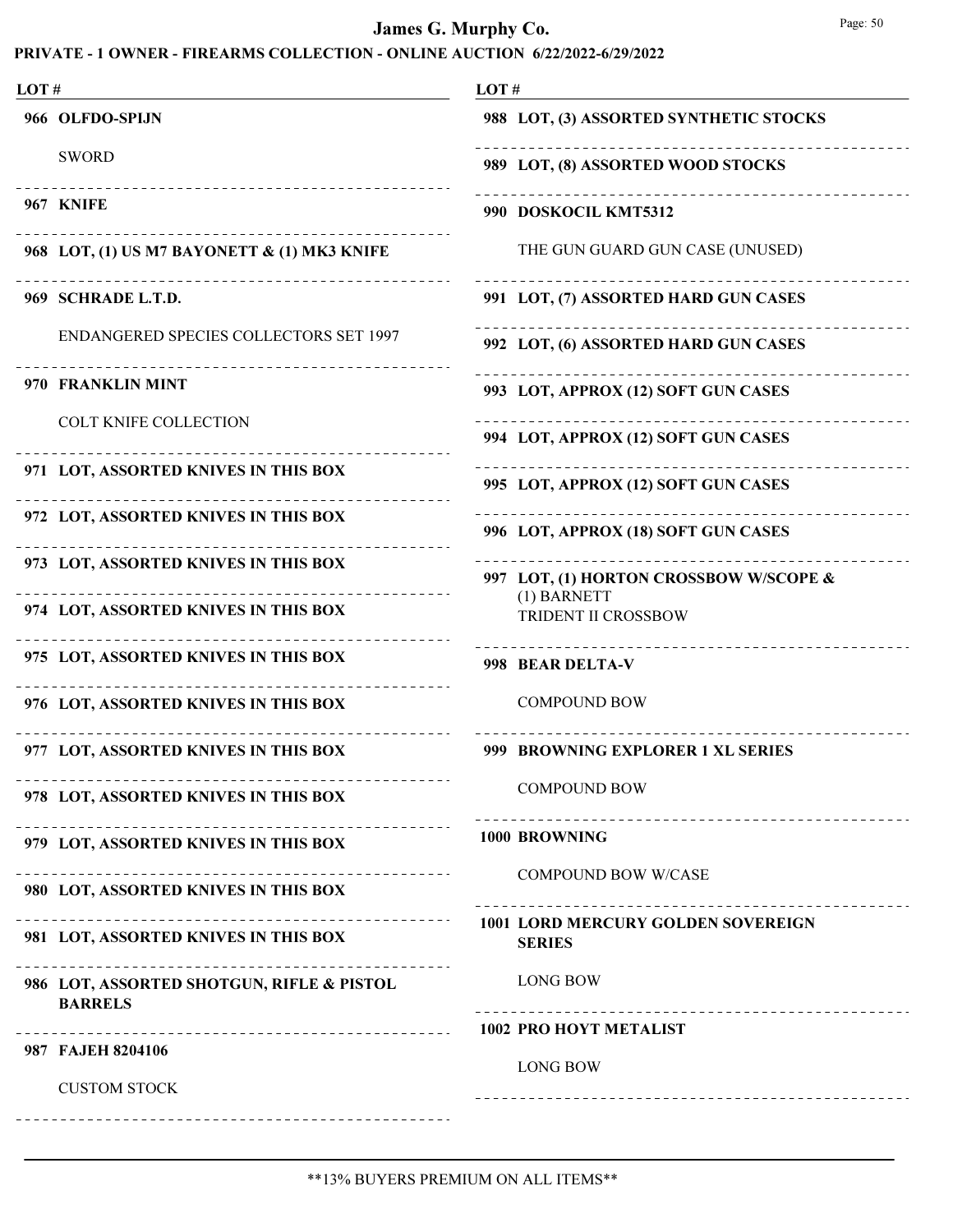| LOT#                                                                  | LOT#                                                      |
|-----------------------------------------------------------------------|-----------------------------------------------------------|
| <b>1003 RAGIM MATRIX</b><br><b>LONG BOW</b>                           | 1017 LOT, ASSORTED GOLF CLUBS IN THESE (4)<br><b>BAGS</b> |
| ------------------------------------<br><b>1004 BEAR BLACK BEAR</b>   | 1018 LOT, ASSORTED GOLF CLUBS IN THESE (4)<br><b>BAGS</b> |
| <b>LONG BOW</b><br>__________________________________                 | 1019 LOT, ASSORTED GOLF CLUBS IN THESE (4)<br><b>BAGS</b> |
| <b>1005 BEAR BLACK BEAR</b>                                           |                                                           |
| <b>LONG BOW</b><br>--------------------------------                   | 1020 LOT, ASSORTED GOLF CLUBS IN THESE (4)<br><b>BAGS</b> |
| <b>1006 BEAR GRIZZLY</b>                                              | 1021 LOT, ASSORTED GOLF CLUBS IN THESE (4)<br><b>BAGS</b> |
| <b>LONG BOW</b>                                                       |                                                           |
| ___________________________________<br><b>1007 BEAR KODIAK MAGNUM</b> | 1022 LOT, ASSORTED GOLF CLUBS IN THESE (4)<br><b>BAGS</b> |
| LONG BOW W/(4) BEAR BROAD HEAD ARROWS                                 | 1023 LOT, ASSORTED GOLF CLUBS IN THESE (3)<br><b>BAGS</b> |
| 1008 LOT, (3) ASSORTED LONG BOWS                                      |                                                           |
| ------------------------------<br><b>1009 BEN PEARSON 214</b>         | 1024 LOT, ASSORTED GOLF CLUBS IN THIS<br><b>SECTION</b>   |
| <b>HUNTING ARROWS</b>                                                 | 1025 LOT, ASSORTED GOLF CLUBS IN THIS                     |
| <b>1010 BEAR</b>                                                      | <b>SECTION</b>                                            |
| 31" METRIC HUNTING ARROWS                                             | 1026 LOT, ASSORTED GOLF CLUBS IN THIS<br><b>SECTION</b>   |
| 1011 LOT, ASSORTED ARROWS IN THIS SECTION                             | 1027 LOT, ASSORTED GOLF CLUBS IN THIS HARD<br><b>CASE</b> |
| 1012 LOT, ASSORTED HARD CASES IN THESE (2)                            |                                                           |
| <b>BOXES</b>                                                          | 1028 LOT, ASSORTED GOLF CLUBS IN THIS SOFT                |
| 1013 LOT, ASSORTED SOFT CASES IN THESE (3)                            | <b>CASE</b>                                               |
| <b>BOXES</b>                                                          | 1029 LOT, ASSORTED GOLF CLUBS IN THIS SOFT<br><b>CASE</b> |
| 1014 LOT, ASSORTED HOLSTERS IN THESE (3)                              |                                                           |
| <b>BOXES</b>                                                          | 1030 SKB SPORTS                                           |
| 1015 LOT, ASSORTED GOLF CLUBS IN THESE (4)<br><b>BAGS</b>             | <b>GOLF CLUB HARD CASE</b>                                |
|                                                                       | 1031 GOLF GUARD                                           |
| 1016 LOT, ASSORTED GOLF CLUBS IN THESE (4)<br><b>BAGS</b>             | <b>GOLF CLUB HARD CASE</b>                                |
|                                                                       |                                                           |